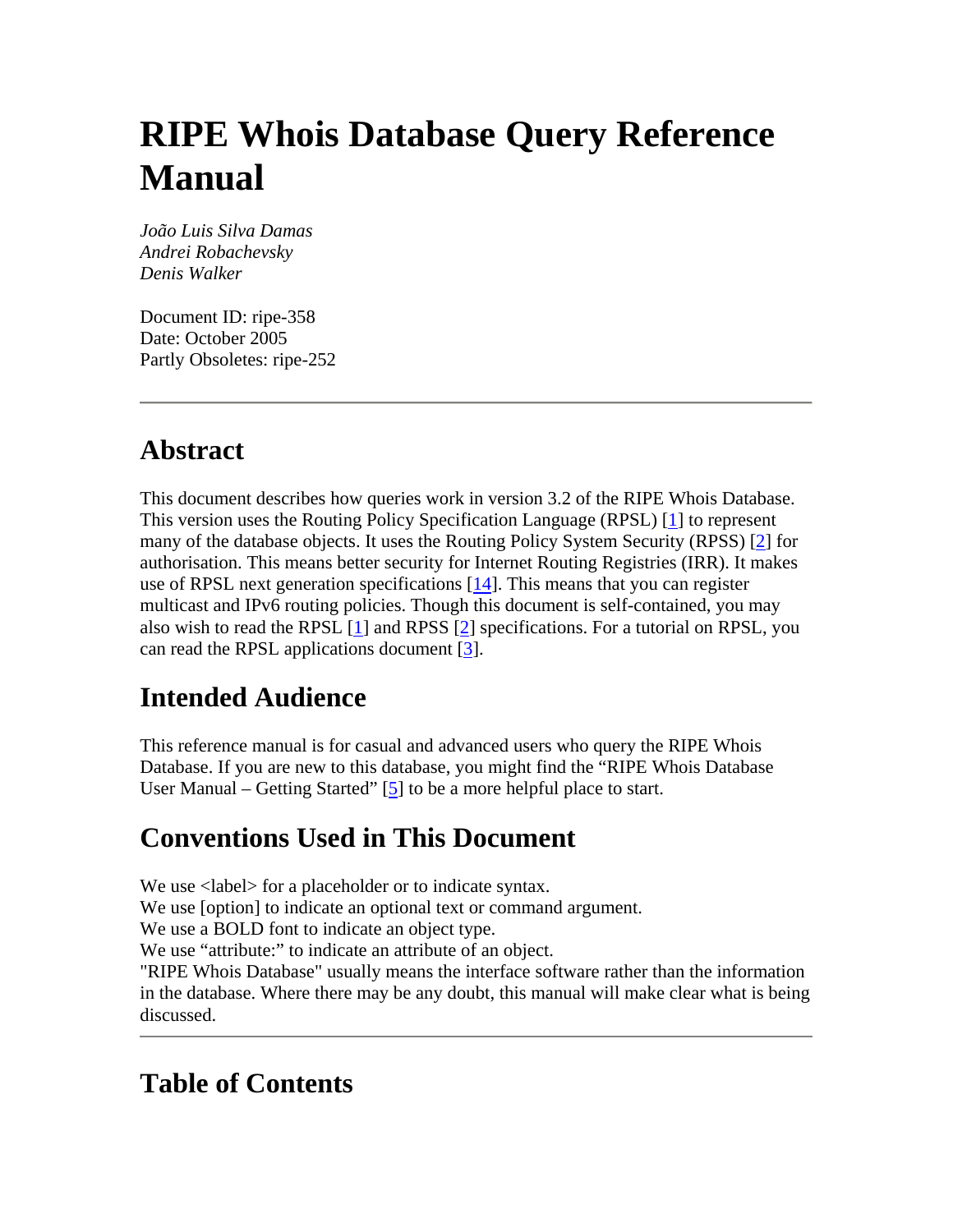**Introduction** 1.0 Database Objects and Attributes 1.1 Object Representation 1.2 Object Types 1.2.1 as-block 1.2.2 as-set 1.2.3 aut-num 1.2.4 domain 1.2.5 filter-set 1.2.6 inet6num 1.2.7 inetnum 1.2.8 inet-rtr 1.2.9 irt 1.2.10 key-cert 1.2.11 mntner 1.2.12 organisation 1.2.13 peering-set 1.2.14 person 1.2.15 poem 1.2.16 poetic-form 1.2.17 role 1.2.18 route 1.2.19 route6 1.2.20 route-set 1.2.21 rtr-set 2.0 Querying the RIPE Whois Database 2.1 Queries Using Primary and Lookup Keys 2.2 Queries for IP Networks 2.2.1 Default Queries for IP Networks 2.2.2 Exact Match Queries 2.2.3 More and Less Specific Queries 2.2.3.1 More Specific Queries 2.2.3.2 Less Specific Queries Error 2.2.4 Less Specific Queries Referencing irt Objects 2.3 Inverse Queries 2.4 Abuse Contacts 2.5 Grouping the Whois Output 2.6 Filtering the Whois Output 2.7 Query Support for Tools 2.7.1 IRRToolset Support 2.7.2 Persistent Connections and Keeping State 2.8 Getting All the Members of Set Objects 2.9 More and Less Specific Lookups For Reverse Domains 2.10 Referral Mechanism for Domains

- 2.10.1 The "refer:" Attribute
- 2.10.2 Domain Name Stripping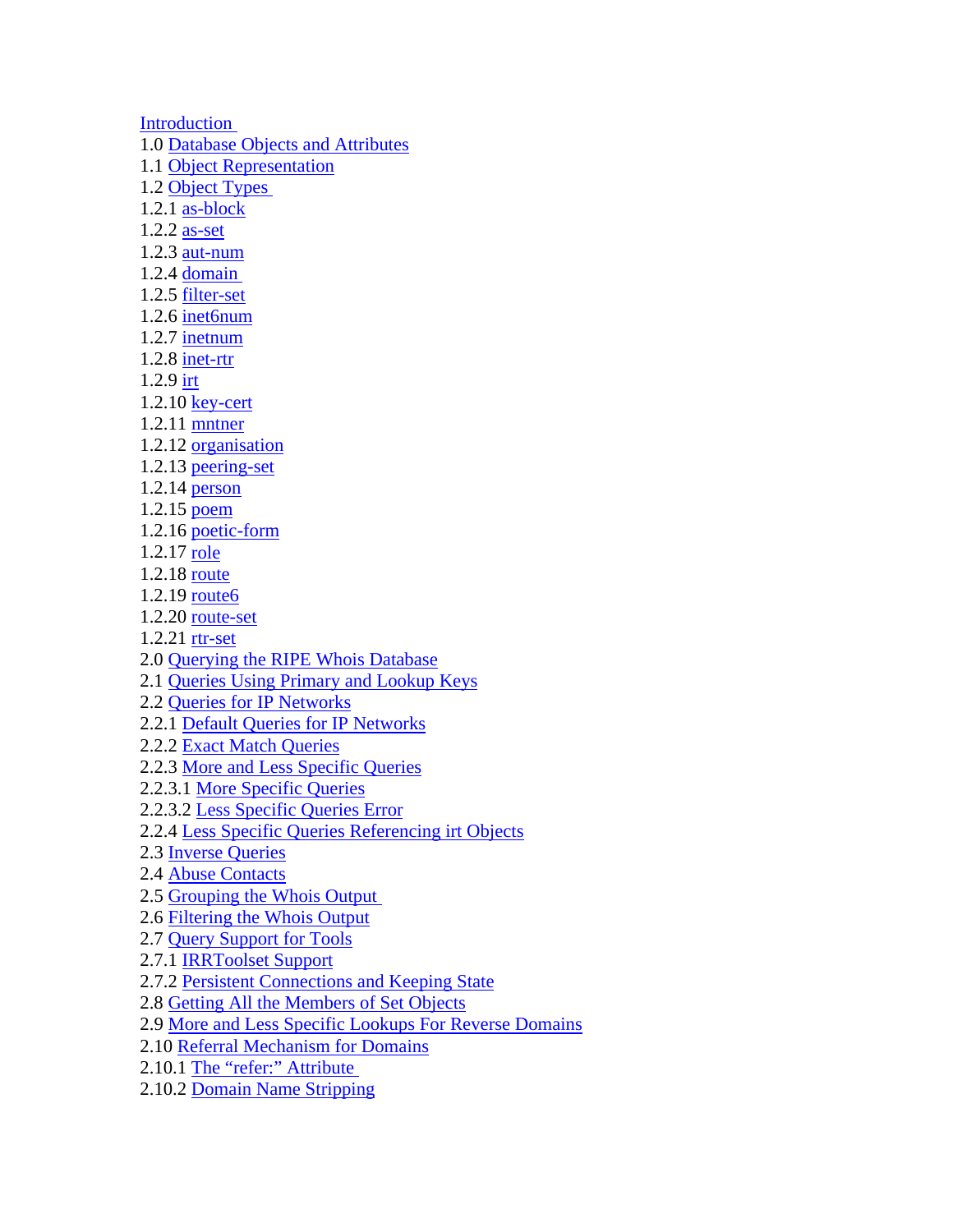2.10.3 The "- $R$ " query flag 2.10.4 The Referral Process 2.11 Access Control for Queries 2.12 Other Server Features 2.12.1 Mirroring Other Databases 2.12.2 The " $-q$ " Query Flag 2.12.3. The "-t" Query Flag 2.12.4. The "-v" Query Flag 2.12.5. The "-F" Query Flag 2.12.6. The "-K" Query Flag 2.12.7. The "-T" Query Flag 2.12.8. The "-a" Query Flag Tables of Query Types Supported by the RIPE Whois Database Table 2.1 Queries Using Primary and Lookup Keys Table 2.2 Queries For IP Networks Table 2.3 Query Flag Arguments to the "-i" Query Flag and the Corresponding Inverse Keys Table 2.4 Query Support For Tools Table 2.5 Miscellaneous Queries Table 2.6 Informational Queries **Appendices** A1. Object Attributes A2. RIPE Whois Database Query Server Response Codes and Messages A2.1 Query Errors A2.2 Access Errors A2.3 Connection Errors A2.4 NRTM Errors A2.5 Warnings A2.6 Referral Text A3. Copyright Information A3.1 RIPE Whois Database Copyright A3.2 RIPE NCC Copyright Addendum Acknowledgements **References** 

# **Introduction**

The RIPE Network Management Database (often called the "RIPE Whois Database") contains information about IP address space allocations and assignments, routing policies, reverse delegations, contacts in the RIPE NCC service region [16] and ENUM delegations worldwide.

The information in the RIPE Whois Database is available to the public for agreed Internet operation purposes, but it is copyright. See Appendix A3 "Copyright Information".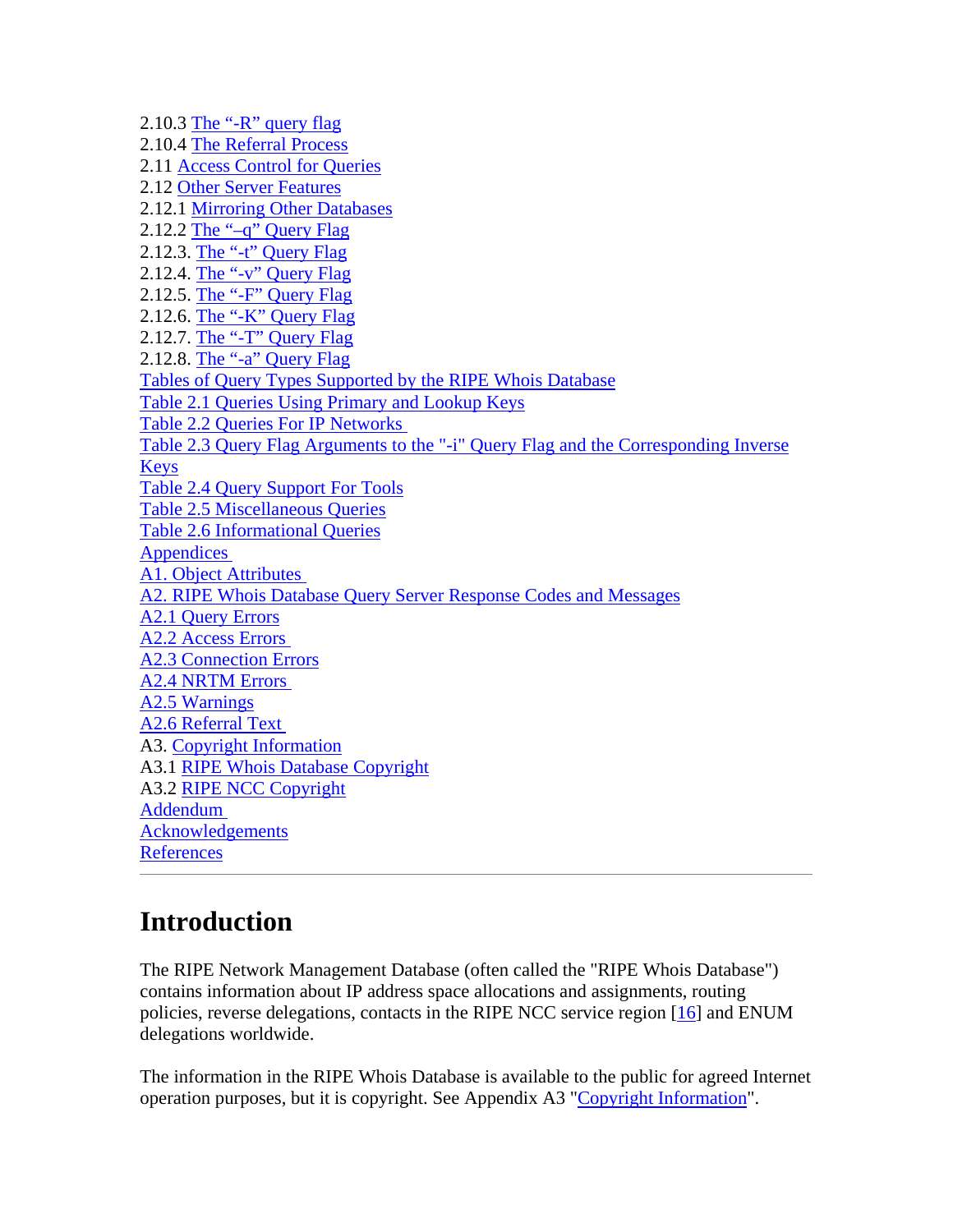This document describes how queries work in version 3.2 of the RIPE Whois Database. This version uses the Routing Policy Specification Language (RPSL) [1] to represent all database objects. It uses the Routing Policy System Security (RPSS) [2] for authorisation. This means better security for Internet Routing Registries (IRR). The RIPE Whois Database includes an IRR. It makes use of RPSL next generation specifications [14]. This means that you can register multicast and IPv6 routing policies.

This document is self-contained, but does not contain examples of usage and illustrations of how the RIPE Whois Database works. If this is what you want, you should read the RPSL [1] and RPSS [2] specifications. If you are looking for a tutorial on RPSL, you should read the RPSL applications document [3]. The "RIPE Whois Database User Manual – Getting Started"[5] contains some examples. You may also want to read the "RIPE Whois Database Update Reference Manual" [19]. It explains how updates work in the RIPE Whois Database. There is also a single page "Whois Queries Reference Card" [18].

# **1.0 Database Objects and Attributes**

The RIPE Whois Database contains records of:

- allocations and assignments of IP address space (the IP address registry);
- domain names (mainly for reverse domains);
- routing policy information (the routing registry);
- contact information (details of people who are responsible for the operation of networks or routers. As the RIPE NCC does not maintain the contents of the database, you can find contact details here of the people who do).

The RIPE NCC defines a database object as a list of attribute-value pairs in plain text form. Attributes can be mandatory, optional or generated. Mandatory attributes will always be present in an instance of an object. Optional attributes may be present if considered necessary or useful by the creator of the object. Generated attributes can be included by the creator of the object, but their values will always be checked and included, when necessary, by the database software.

The attributes are indexed in a number of ways to allow the queries to search the database. An attribute can be a primary key, lookup key, inverse key, or a combination of these.

The characteristics of an attribute are determined by the type of object the attribute appears in. These are shown for each object in the object templates. They can be listed using the query:

whois  $-t$  < object-type >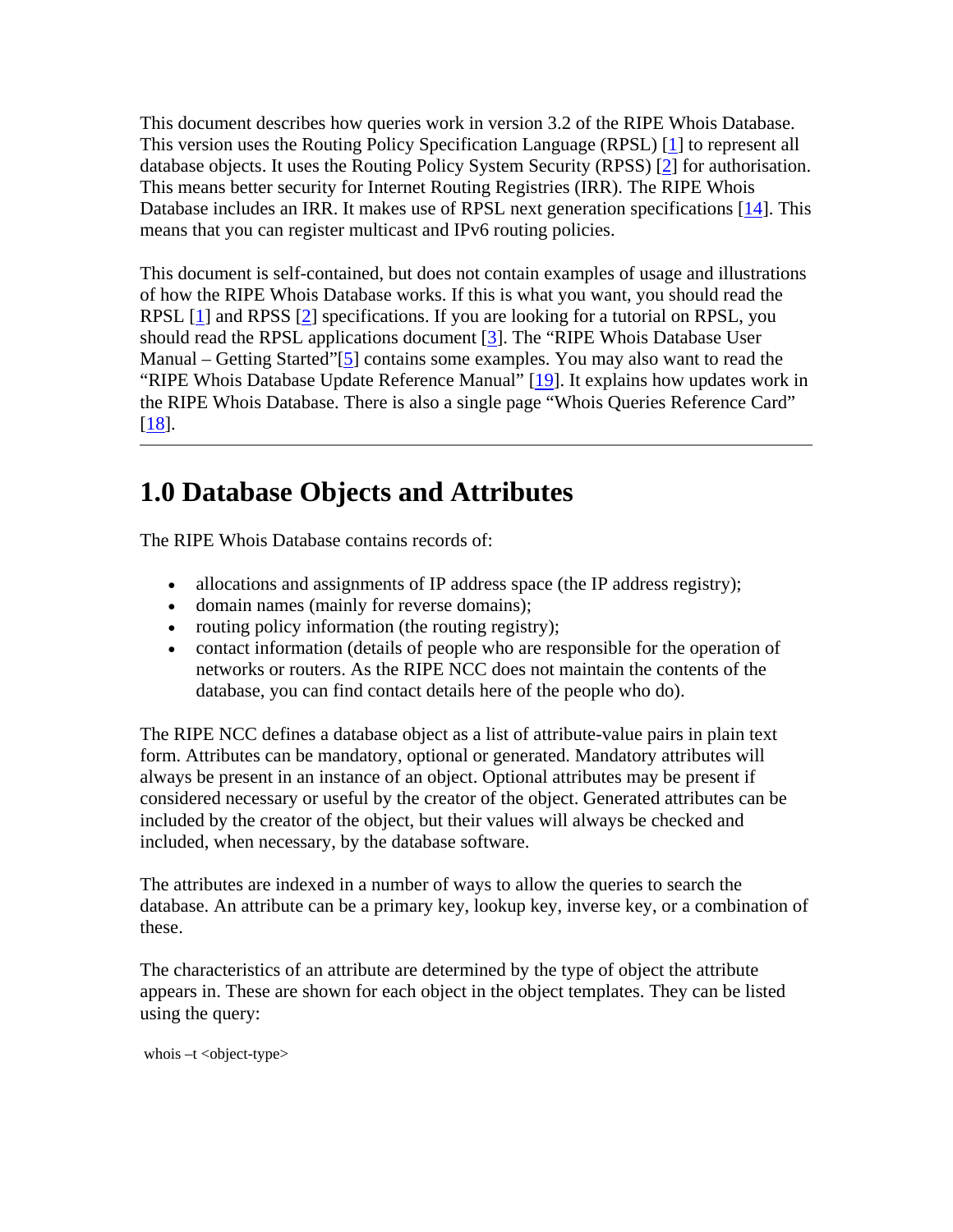## **1.1 Object Representation**

The records in the RIPE Whois Database are known as objects. RPSL [1] defines the syntax of these database objects (how they are written). An object belongs to one of the object types or classes. We use the two terms - 'type' and 'class' - interchangeably throughout this document.

| Object type<br>(Class name) | <b>Short name</b>      | <b>Description</b>                                                                                                                                |  |
|-----------------------------|------------------------|---------------------------------------------------------------------------------------------------------------------------------------------------|--|
| as-block                    | lak                    | Delegation of a range of Autonomous System (AS)<br>Numbers to a given Regional Internet Registry (RIR).                                           |  |
| as-set                      | as                     | Set of aut-num objects.                                                                                                                           |  |
| aut-num                     | an                     | AS in the database. It describes the external routing<br>policy of the AS.                                                                        |  |
| domain                      | dn                     | Forward or reverse domain registrations.                                                                                                          |  |
| filter-set                  | fs                     | Set of routes matched by its filter.                                                                                                              |  |
| inet6num                    | i6                     | Allocations and assignments of IPv6 address space.                                                                                                |  |
| inetnum                     | in                     | Allocations and assignments of IPv4 address space.                                                                                                |  |
| inet-rtr                    | ir                     | Router in the database.                                                                                                                           |  |
| irt                         | İt                     | Contact and authentication information about a<br>Computer Security Incidence Response Team (CSIRT).                                              |  |
| key-cert                    | kc                     | Public key certificate that is stored on the server and<br>may be used with a <b>mntner</b> object for authentication<br>when performing updates. |  |
| mntner                      | mt                     | Authentication information needed to authorise creation,<br>deletion or modification of the objects protected by the<br>mntner.                   |  |
| organisation                | oa                     | Organisation that holds the resources.                                                                                                            |  |
| peering-set                 | $\mathsf{p}\mathsf{s}$ | Set of peerings.                                                                                                                                  |  |
| person                      | pn                     | Technical or administrative contacts.                                                                                                             |  |
| poem                        | po                     | Humorous poem.                                                                                                                                    |  |
| poetic-form                 | pf                     | Type of humour for a <b>poem</b> object.                                                                                                          |  |
| role                        | ro                     | Technical or administrative contacts - describes a role<br>performed by one or more people.                                                       |  |
| route                       | rt                     | IPv4 route advertised on the Internet.                                                                                                            |  |
| route6                      | r6                     | IPv6 route advertised on the Internet.                                                                                                            |  |
| route-set                   | rs                     | Set of routes.                                                                                                                                    |  |
| rtr-set                     | is                     | Set of routers.                                                                                                                                   |  |

## **Object Types Supported by the RIPE Whois Database:**

All objects contain at least one "changed:" attribute. The information in this attribute shows who created or modified the object and when. It is not reliable as a full audit trail. The only database software conditions are that there is at least one of these attributes and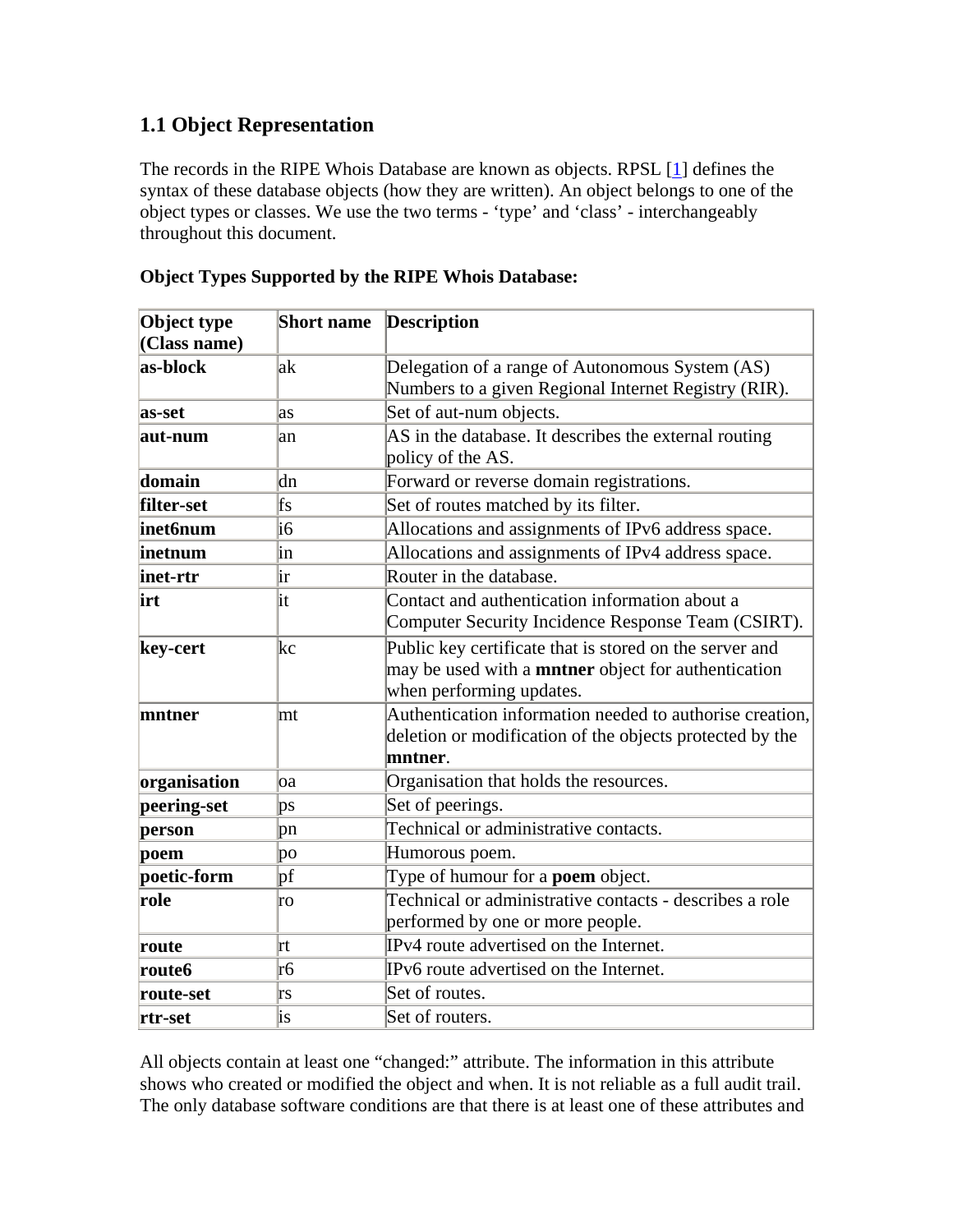if there is more than one, the dates must be in ascending order. It is for the maintainer of the object to decide how to use this attribute. In some cases, it may be a full audit trail. In other objects, it may only have one attribute that is modified each time the object is modified. It may also have just the one attribute that represents the original creation or any one of many modifications made to the object over a period of time. It is used as a reference for the benefit of the maintainer of the object. It is not intended to give any reliable information to a user who queries for an object.

Some objects contain a "country:" attribute. It is difficult to strictly define what this value means. It may be the country where the IP address is used, or the country from where it was assigned. It could be the country where the head office of the organisation is based. As with the "changed:" attribute, it is not intended to give any reliable information to a user who queries for an object.

There are a number of attributes used for notifications. For example, "notify:", "mntnfy:", "upd-to:". These are used for administration of the data in the database. They show who is to be notified of changes to objects, or incorrectly authorised attempts to make changes.

There are a number of attributes used for the authorisation of changes to the data in the database. For example, "mnt-by:", "mnt-lower:". These contain references to objects containing the authentication tokens needed to make changes.

# **1.2 Object Types**

This section describes the object types (classes) that the RIPE Whois Database supports.

## **1.2.1 as-block**

An **as-block** object delegates a range of AS Numbers to a given RIR [21]. These objects are created by the Database Administration. They are used to authorise creation of **autnum** objects within the range specified by the "as-block:" attribute.

## **1.2.2 as-set**

An **as-set** object defines a set of **aut-num** objects. The "as-set:" attribute defines the name of the set. It is an RPSL name that starts with "as-".

The "members:" attribute lists the members of the set. It can be either a list of AS Numbers, or other as-set names.

The name of an **as-set** object can be hierarchical. A hierarchical as-set name is a sequence of as-set names and AS Numbers separated by colons. The first component must be an actual as-set name (that means that it should start with "as-").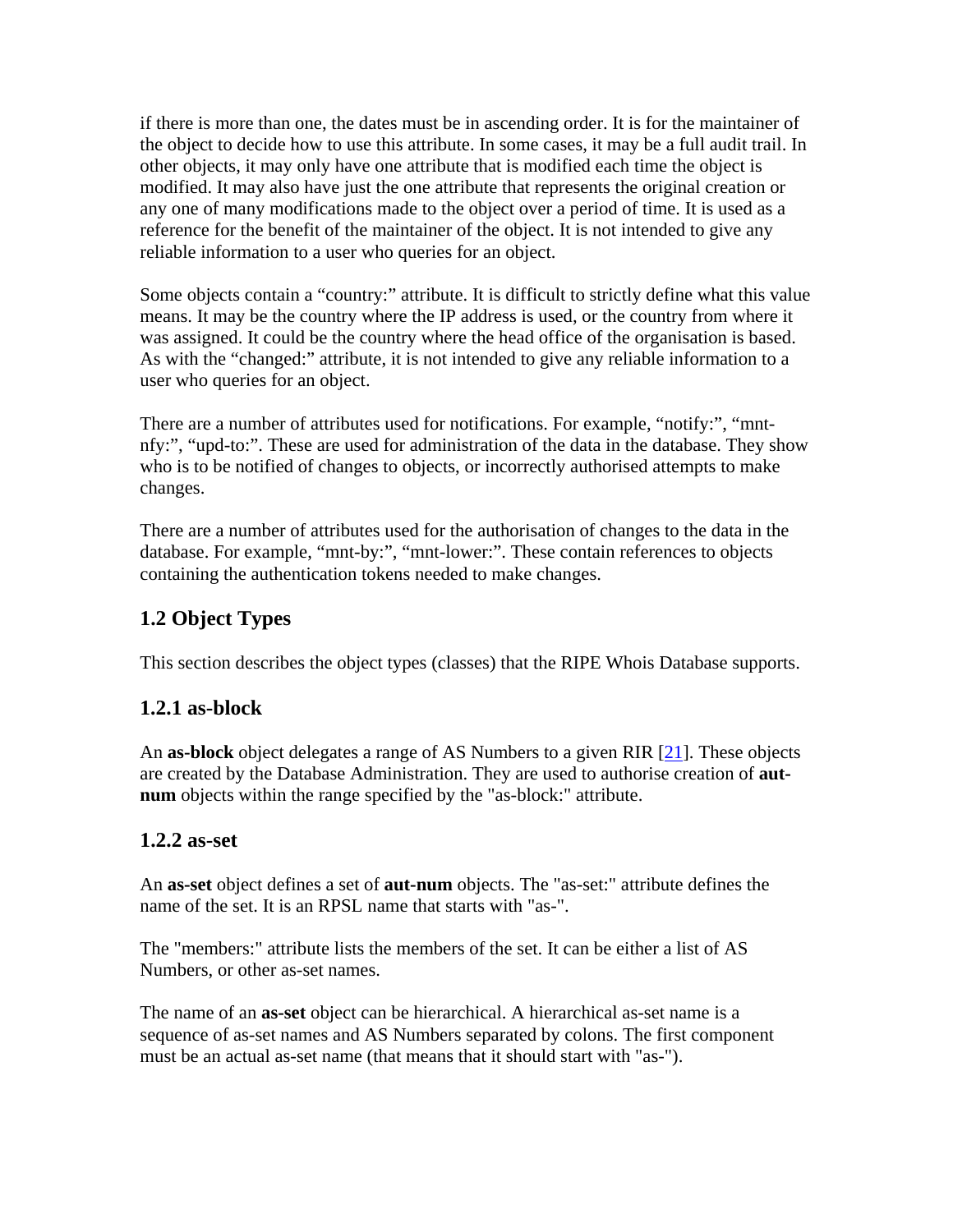## **1.2.3 aut-num**

The aut-num object specifies routing policies. It refers to a group of IP networks that have a single and clearly defined external routing policy, operated by one or more network operators – an Autonomous System (AS).

- The value of the "aut-num:" attribute is the AS Number of the AS that this object describes.
- The "as-name:" attribute is a symbolic name of the AS.
- The import, export and default routing policies of the AS are specified using the "import:", "export:" and "default:" attributes.
- Corresponding attributes with an "mp-" prefix (for example: "mp-import:") are used to specify IPv6 and multicast routing policies.
- Only a single value for the "org:" attribute is allowed in the **aut-num** object. This makes sure that only one organisation is responsible for this resource.

# **1.2.4 domain**

The **domain** object mainly represents reverse DNS delegations. It can also be used to represent Top Level Domain (TLD) and other forward domain registrations. However, the information about forward domain names is for reference only. It has no effect on operations and may not be complete or authoritative. The RIPE Whois Database is not the same as the domain name registries run by the country code Top Level Domain (ccTLD) administrators of Europe and surrounding areas. The IANA ccTLD Database provides a full list of the ccTLD administrators. [17]. You should contact these for authoritative information on forward domains.

You should write the domain name in fully qualified format, without a trailing dot.

## **1.2.5 filter-set**

A **filter-set** object defines a set of routes that match the criteria that you specify in your 'filter' – in other words, it filters routes that you may or may not want to see. The "filter-set:" attribute defines the name of your filter. It is an RPSL name that starts with "fltr-".

- The "filter:" attribute defines the policy filter of the set. This is a logical expression that, when applied to a set of routes, returns a subset of these routes. These are the ones that you want to filter in or out.
- The "mp-filter:" attribute extends the "filter:" attribute to allow you to specify IPv6 prefixes and prefix ranges.
- The "filter:" and "mp-filter:" attributes are optional. A filter-set object, must contain at least one of these two attributes. It cannot contain both within the same object.
- The name of a **filter-set** object can be hierarchical. A hierarchical filter-set name is a sequence of filter-set names and AS Numbers separated by colons. The first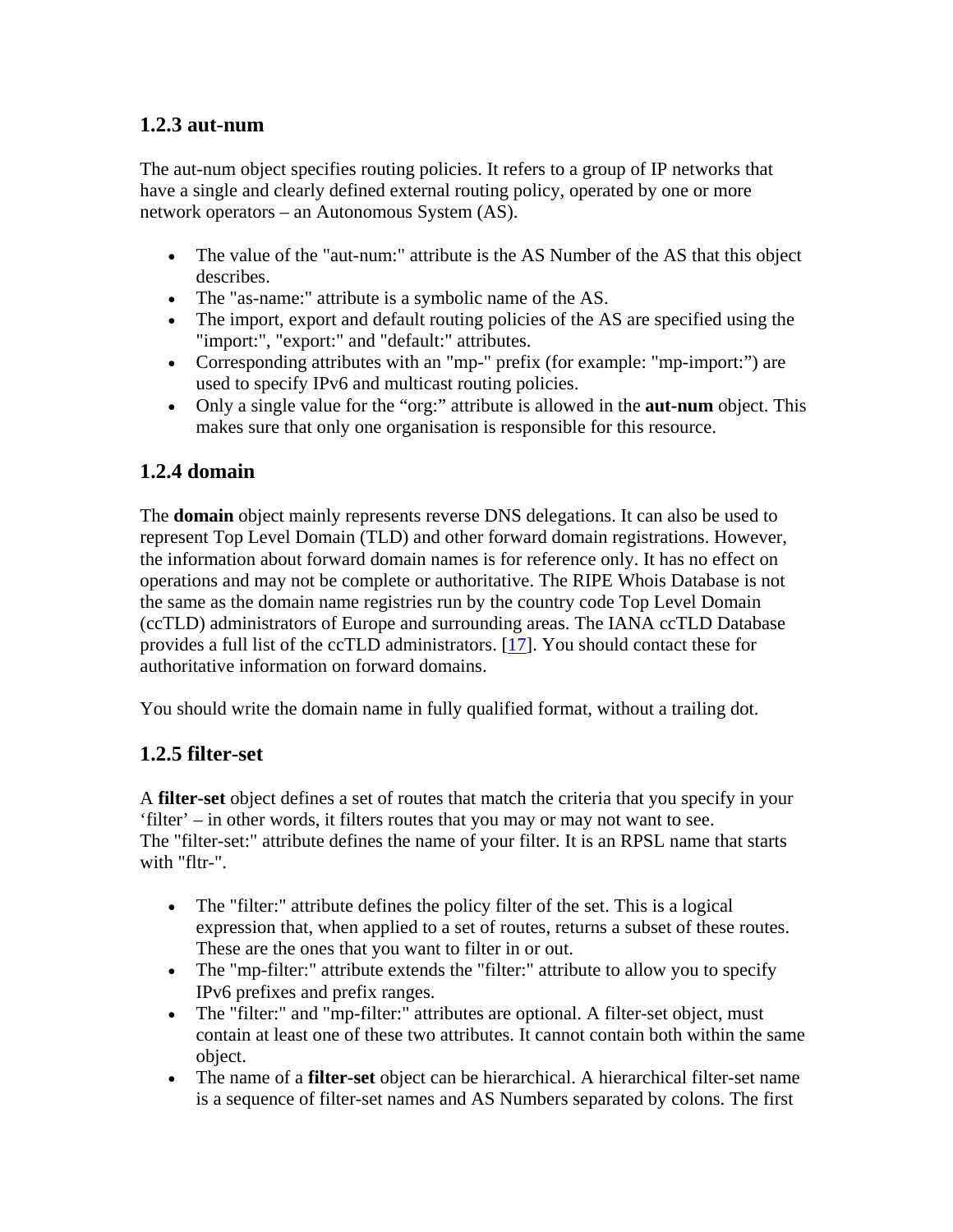component of the name must be an actual filter-set name (that is, start with "fltr-").

# **1.2.6 inet6num**

An **inet6num** object contains information on allocations and assignments of IPv6 address space. Only a single value for the "org:" attribute is allowed in the **inet6num** object. This is to ensure that only one organisation is responsible for this resource.

The "status:" attribute is used as an administrative tag to register the type of address space.

The "rev-srv:" attribute is for information only. It has no operational use.

## **1.2.7 inetnum**

An **inetnum** object contains information on allocations and assignments of IPv4 address space. Only a single value for the "org:" attribute is allowed in the **inetnum** object. This is to ensure that only one organisation is responsible for this resource.

The "status:" attribute is used as an administrative tag to register the type of address space.

The "rev-srv:" attribute is for information only. It has no operational use.

# **1.2.8 inet-rtr**

The **inet-rtr** object specifies routers.

- The "inet-rtr:" attribute is a valid DNS name for a router, without a trailing ".".
- Each "alias:" attribute, if present, is also a standard DNS name for the specified router.
- The "local-as:" attribute specifies the AS Number of the AS that owns or operates this router.
- The "ifaddr:" attribute specifies the interface address within an Internet router, as well as an optional action to set other parameters on this interface.
- The "interface:" attribute specifies a multi-protocol interface address within an Internet router, optional action and tunnel definition.
- The "peer:" attribute specifies the details of any interior or exterior router peering.
- The "mp-peer:" attribute extends the "peer:" attribute for IPv6 addresses.

# **1.2.9 irt**

An **irt** object represents a Computer Security Incident Response Team (CSIRT). It includes contact and security information. It can be referenced from **inetnum** or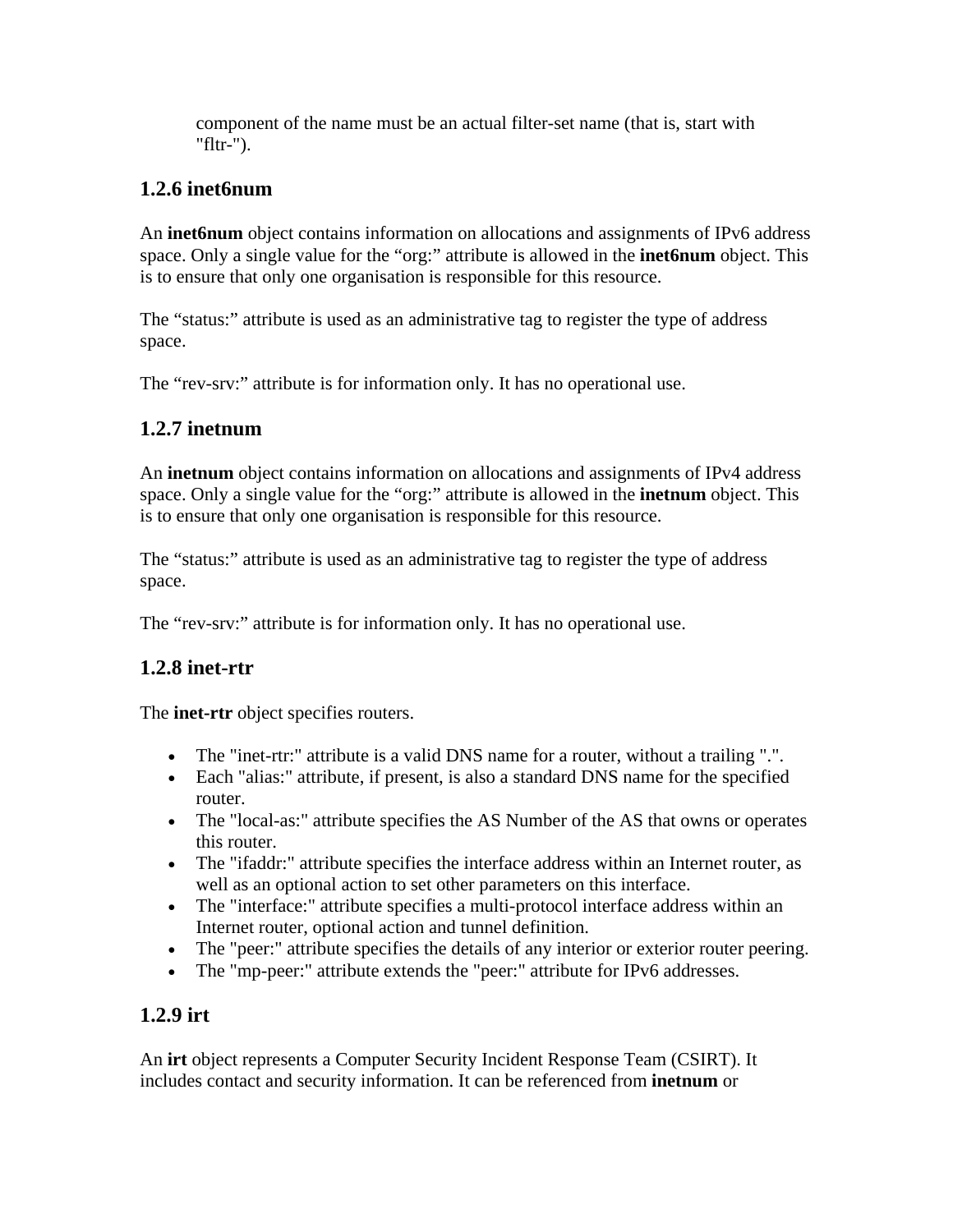**inet6num** objects to show which CSIRT is responsible for handling computer and network incidents for that address range.

The **irt** object name starts with "irt-".

## **1.2.10 key-cert**

A **key-cert** object is a database public key certificate that is stored in the RIPE Whois Database. It is used with a **mntner** object for authentication when performing updates. Currently the RIPE Whois Database supports two types of keys:

- For PGP key-cert objects, the value of the "key-cert:" attribute must be PGP-"key-id". These keys are compliant with the Open PGP Message Format [RFC 2440].
- For X.509 key-cert objects, the database software assigns this value as X.509-n. Here, 'n' is the next available number.

## **1.2.11 mntner**

Using **mntner** objects protects objects in the RIPE Whois Database. A **mntner** object contains the information needed to authorise creation, deletion or modification of any objects that it protects.

Objects are protected by a **mntner**, if they contain a reference to the **mntner** in the object. This is done by including a "mnt-by:" attribute. Other attributes offer hierarchical protection. The "mnt-by:" attribute is mandatory in all objects except **person** and **role** types. Most users set the "mnt-by:' value in a mntner to reference itself.

The "referral-by:" attribute can refer to the **mntner** object itself. The database software does not currently use this attribute even though it is mandatory to include it.

## **1.2.12 organisation**

The **organisation** object provides information about an organisation such as a company, charity or university that has a network resource stored in the RIPE Whois Database. It was introduced as a means to link together all the resource and administration objects related to one organisation.

- "organisation:" specifies the ID of the **organisation** object. This is set by the database software. It is used as a label to allow other objects to reference it.
- "org-name:" attribute defines the name of the organisation.
- "org-type:" specifies the type of an organisation and can be IANA, RIR, NIR, LIR or NON-REGISTRY. Users can only set their "org-type:" to NON-REGISTRY. Only the Database Administrator uses all other types.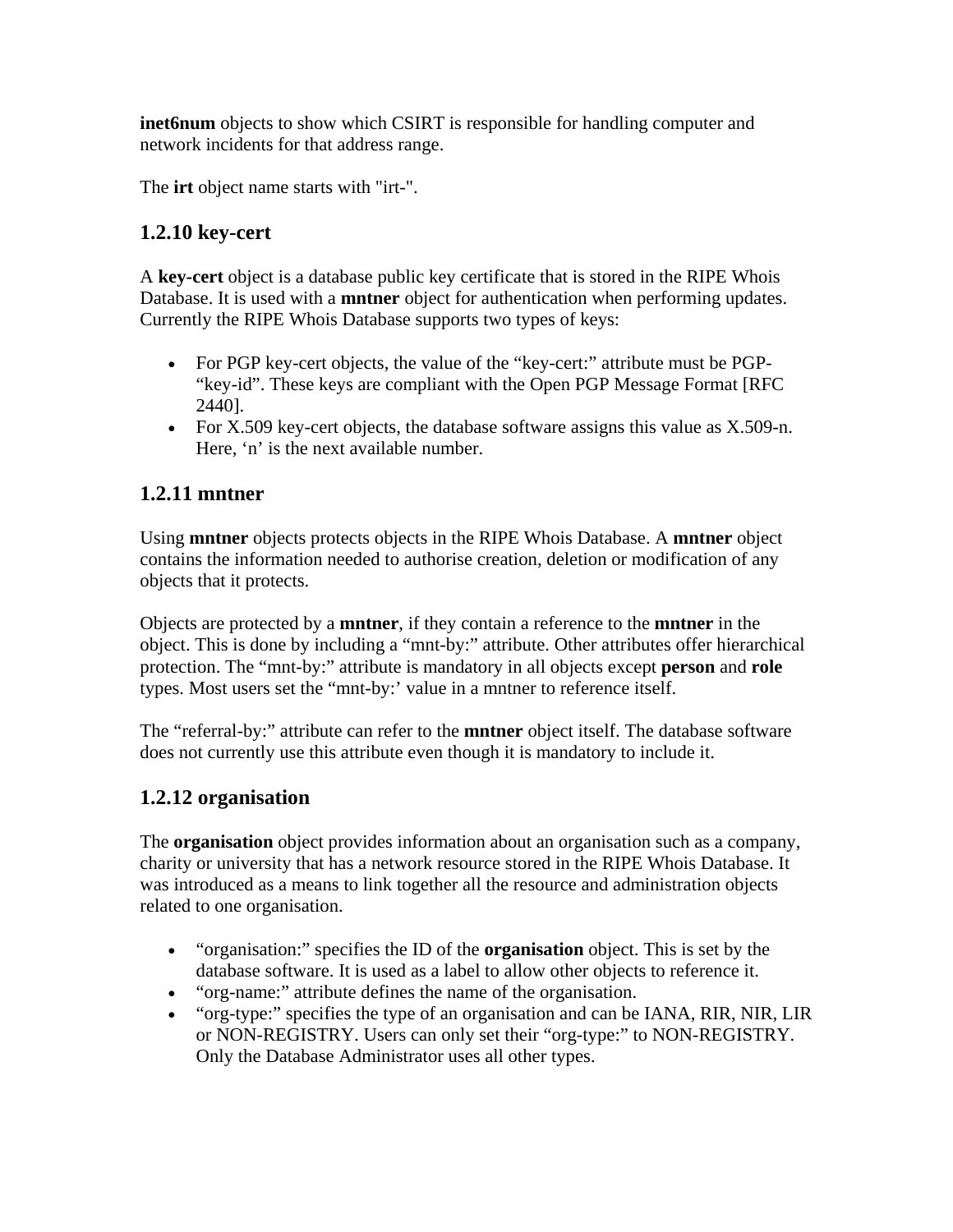# **1.2.13 peering-set**

A **peering-set** object defines the set of peerings that appear in the "peering:" or "mppeering:" attribute.

The "peering-set:" attribute defines the name of the set. It is an RPSL name that starts with 'prng-'.

- The name of a peering-set object can be hierarchical. A hierarchical peering-set name is a sequence of peering-set names and AS Numbers separated by colons. At least one part of the name must be an actual **peering-set** name (that means that it should start with "prng-").
- The "peering:" attribute defines a peering that you can use to import or export routes.
- The "mp-peering:" attribute extends the "peering:" attribute to use IPv6 addresses.
- The "peering:" and "mp-peering:" attributes are optional. However, a **peering-set** object must contain at least one of these two attributes. It cannot contain both within the same object.

## **1.2.14 person**

A **person** object contains information about the technical or administrative contact(s) responsible for an object. After it has been created, the "person:" attribute cannot be changed by users. It can be changed by the Database Administrator.

The **person** object is identified by the "nic-hdl:" attribute. This is a label, usually made up from the initials of the person's name and the database "source:" (for example, RIPE). The "nic-hdl:" is used by other objects to reference the person.

## **1.2.15 poem**

A **poem** object contains poems that users submit.

## **1.2.16 poetic-form**

A **poetic-form** object defines the supported **poem** types.

## **1.2.17 role**

A **role object** is similar to a **person** object. However, instead of describing a single person, it describes a role performed by one or more people. This might be a helpdesk, network monitoring centre, system administrator, etc. A **role** object is useful since often a person performing a specific job may change; however, the role itself remains. The "nichdl:" attributes of the **person** and **role** objects share the same name space. After it has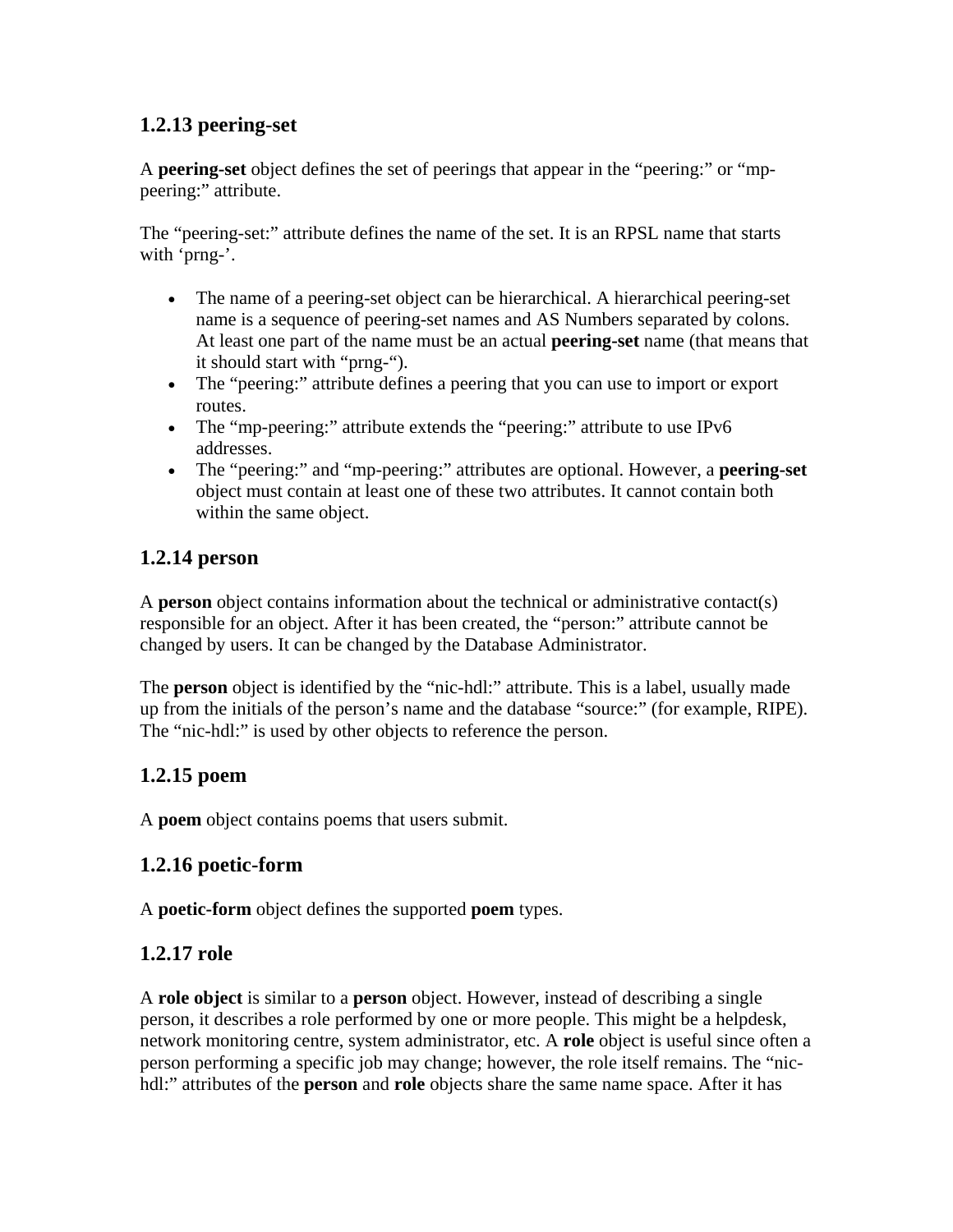been created, the "role:" attribute cannot be changed by users. It can be changed by the Database Administrator.

## **1.2.18 route**

Each interAS route (also known as an interdomain route) originated by an AS can be specified by using a **route** object.

- The "route:" attribute is the address prefix of the route.
- The "origin:" attribute is the AS Number of the AS that originates the route into the interAS routing system.

# **1.2.19 route6**

A **route6** object specifies an interAS IPv6 route, originated by an AS.

- The "route6:" attribute is the IPv6 address prefix of the route.
- The "origin:" attribute is the AS Number of the AS that originates the route into the interAS routing system.

## **1.2.20 route-set**

A **route-set** object is a set of route prefixes, not of database **route** objects. The "routeset:" attribute defines the name of the set. It is an RPSL name that starts with "rs-". It defines a set of routes that can be represented by **route** objects or by address prefixes.

- In the first case, the set is populated by means of the "mbrs-by-ref:" attribute, in the latter, the members of the set are explicitly listed in the "members:" attribute.
- The "members:" attribute is a list of address prefixes or other route-set names.
- The "mp-members:" attribute is a list of IPv6 address prefixes or other route-set names.
- The name of a **route-set** object can be hierarchical. A hierarchical route-set name is a sequence of route-set names and AS numbers separated by colons. The first component of such a name must be an actual **route-set** name (that means that it should start with "rs-").

# **1.2.21 rtr-set**

A **rtr-set** object defines a set of routers.

A set may be described by the "members:" attribute that is a list of inet-rtr names, IPv4 addresses or other rtr-set names. The "mp-members:" attribute extends the "members:" attribute to use IPv6 addresses.

A set may also be populated by means of the "mbrs-by-ref:" attribute, in which case it is represented by **inet-rtr** objects.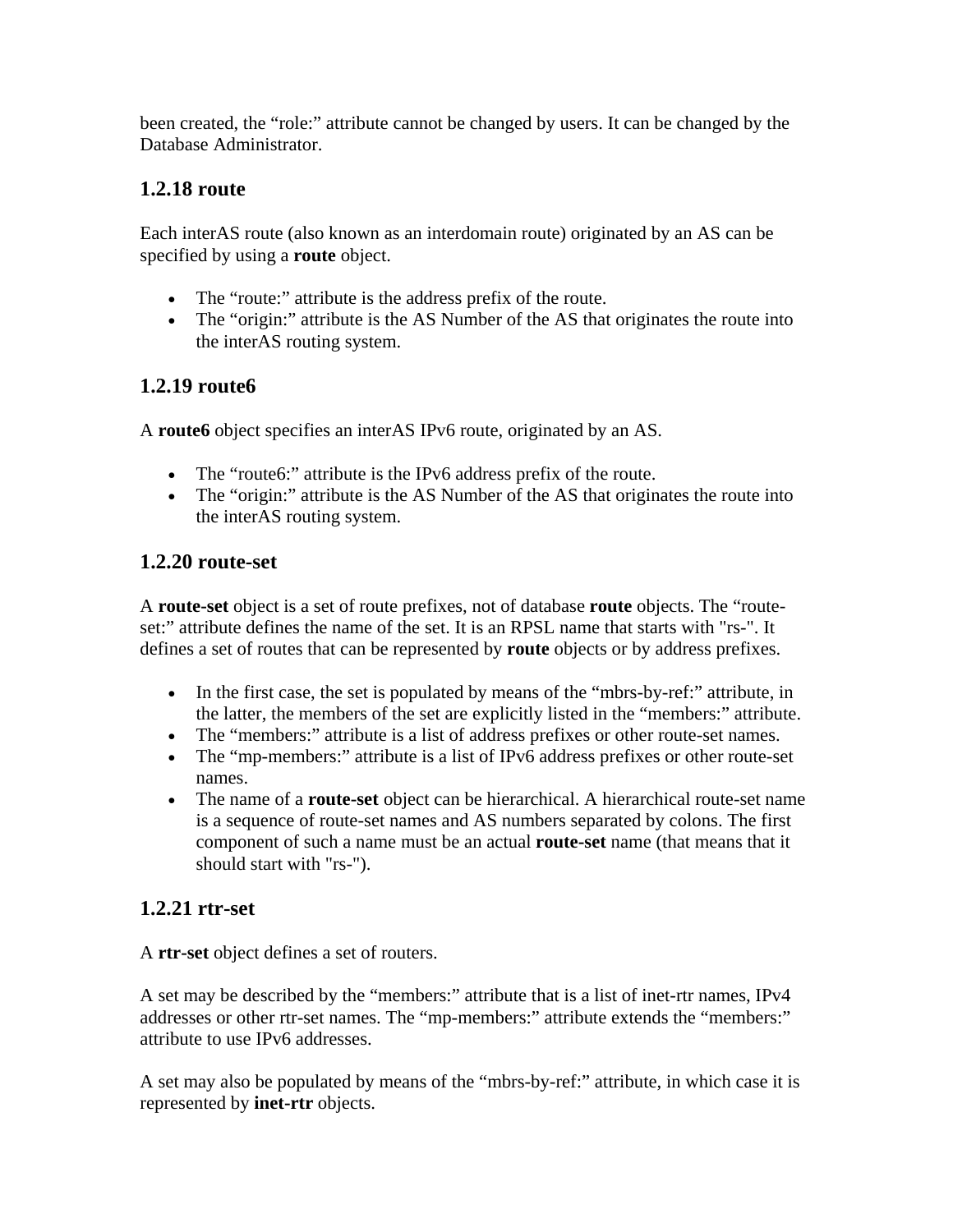The "rtr-set:" attribute defines the name of the set. It is an RPSL name that starts with "rtrs-".

The name of a **rtr-set** object can be hierarchical. A hierarchical rtr-set name is a sequence of rtr-set names and AS Numbers separated by colons. The first component of such a name must be an actual rtr-set name (that means that it should start with "rtrs-").

# **2.0 Querying the RIPE Whois Database**

This section describes how you can query to find information in the RIPE Whois Database. We describe the general format of a query and the query flags that you can use to change the default behaviour of a query.

We also describe how the whois server automatically tracks query responses and limits how much contact information you can take from the RIPE Whois Database. We do this to reduce the chance that someone will use the database to send spam e-mails to addresses that they find. The software does not prevent operational use of the database. There are three ways to query the database:

- Using a whois client running the whois protocol [12].
- Using the web interface from the RIPE NCC website [20].
- Using telnet to port 43 of the whois.ripe.net host.

## **There is a set of general rules about server responses:**

The same response will be returned from the server for each of the three methods of querying the database shown above.

Output lines starting with the % sign are either a server response code or server messages (a comment, information message or an error with description). A message contains a white space after the % sign, whilst a server response code line starts right after the % sign. See Appendix A2 "RIPE Whois Database Query Server Response Codes and Messages" for more information.

An empty line in the output is used to separate objects. This is a line containing only a newline character  $(\n\ln)$ .

Two empty lines, each containing only a newline character  $(\n\cdot n)$ , mean the end of a server response.

When using the referral mechanism, the output of the referred server is passed to the client without modification.

## **The general format of a query is:**

[optional query flags] <query argument>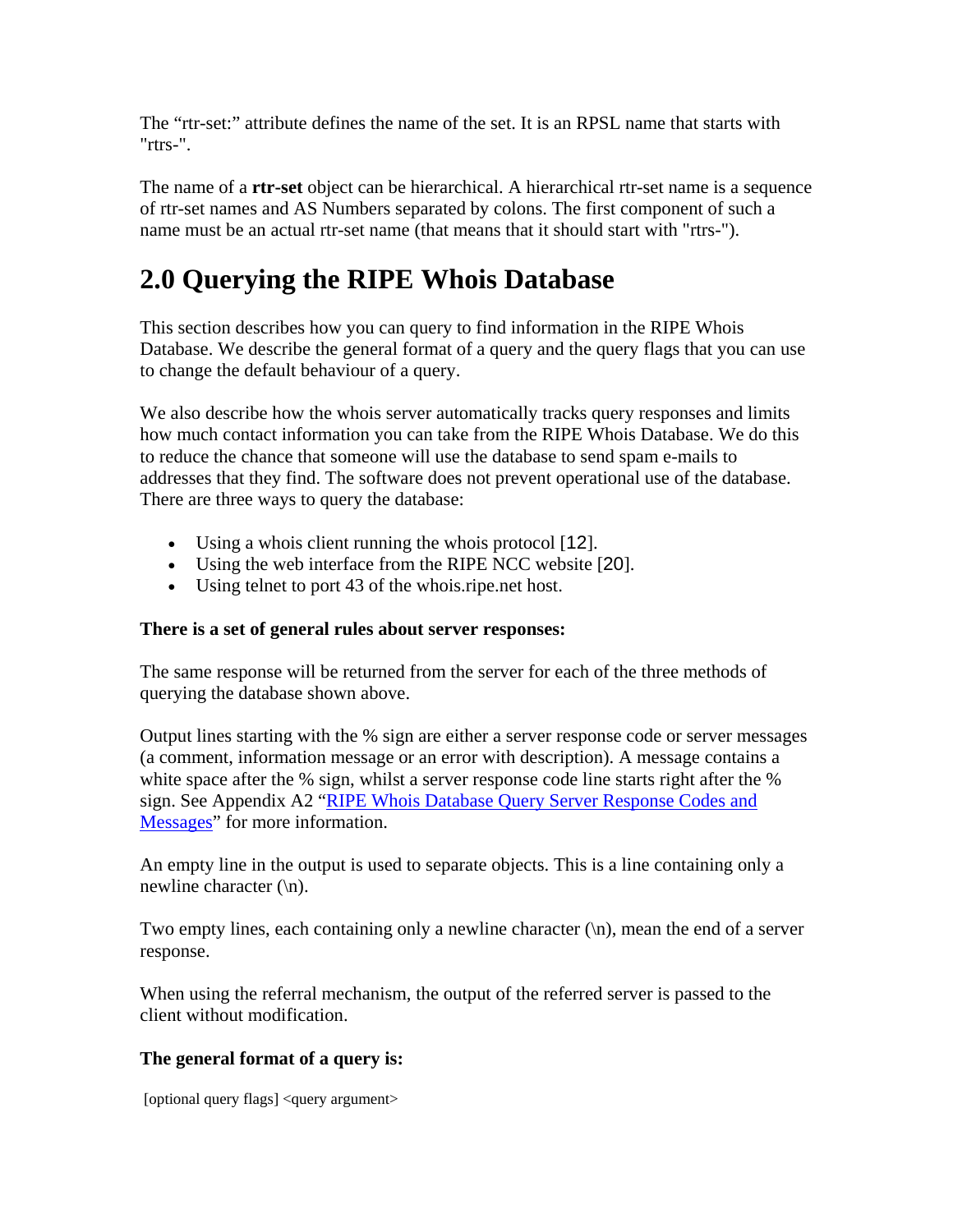*The format of a query flag is:* 

-query\_flag [optional query flag argument]

You may list each query flag separately as in:

-B –i tech-c –G ABC999-RIPE

You can also group together query flags. In this case, only the last flag in a list may have a flag argument, as in:

-BGi tech-c ABC999-RIPE

You can find a list of query flags and query flag arguments in Tables 2.1 to 2.6.

## **2.1 Queries Using Primary and Lookup Keys**

Most queries use the primary and lookup keys of an object as an argument to the query. You can find a list of these queries in Table 2.1 at the end of this section.

## **2.2 Queries for IP Networks**

The RIPE Whois Database provides information about IP networks on the Internet, mainly in the RIPE region [16]. This information is mainly stored as **inetnum**, **inet6num**, **route** and **route6** objects. These objects store information about ranges of IP addresses. The **route** and **route6** objects use 'prefix notation' to specify the range of IP addresses about which they contain information.

'Prefix notation' specifies ranges using two parts: the prefix and its length.

- For IPv4, the prefix is a 32-bit integer written in dotted quad notation with the value of the lowest IP address in the range. The prefix length is a whole number in the range 0-32 (for example 193.0.0.0/22 specifies the range of 1024 IPv4 addresses starting with, and including, 193.0.0.0)
- For IPv6 address ranges, the prefix length must be in the range 0-128 and is a 128-bit whole number, written in hexadecimal groups of two bytes separated by colons and with the possible use of shorthand notation for strings of consecutive 0s.

The **inetnum** objects represent an IPv4 address space in range notation where the range is explicitly specified as two 32-bit whole numbers written in dotted quad notation separated by a dash (for example193.0.0.0 - 193.0.3.255, this is the same range as in the above example).

The **inet6num** objects represent an IPv6 address space. Only the standard IPv6 prefix notation is allowed (as described above).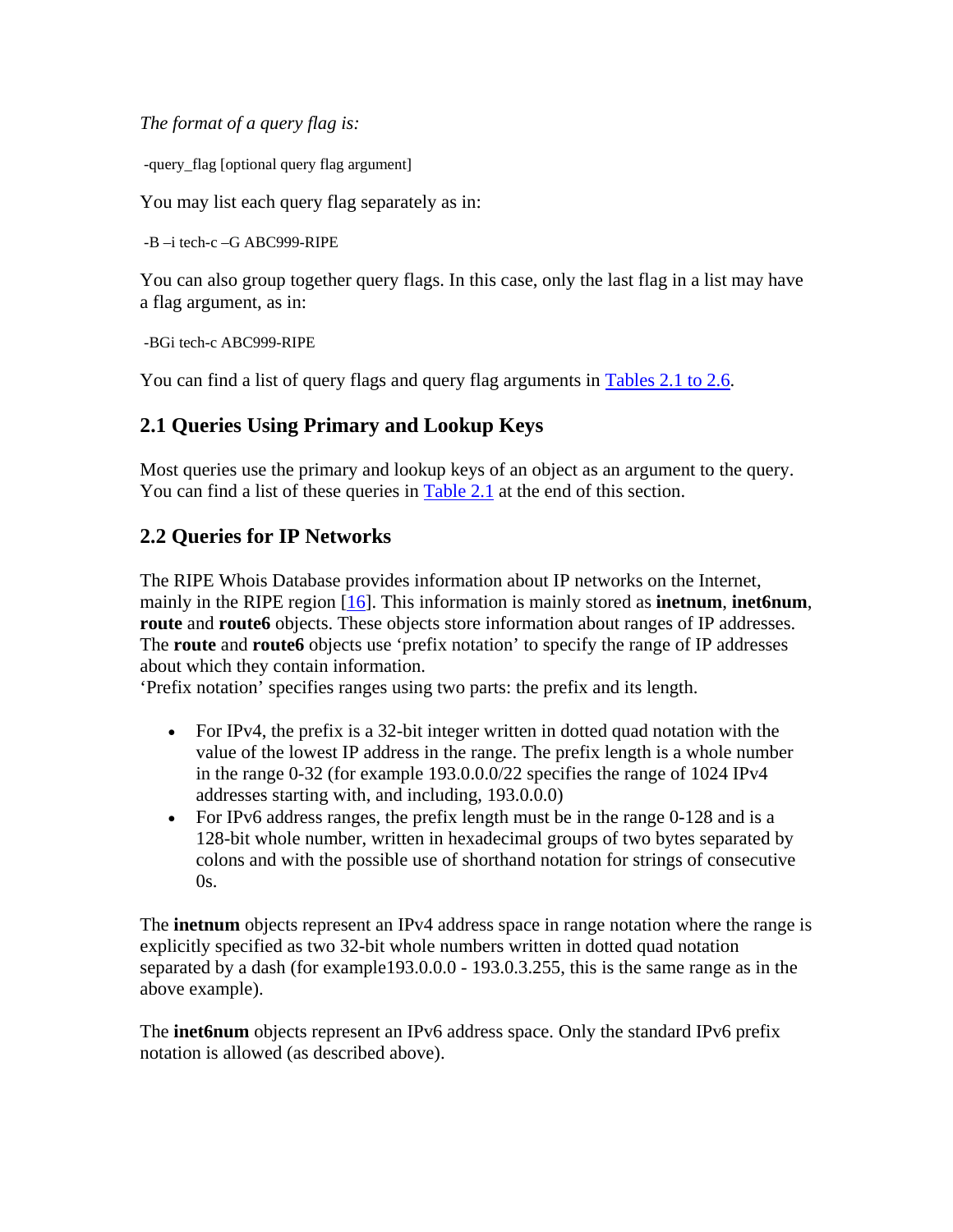When you query the database for information about a range of IP addresses, you can specify query arguments as search keys with the following notations:

- a prefix (this has the same meaning as above)
- an explicit range (also as above)
- a single IP number. This is interpreted as a range of just one address for IPv4 or a prefix of length 1 for IPv6.

For IPv4 address space, the query argument can be specified with either prefix or range notation. When prefix notation is used, the server software converts this into range notification before it executes the query. An information message is included in the server output showing the conversions performed.

For IPv6 address space, the query argument can only be specified in prefix notation. You can find a list of queries for IP networks in Table 2.2 at the end of this section. The rest of this section describes how you can retrieve different types of information relative to a particular range of IP addresses.

We use three terms in these types of queries. These are all defined relative to your specified (reference) range:

- An exact match refers to a range that is identical to the reference range.
- A more specific range is contained within the reference range and is smaller. It contains fewer IP addresses than the reference range. We also call this a sub range.
- A less specific range contains the whole of the reference range and is bigger. It has a greater number of IP addresses than the reference range. We also call this an encompassing range.

# **2.2.1 Default Queries for IP Networks**

If you do not specify a query flag, and your query argument is a range of IP addresses in any one notation, the RIPE Whois server will try to find an exact match for that range. The exact match is returned, if found. If it cannot find an exact match, the server looks for the smallest less specific range. This will be the smallest existing, encompassing range.

# **2.2.2 Exact Match Queries**

If you want to change the default behaviour, so that the server returns *only* an exact match, you need to use the –x query flag. This flag stops the server from looking for any less specific ranges if no exact match exists.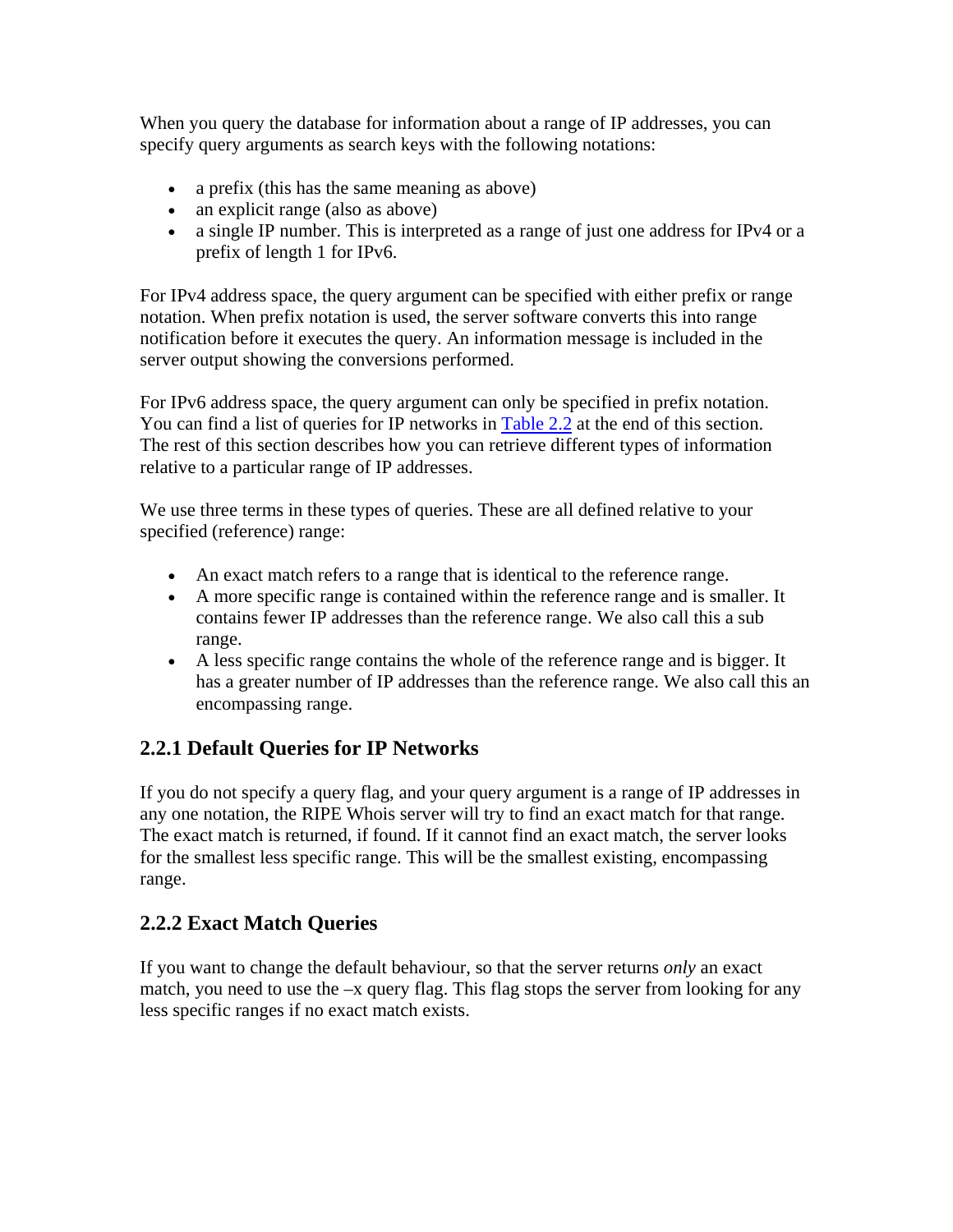# **2.2.3 More and Less Specific Queries**

If the exact match is not the information you wanted, you can modify the information returned by the whois server, by using one of four query flags.

These flags ("-M", "-m", "-L" and "-l") provide two generic types of queries known as more and less specific queries.

# **2.2.3.1 More Specific Queries**

These refer to queries qualified by the use of the "-M" and "-m" query flags.

These will return information about ranges of IP addresses that are fully contained in the user-supplied reference range and contain fewer addresses. More specific queries do not return the exact match.

- The "-M" flag requests that the server should return all the sub-ranges completely contained within the reference range. When there are hierarchies of sub-ranges, all of these will be returned down to the smallest sub-ranges.
- The "-m" flag requests that the server should return all sub-ranges that are completely contained within the reference range. When there are hierarchies of sub-ranges, only the top level of the hierarchies will be returned. These are usually called one level more specific ranges.

# **2.2.3.2 Less Specific Queries**

These refer to queries qualified by the use of the "-L" and "-l" query flags.

These will return information about ranges of IP addresses that fully contain the usersupplied reference range and may contain a greater number of addresses.

- The "-L" flag requests that the server returns the exact match, if any, and all encompassing ranges that are bigger than the reference range and that fully contain it.
- The "-l" flag requests that the server does NOT return the exact match. It returns only the smallest of the encompassing ranges that is bigger than the reference range and that fully contains it. This is usually referred to as the 'one level less specific range'.

# **2.2.4 Less Specific Queries Referencing irt Objects**

In this section, 'inet(6)num' is used to mean 'inetnum or inet6num'. This is to make the text clearer.

An **irt** object represents a Computer Security Incident Response Team (CSIRT). It includes contact and security information. It may be referenced from **inet(6)num** objects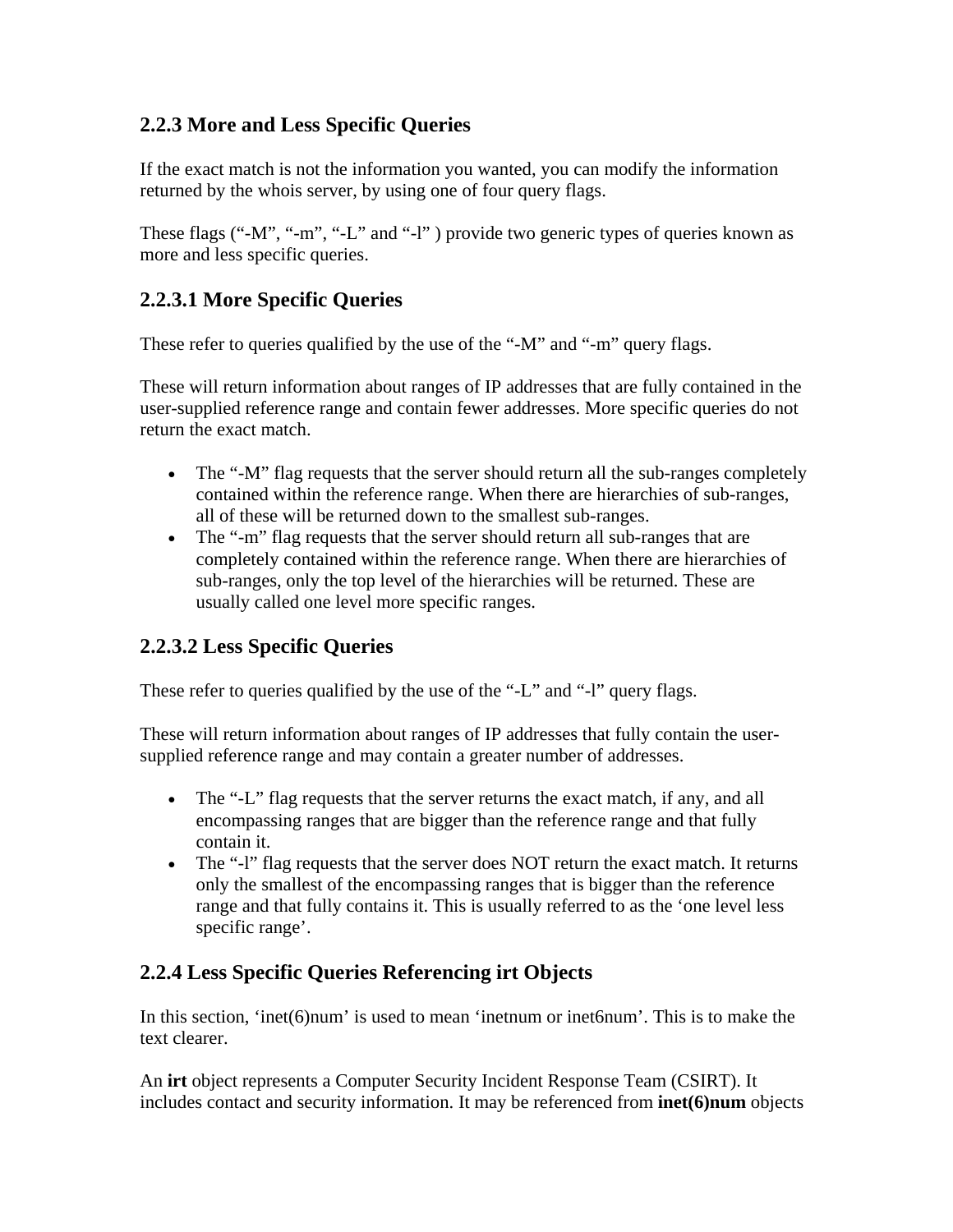using the "mnt-irt:" attribute. This shows which CSIRT is responsible for handling computer and network incidents for that address range.

Not every **inet(6)num** object needs to contain a reference to the **irt** object that applies to its range.

A reference to an **irt** object does not apply only to the **inet(6)num** object that contains the reference. It also applies to all the **inet(6)num** objects that are 'more specific' to the one containing the reference. The **irt** reference only needs to be placed in the least specific encompassing object to apply to a whole hierarchy of objects. This makes it easier to apply and maintain.

There may be more than one **inet(6)num** object in a hierarchy referencing an **irt** object. In this case, the one referenced from the smallest encompassing object is the one that applies to the range in question.

There is a "-c" query flag to make it easy to find the **inet(6)num** object containing the reference to an irt object for any specific range.

This flag makes the server search up the hierarchy from the range specified as the query argument. The search will stop when the first object is found containing a reference to an **irt** object. This can either be the specified range or an encompassing **inet(6)num** object. The query will return the **inet(6)num** object found containing the reference. The **irt** object will also be returned along with the usual contact data objects.

Sometimes, no **inet(6)num** object is found in the hierarchy containing a reference to an **irt** object. In this the query will return no objects.

# **2.3 Inverse Queries**

Inverse queries are performed using an object's inverse key as an argument to a query. The query flag "-i" must also be specified with appropriate query flag arguments. Inverse keys are defined in the templates of the RIPE Whois Database objects. These can be listed using the query:

whois  $-t$  < object type $>$ 

Table 2.3, at the end of this section, gives a complete listing of the arguments to the "-i" query flag and the corresponding inverse keys.

By performing this type of query, the user requests all objects to be returned by the database that reference the specified query argument in the attribute(s) specified in the query flag arguments.

*As an example:* whois  $-i$  admin-c  $\langle$ nic-handle $\rangle$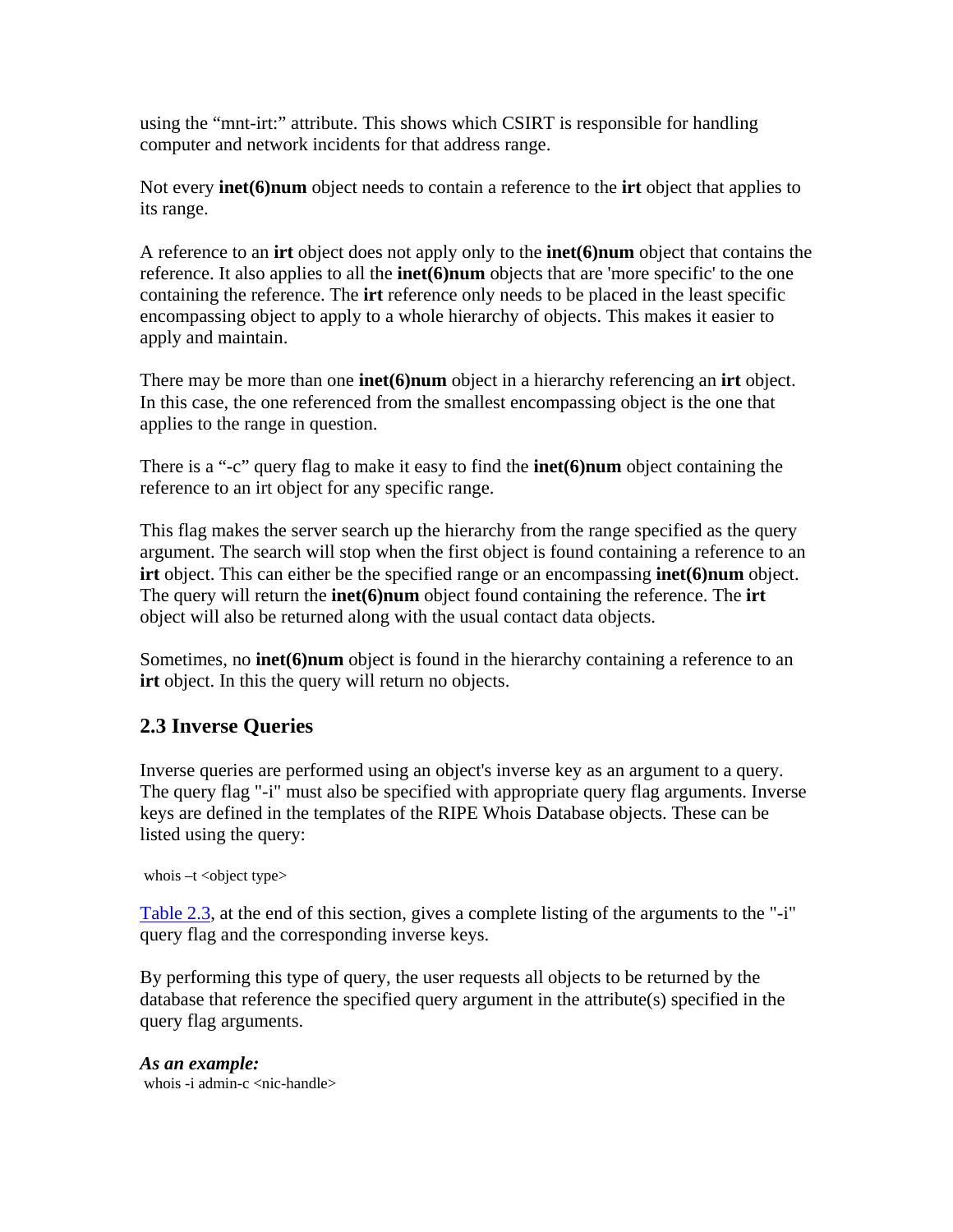will return all objects where the "admin-c:" attribute contains the  $\langle$ nic-handle> specified as the query argument.

You can specify several query flag arguments to request searches against several attributes in objects. If you want to do this, the query flag arguments should be entered as a comma-separated list with no white spaces. All the attributes searched must contain the same type of value. In other words, all the values must be maintainers or nic-handles or one of the other values listed in Table 2.3.

### *As an example:*

whois -i mnt-by, mnt-lower <mntner name>

will return all objects where the "mnt-by:" or the "mnt-lower:" attributes contain the <mntner name> specified as the query argument.

# **2.4 Abuse Contacts**

There are many attributes in objects within the RIPE Whois Database containing e-mail addresses. These addresses cover a number of functions. A growing concern to engineers and administrators that maintain networks is receiving spam and abuse complaints that are sent to every e-mail address displayed. This will get the message to the right person, but it also causes more spam and abuse to people who are not responsible for solving these problems.

To solve this issue, an optional "abuse-mailbox:" attribute is available in the following objects:

- **person**
- **role**
- **irt**
- **organisation**
- **mntner**

This optional attribute contains at least one e-mail address. There is a "-b" query flag to make it easy to find the "abuse-mailbox:" attributes for any specific range.

This flag will instruct the whois server to first of all do a query as if it had been given a "-c" query flag (See section 2.2.4 Less Specific Queries Referencing irt Objects). If a reference to an **irt** object is found, the "abuse-mailbox:" e-mail address will be taken from the **irt** object. The "abuse-mailbox:" e-mail address will also be taken from any of the other objects associated with the **inetnum** or **inet6num** object that references the **irt** object.

The output returned from the server will contain a brief summary. This summary will only include the **inetnum** or **inet6num** range (of the object that references the **irt** object). Also the prefix of any corresponding **route** or **route6** objects, followed by the "abusemailbox:" attributes from all of the associated objects.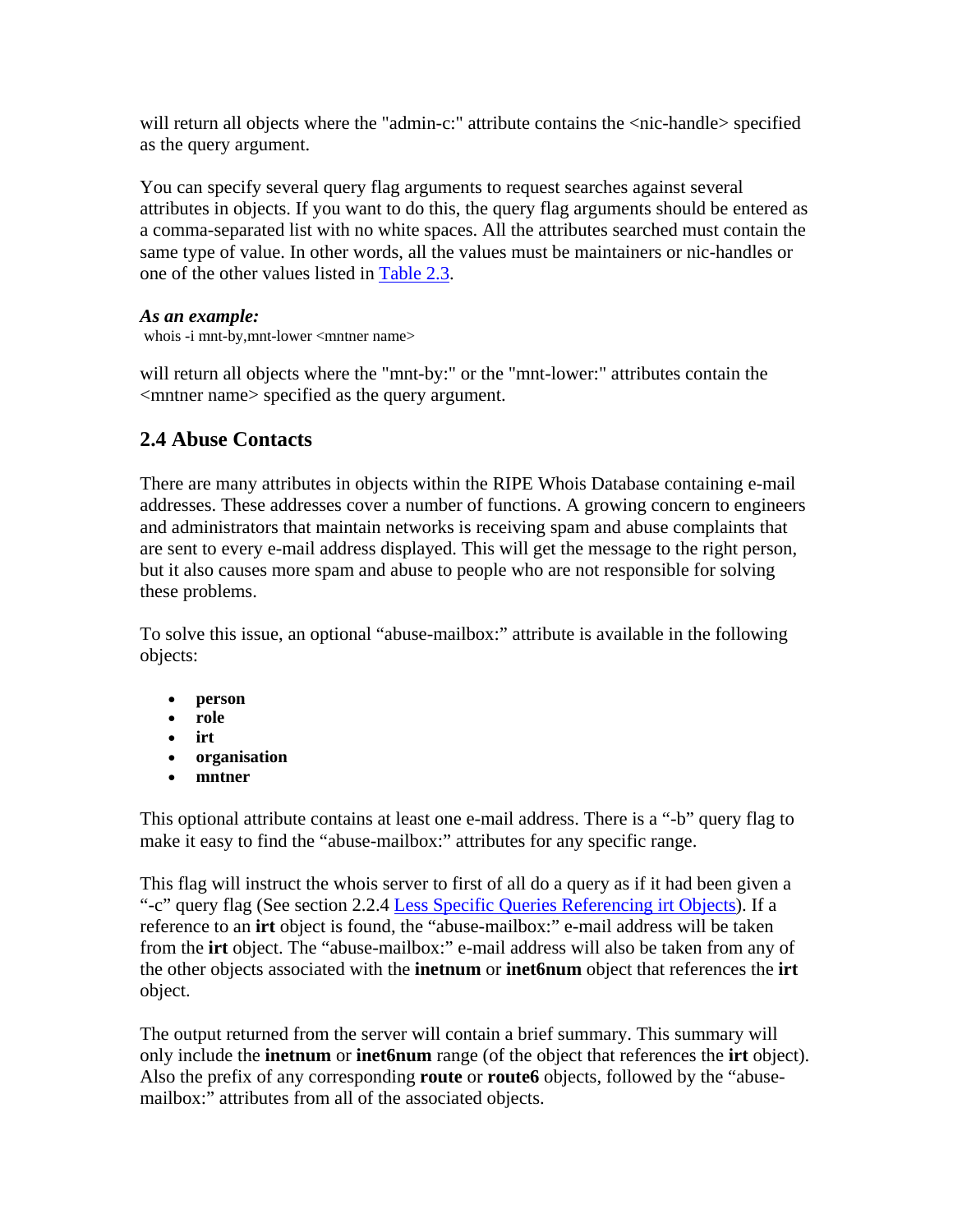If no **irt** object reference is found in any encompassing objects then no object summaries will be returned.

If a summary is returned, it will include the correct e-mail address for complaints about spam and other network abuse. A complaint will not be handled any quicker by copying your message to any other e-mail address found in the database.

The "-b" query flag cannot be used with any of these flags: "-KFrGB"

# **2.5 Grouping the Whois Output**

There are two ways to display the results of a query.

One way is for the first part of the results to list the main objects like **inetnum** and **mntner**. Then the second part of the results lists all the objects associated with the main objects, like **organisation** and **person**. If any of these associated objects, like a **person** object, is referenced by more than one of the returned objects, it will only be listed once in the returned results.

The other way is to group the returned objects to show the association between them. In this way, each of the main objects is followed immediately by all of its associated objects. The associated objects may appear more than once in this type of output. The default output is grouped. If you include the "-G" query flag then the output will not be grouped.

# **2.6 Filtering the Whois Output**

A filtering process restricts some data from default query results. This applies to e-mail contact data. When a user is searching for abuse contact data, they sometimes take all email addresses found in all objects returned from a query. This may include the correct address. However, it often also includes many other addresses for people who are not responsible for handling such complaints.

To help overcome this issue, some attributes containing e-mail addresses are filtered out of the default output. Other attributes, also containing e-mail addresses, are filtered if one of the returned objects includes an "abuse-mailbox:" attribute.

The stricter filtering has slightly different behaviour depending on the use of grouping. If the output is grouped (See section 2.5 Grouping the Whois Output), then each group is treated separately. If any object within a group of objects includes an "abuse-mailbox:" attribute, then the stricter filtering will apply to that group. In a group with no objects including an "abuse-mailbox:" attribute, the more basic filtering will apply to that group. When the output is not grouped (using the "-G" query flag) the whole output is taken as a single group. If any one object includes an "abuse-mailbox:" attribute then the whole output is subject to the more strict filtering.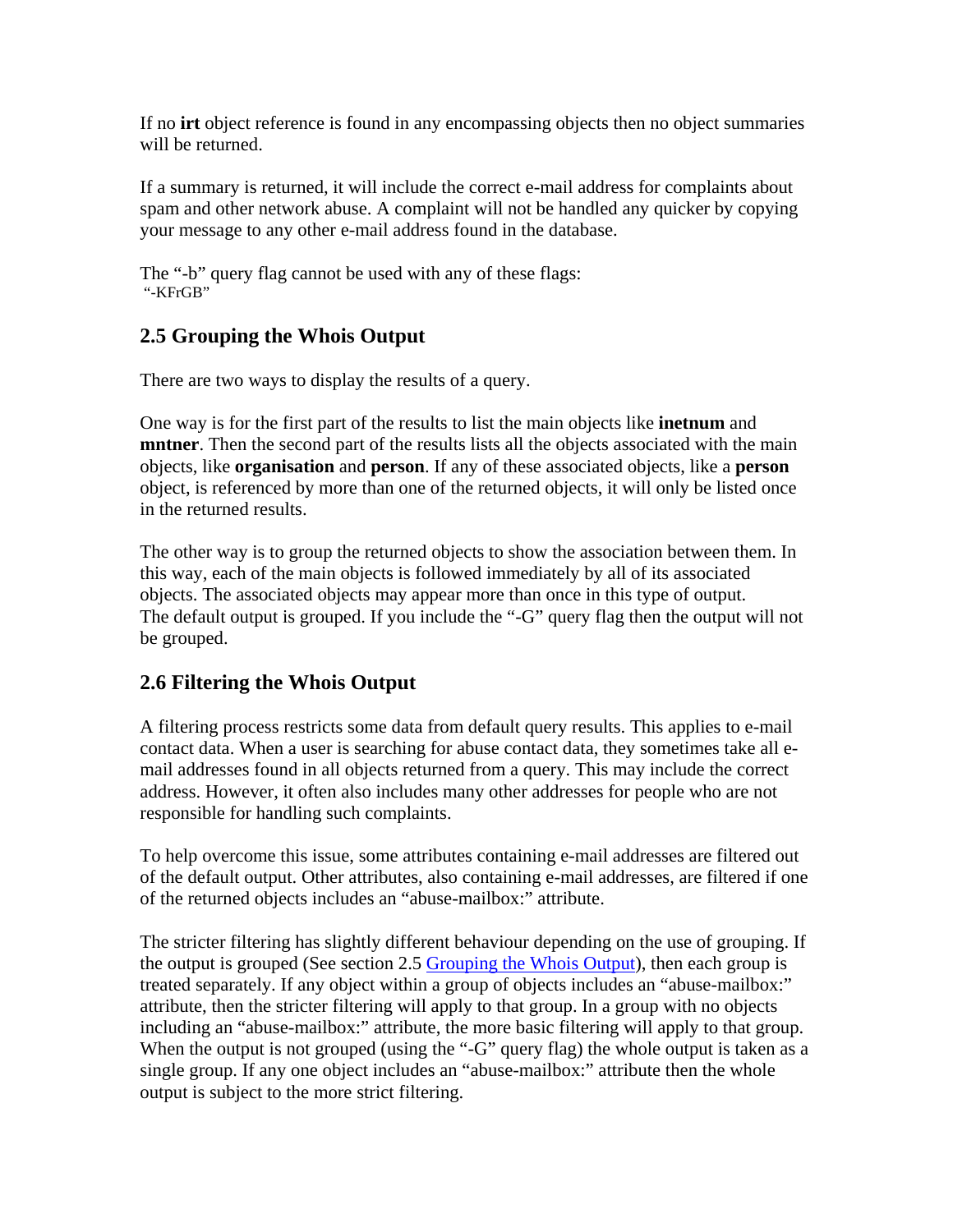- The attributes that are always filtered out are "changed:" and "notify:"
- The additional attributes that are filtered out with the more strict case are "email:" and "ref-nfy:"
- The default output is filtered. If you include the "-B" query flag then the output will not be filtered

When any attribute has been filtered out of an object in the query results returned to the user, a "Note:" is added to the output to warn the user. In addition, the "source:" attribute of each filtered object will have a comment added to the end of the line saying "# Filtered". If this filtered output is cut and pasted into an update message, including this end of line comment on the "source:" attribute, the update will fail. This is because some mandatory attributes will be missing and the "source:" will not be recognised. So filtered output cannot be accidentally used for updates.

# **2.7 Query Support for Tools**

There are several query types in the RIPE Whois Server that support various client tools. Other whois clients can also use these.

# **2.7.1 IRRToolset Support**

The IRRToolset  $[6]$  is a suite of routing policy analysis tools maintained by the Information Sciences Institute at the University of Southern California. Some of the tools in this set access Routing Registry servers through an authorisation whois interface.

Versions 3.0 and above of the RIPE Whois Server include support for these query types. This section describes the additions to the RIPE Whois user interface that allow it to support the IRRToolset. The required queries are:

- Return the prefixes of all route and route 6 objects with a specified origin.
- Return only the primary keys of the route and route 6 objects, not full objects.
- Return the prefixes of all route and route6 objects referenced in a given route-set.
- Return all the members (aut-num or as-set object) of a specified as-set.
- Return only the "members:" attributes, not the full object.
- Optionally, include support for expansion of the previous query, if the returned value contains references to as-sets, so that the result contains only a list of autnum objects.

The RIPE Whois server does not support this and it is up to the client to perform the expansion. The IRRToolset currently does the expansion.

- Return route and route 6 objects that exactly match a specified prefix.
- Return route and route to objects that exactly match a specified prefix (as above), but return only the "route:" or "route6:" attributes.

Table 2.4, at the end of this section, gives details of query support for tools.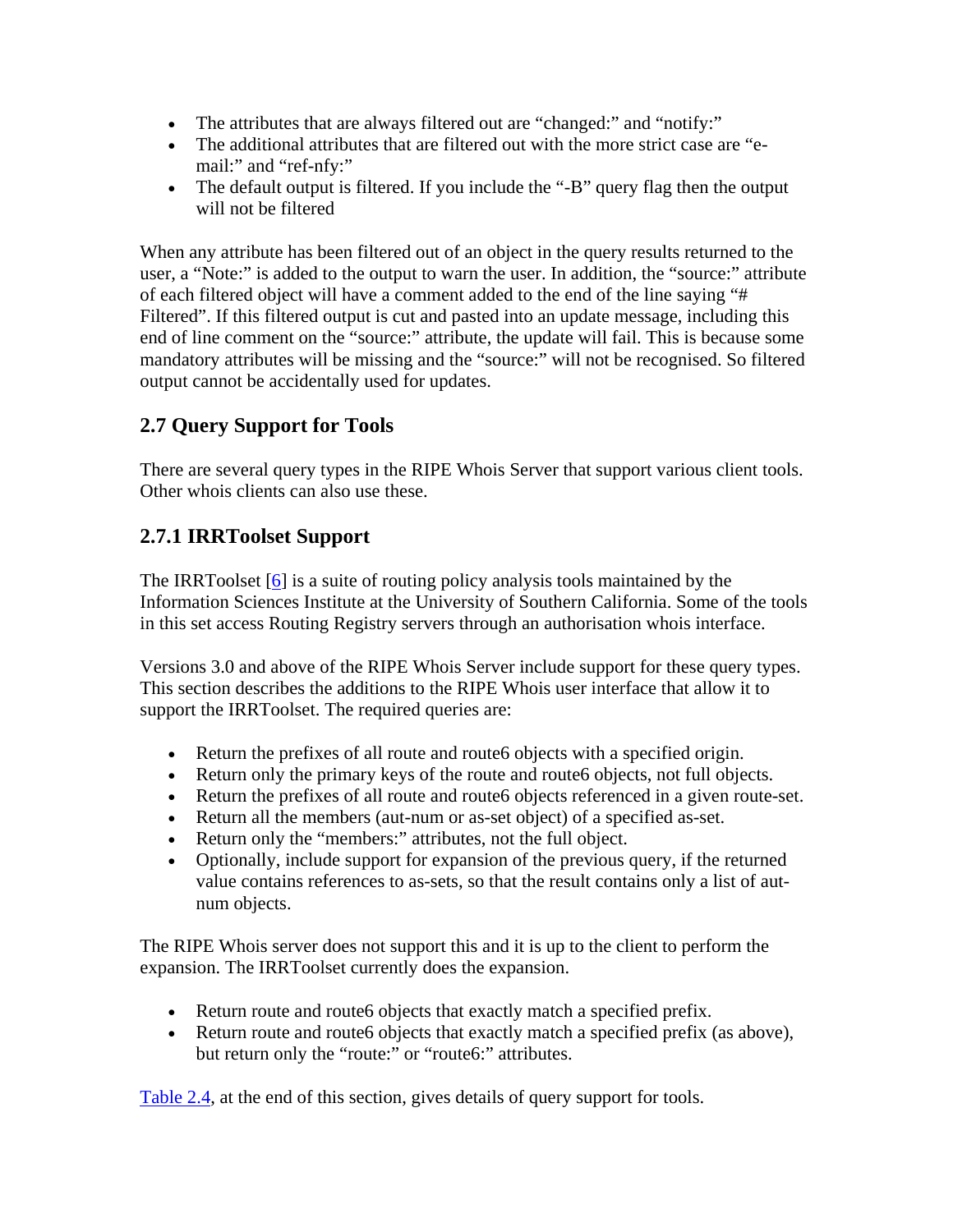## **2.7.2 Persistent Connections and Keeping State**

If you are carrying out batched queries, your whois client can request a persistent connection. The server will not close this connection after sending a reply to your client. This avoids having to set up a new TCP connection for every query.

The client can request this by sending the "-k" query flag to the server. This flag may be sent without a query argument to start the connection. It may also be included as a query flag with the first query.

During a persistent connection, the server operates a 'stop-and-wait' protocol. This means that the next query cannot be sent until the reply has been received to the previous query. If you want to be able to send queries in batch mode, you must use the RIPE Whois3 client.

To exit a persistent connection, send the "-k" flag with no query argument or an empty query  $(\n)$  to the server. The connection will also time out after a period of inactivity.

## **2.8 Getting All the Members of Set Objects**

In RPSL [3], an object can be a member of a set object in two ways.

- You can list objects in a "members:" attribute in the set object. This is the kind of member relationship present in "Representation of IP Routing Policies in a Routing Registry"[4]
- You can use the "member-of:" attribute. You can use this in **route**, **route6**, **autnum** and **inet-rtr** object types. The value of the "member-of:" attribute identifies a set object that this object wants to be a member of.

However, just specifying "member-of:" is not enough. The set object must also have a "mbrs-by-ref:" attribute. This lists the maintainer of the object that wants to be a member of the set. This means that the set owner must validate the membership claim of an object with a "member-of:" attribute. It does this by matching the "mnt-by" line of the object with one of the maintainers in the "mbrs-by-ref:" attribute of the **set** object.

## **2.9 More and Less Specific Lookups for Reverse Domains**

Versions 3.0 and above of the RIPE Whois Database support IP network queries including the "-x", "-M", "-m", "-L" and "-l" functionality for reverse delegation domains. To request that reverse delegation domains be queried for with the more (or less) specific query flags, you must also include the "-d" query flag.

## **2.10 Referral Mechanism for Domains**

The referral mechanism is for administrators of domain registries. It allows the whois server to reply to the user by fetching data from the domain registry database rather than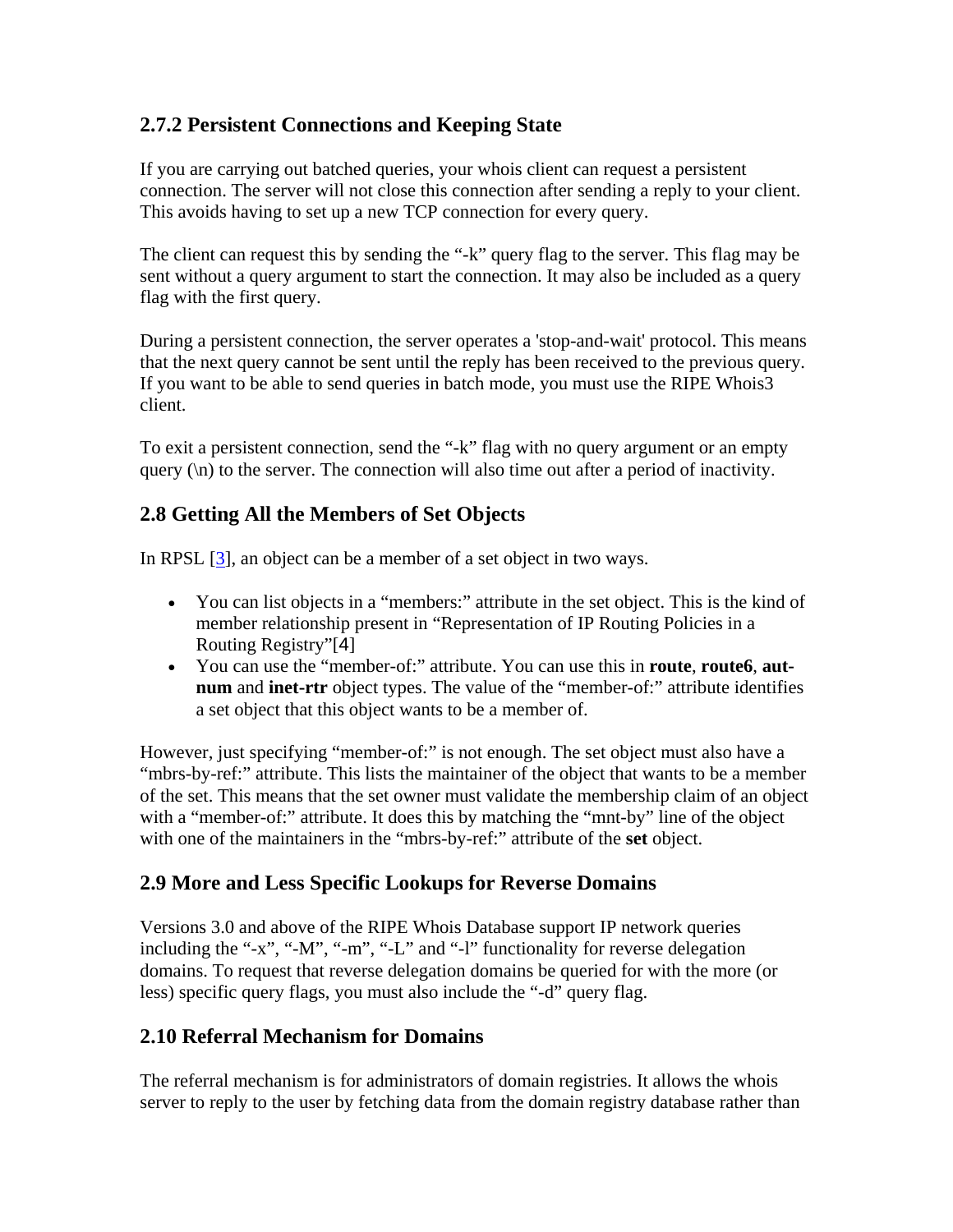from the local whois data. There are three elements to this mechanism. The "refer:" attribute, domain name stripping and the "-R" query flag.

# **2.10.1 The "refer:" Attribute**

This attribute can be included in a **domain** object in the whois database. When present, it allows the whois software to pass the query on to the authoritative server of a ccTLD. This server can return information about a **domain** object to the whois server to pass back to the user.

This attribute specifies the hostname, port and referral type that the whois server should use to redirect the query. See Appendix A1 "Object Attributes" for the syntax of this attribute.

# **2.10.2 Domain Name Stripping**

When no matching **domain** object is found in the RIPE Whois Database with the name specified in the query argument, the domain name is stripped towards higher-level domains (xxx.yyy.zzz becoming yyy.zzz). The query is repeated with the shorter domain name. The cycle of stripping and repeating the query continues until a **domain** object is found or the search string becomes empty.

# **2.10.3 The "-R" Query Flag**

You can retrieve an object from the whois database without using the referral mechanism. This is done by including the "-R" query flag. When this flag is included in the query to the whois server, no referrals are made, not even if the object returned contains a "refer:" attribute.

## **2.10.4 The Referral Process**

The software follows a specific process when checking the three elements of the referral mechanism. This process is best described by using a flow chart as follows: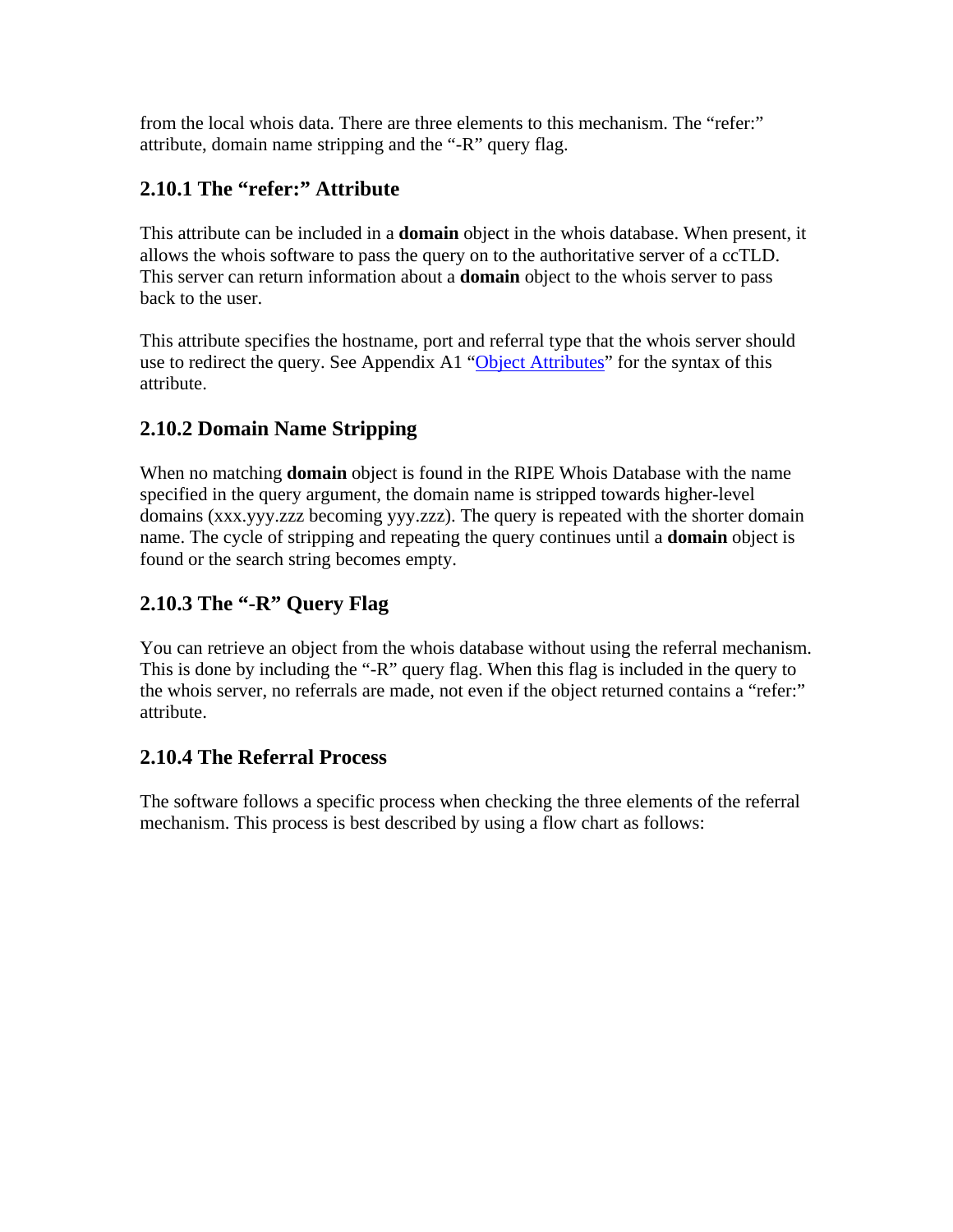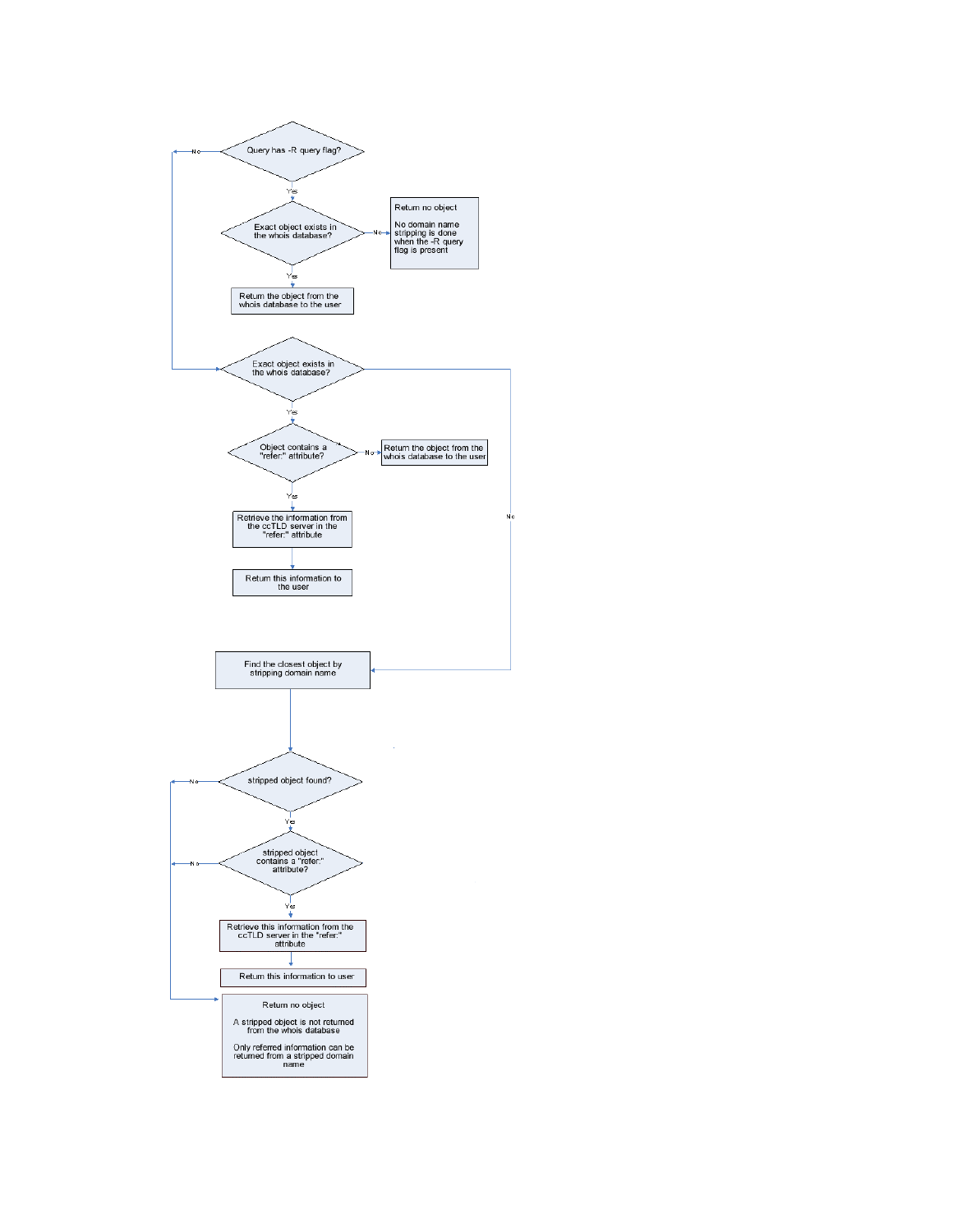## **2.11 Access Control for Queries**

The control mechanism is based on the amount of contact information (contained in person and role objects) that is returned because of queries made from an IP address. Access is determined by the IP address of a whois client sending queries to the whois server. Sometimes an IP address may be acting as a proxy and submitting queries on behalf of other IP addresses (for example, a webserver running cgi interfaces to the RIPE Whois Database). The whois server provides a facility for such proxy clients that allows accounting to be based on the IP address of the clients using the proxy to query the RIPE Whois Database and not on the IP address of the proxy server. This is done using the "-V" flag as follows:

-V <version>,<ipv4-address>

where

- <version is a client tag that usually represents the software version that the proxy uses;
- $\leq$ ipv4-address> is the IPv4 address of the client that queries the database using the proxy.

Not all users can use this "-V" flag. Before you can, you must contact RIPE Whois Database Administration and tell us why you need this facility. If we approve your request, we will add the IP address of the proxy server to an access control list. You can then use the "-V" flag, but *only* from your stated IP address.

Attempting to use the "-V" flag without approval may result in permanent denial of access to the RIPE Whois Database. This denial of access will apply to the IP address that submits the query.

We restrict access to stop people using the RIPE Whois Database to collect excessive amounts of contact data. A counting algorithm with defined limits temporarily blocks access when limits are reached within certain periods of time. This block will be automatically released as time goes on to allow querying to continue. The count is reduced by half every 12 hours. There is also a limit on the number of times an IP address can be blocked and recover. When this limit is reached, that IP address is permanently blocked from accessing the RIPE Whois Database. This permanent block will not be automatically removed.

There are many reasons why you could find yourself in this position. One is that you are mining the RIPE Whois Database for contact data to use for non-agreed purposes. In this case, the denial of access is justified and your IP address will remain on the blocked list. However, there may be other reasons. Queries for object types other than **person** and **role** objects return contact information by default. Using the "-r" flag to prevent the contact data being included in your query results can turn off this default. Alternatively, you may have an error in a script that runs automatically, retrieving contact data that you did not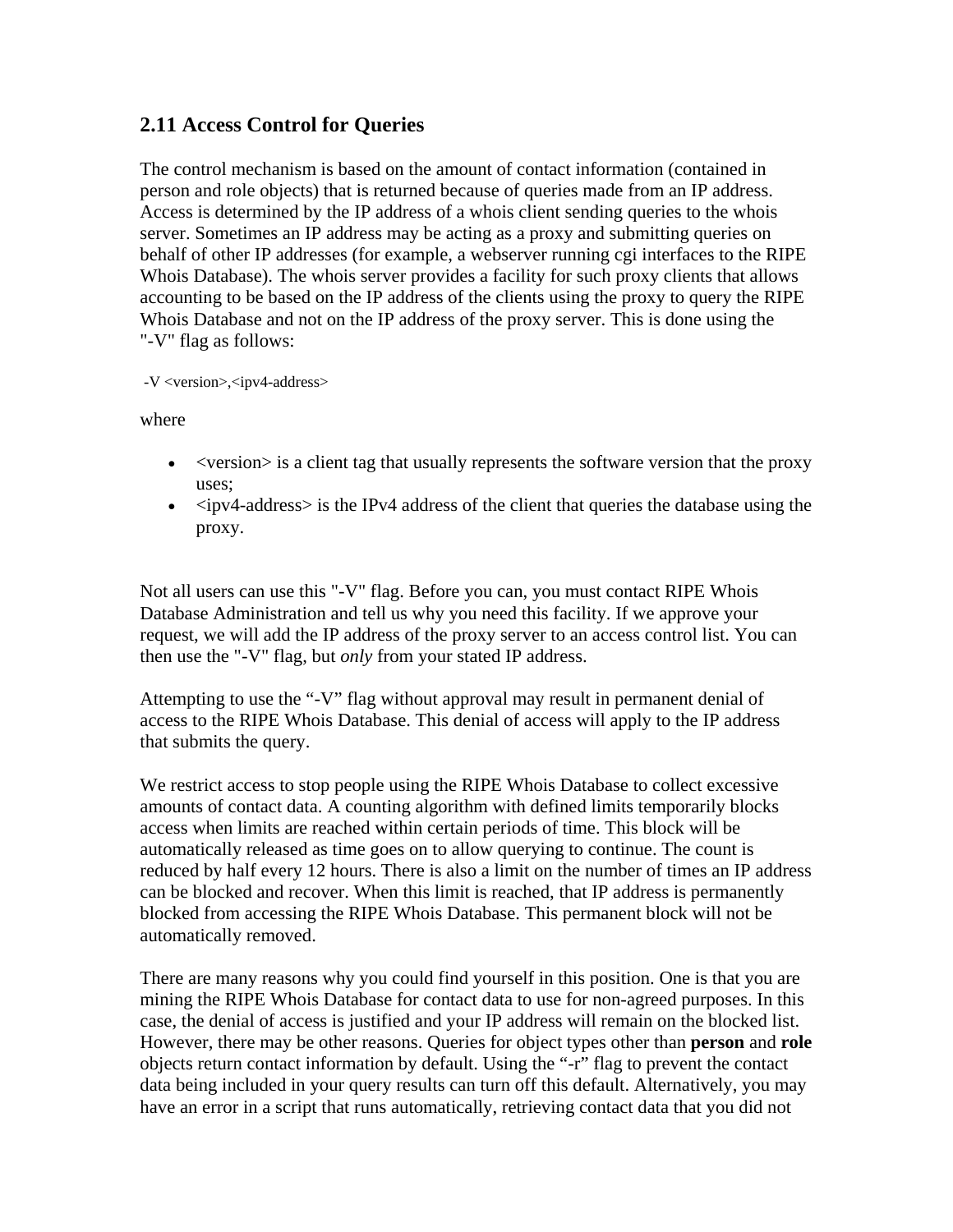know about. If you believe there was a genuine error or mistake that led to the permanent block, you need to contact RIPE Whois Database Administration. Explain the error and tell us what steps you have taken to stop it happening again. The RIPE Whois Database Administration will decide whether to remove the block. It will remain on record that this IP address has been permanently blocked and unblocked. If another permanent block occurs, we will be less likely to consider removing it a second time.

Each time a **person** or **role** object is retrieved, a counter decreases. When it reaches zero, the query execution is aborted and the connection is terminated, displaying an error message to the client (see "Access errors" in Appendix A2 "RIPE Whois Database Query Server Response Codes and Messages"), also a count of denials increases. Retrieving any other object type does not affect these counters.

There is also a limit on the number of simultaneous connections from a host. When this limit is reached, further connections from the same host are refused.

If we block your access, you will not be able to query for any object types. We will not just block your access to contact date alone.

# **2.12 Other Server Features**

# **2.12.1 Mirroring Other Databases**

The whois software allows Near Real Time Mirroring (NRTM) of other databases. This allows queries to the RIPE Whois Database to retrieve information from one of the mirrored databases. A local copy is maintained of each mirrored database. Periodically, updates are requested from the remote servers to keep the local copies up to date. This period is configurable by the Database Administrators and is typically around 15 minutes.

# **2.12.2 The "–q" Query Flag**

The RIPE Whois Database server (Versions 3.0 and higher) supports the retrieval of certain information about itself and the data sets served, using a "-q" query flag. The "-q" query flag takes arguments that make the server reply with information that is not extracted from the databases that it serves, but rather about the system setup. This query flag can take three arguments:

- **version** (usage: -q version). This will display version information for the server software.
- **types** (usage: -q types). This will list all the object types recognised by the RIPE Whois Database.
- **sources** (usage: -q sources). This will list all available sources. That is, the local RIPE Whois Database and all the mirrored databases. The format of this output is: <source>:<NRTM\_protocol\_version\_#>:<mirroring>:<first>-<last> where

<source> is the string that identifies the database (for example RIPE)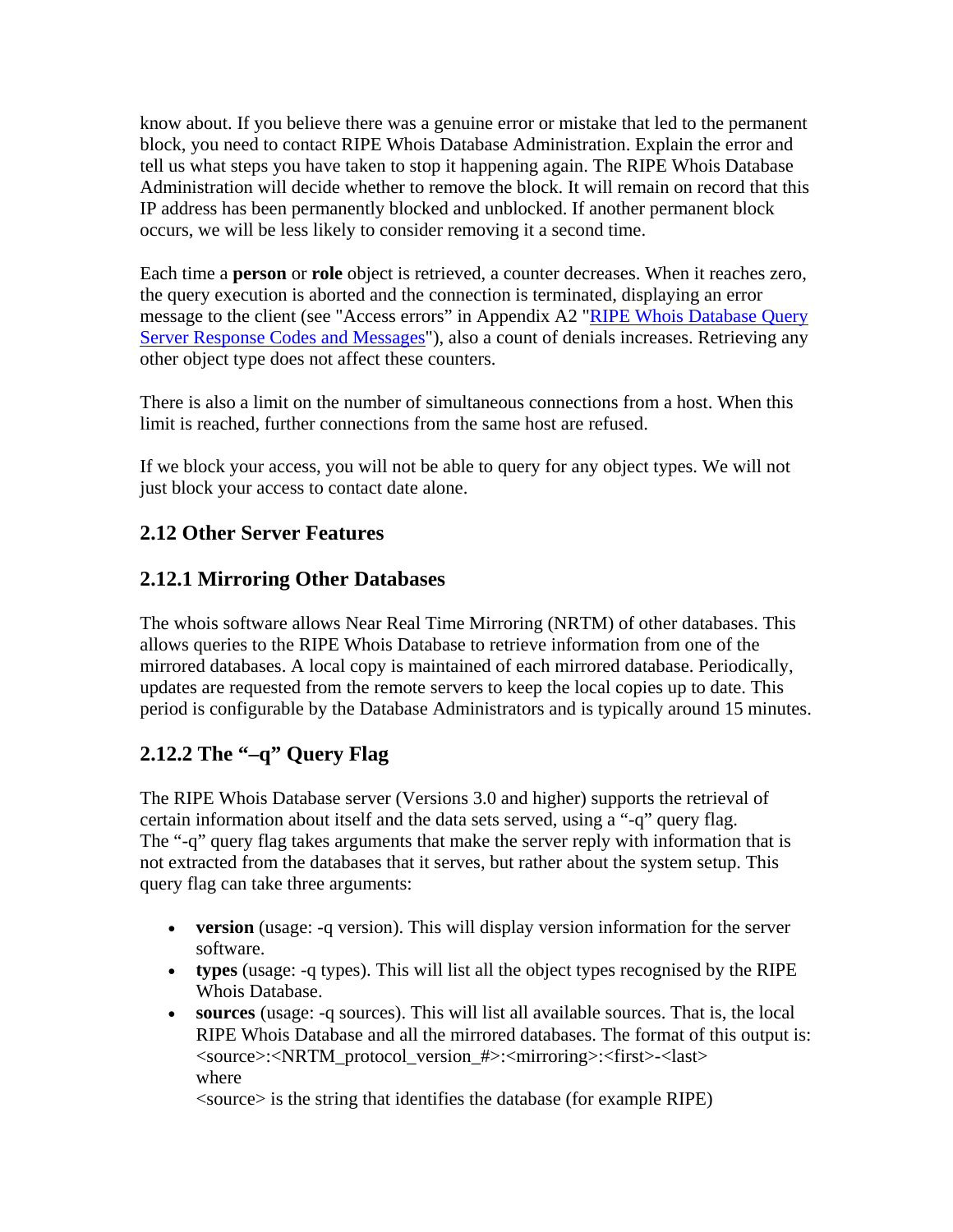<NRTM\_protocol\_version\_#> identifies the version of the mirroring protocol <mirroring> can take one of the following values:

- -- Y/N/X can mirror/cannot mirror/obscured
- <first> is the lowest serial number available

<last> is the most recent serial number available

The following semantics apply for –q sources:

| Y: <first>-<br/><math>\langle</math>last<math>\rangle</math></first> | Mirroring is allowed – serials from within range first-last<br>available                                             |
|----------------------------------------------------------------------|----------------------------------------------------------------------------------------------------------------------|
| N: <first>-<br/><math>\langle</math>last<math>\rangle</math></first> | Mirroring not allowed for administrative reasons. You<br>can, however ask Database Administration for<br>permission. |
| $N:0$ - <last></last>                                                | Mirroring physically not possible. (This may be a static<br>snapshot of serial last)                                 |
| $X:\langle$ message>                                                 | No mirroring allowed. An explanation will be given in<br>the $\langle$ message $\rangle$                             |

# **2.12.3. The "-t" Query Flag**

This query flag returns to the user a brief description of the specified object type.

# **2.12.4. The "-v" Query Flag**

This query flag returns to the user a verbose description of the specified object type.

# **2.12.5. The "-F" Query Flag**

This query flag changes the format of the returned objects. The attribute names are represented in a short hand notation. For example, "person:" becomes "pn:". Using the –F query flag includes the non-recursive action of the –r query flag.

# **2.12.6. The "-K" Query Flag**

This query flag returns only the primary keys of each object. There are some exceptions to this:

- With **set** objects, the "members:" attributes will also be returned.
- No information is returned for **person**, **role** or **organisation** objects. If a query would normally only return these types of objects, no data is returned. In this case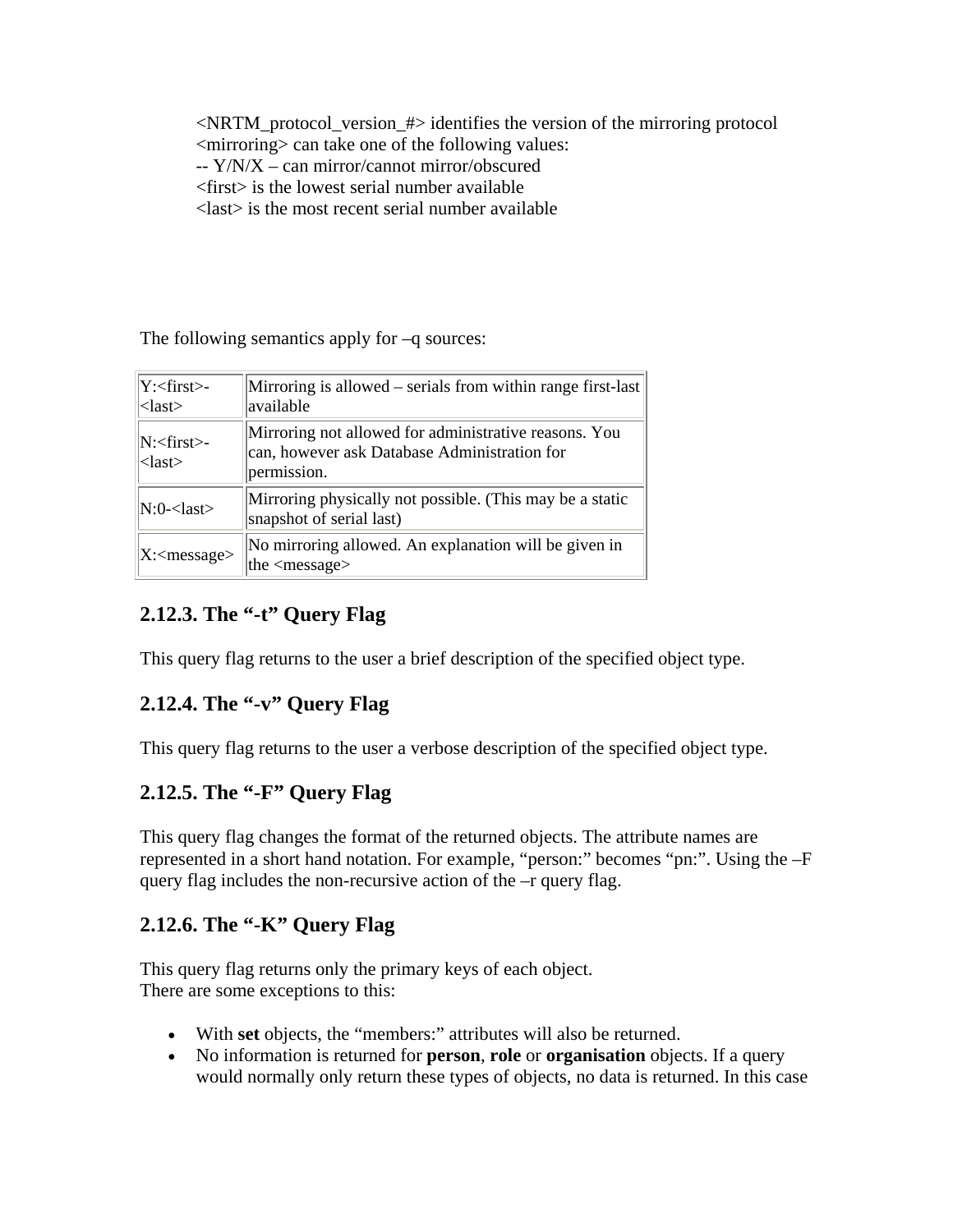you do not get the "ERROR:101: no entries found". The entries were found but filtered because of using the "-K" flag.

## **2.12.7. The "-T" Query Flag**

This query flag restricts the type of the objects returned. The query flag argument is a comma-separated list of object types.

# **2.12.8. The "-a" Query Flag**

This query flag requests that the server searches all the sources available to it. These are the sources listed by using the '–q sources' query.

# **Tables of Query Types Supported by the RIPE Whois Database**

# **Table 2.1 Queries Using Primary and Lookup Keys**

There are side effects to these types of queries. Other objects may be returned besides the ones that you are expecting. For example, if you enter a netname you may only expect to get back the **inetnum** and **inet6num** objects with this netname. You will also get any **person**, **role** or **mntner** objects back whose name matches the netname specified. The query is done as a text search on the primary and lookup keys. So any object with a matching string will be returned. The results can be limited by using the '–T'option to specify the object types you are interested in.

| Flag | Lookup Key(s)       | <b>Objects Returned</b>                                                        |
|------|---------------------|--------------------------------------------------------------------------------|
|      | $ zip-lookup>(IPv4$ | <b>inetnum, route</b> objects with exact match on the                          |
|      |                     | address prefix, range or specified key. If the exact match does not exist, the |
|      | single address)     | objects with the smallest less specific match are                              |
|      |                     | returned. When you specify a single address, an                                |
|      |                     | <b>inet-rtr</b> object whose "ifaddr:" attribute matches                       |
|      |                     | the query argument is also returned.                                           |
|      | $ zip-lookup>(IPv6$ | inet6num, route6 objects with exact match on a                                 |
|      |                     | address prefix or single specified key. If the exact match does not exist, the |
|      | address)            | objects with the smallest less specific match are                              |
|      |                     | returned. If you specify a single address, an inet-                            |
|      |                     | <b>rtr</b> object whose "interface:" attribute matches the                     |
|      |                     | query argument is also returned.                                               |
|      | <netname></netname> | <b>inetnum</b> and <b>inet6num</b> objects whose "netname:"                    |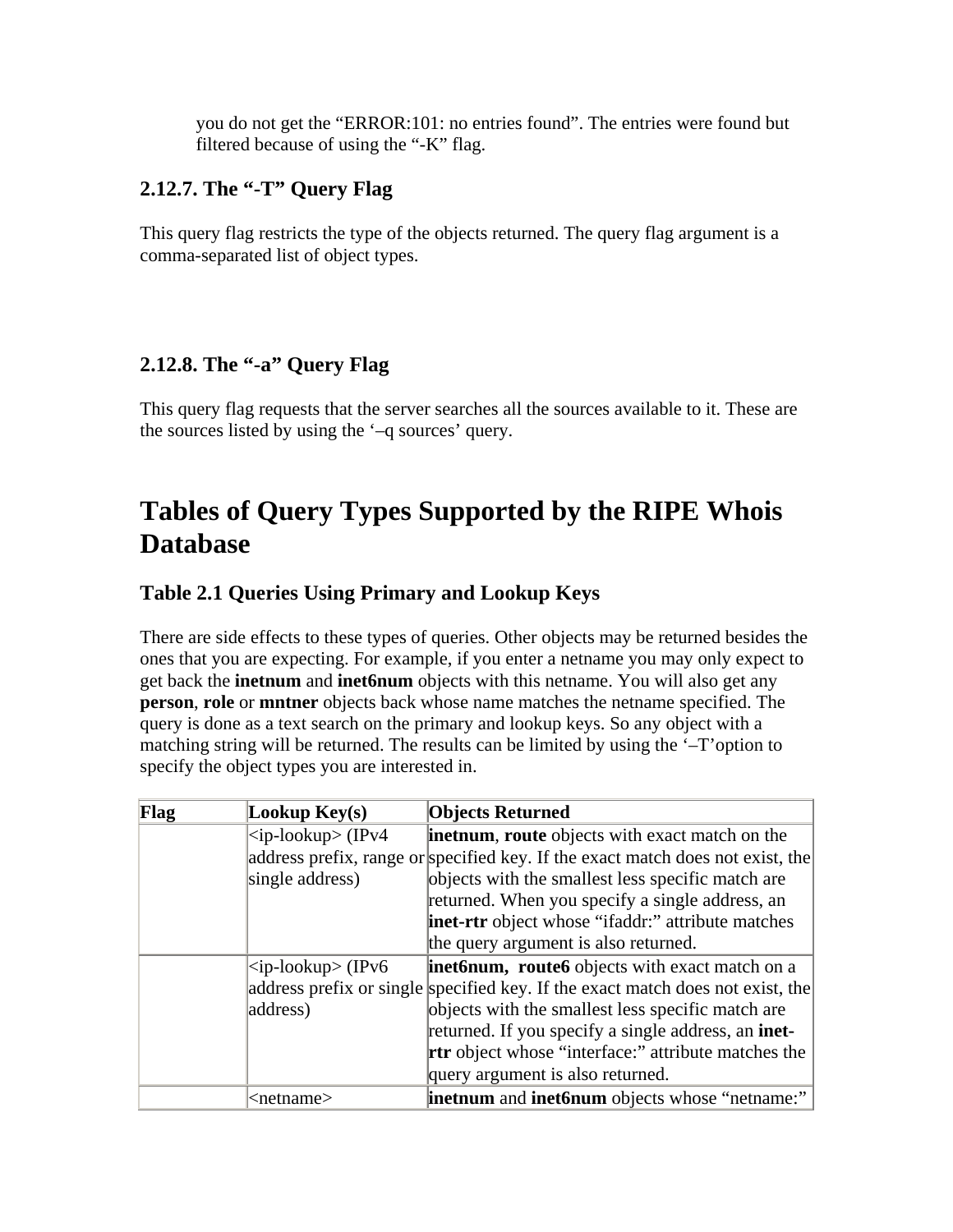|                                                                                       | attribute matches the query argument.                                                                                                                                                                                                                           |
|---------------------------------------------------------------------------------------|-----------------------------------------------------------------------------------------------------------------------------------------------------------------------------------------------------------------------------------------------------------------|
| $as-number$                                                                           | aut-num object whose "aut-num:" attribute                                                                                                                                                                                                                       |
|                                                                                       | matches the query argument and an as-block                                                                                                                                                                                                                      |
|                                                                                       | object with the range containing the <b>aut-num</b>                                                                                                                                                                                                             |
|                                                                                       | object, if it exists.                                                                                                                                                                                                                                           |
| $\langle$ as-number $>$ - $\langle$ as-                                               | as-block object whose primary key defines a range                                                                                                                                                                                                               |
|                                                                                       | number > (range of $\langle$ as- $ $ that matches or fully contains the range specified                                                                                                                                                                         |
| number> separated by<br>$\left( \begin{array}{c} 1 & 1 \\ -1 & 1 \end{array} \right)$ | in the query argument.                                                                                                                                                                                                                                          |
| <domain-name></domain-name>                                                           | domain and inet-rtr objects whose primary keys<br>match the query argument. For domains, a referral<br>query may be performed. In such case, the actual<br>query is performed by the referred server and the<br>results are transparently passed to the client. |
| <irt-name></irt-name>                                                                 | irt object whose primary key matches the query<br>argument.                                                                                                                                                                                                     |
| <person-name></person-name>                                                           | person and role objects whose "person:" or "role:"<br>attributes contain the name specified in the query<br>argument.                                                                                                                                           |
| $<$ set-name $>$                                                                      | A set whose primary key matches the query<br>argument.                                                                                                                                                                                                          |
| <nic-handle></nic-handle>                                                             | person or role object whose "nic-hdl:" attribute<br>matches the query argument.                                                                                                                                                                                 |
| <mntner-name></mntner-name>                                                           | <b>mntner</b> object whose primary key matches the<br>query argument.                                                                                                                                                                                           |
| <org-id></org-id>                                                                     | organisation object whose primary key matches<br>the query argument.                                                                                                                                                                                            |
| <key-cert-id></key-cert-id>                                                           | key-cert object whose primary key matches the<br>query argument.                                                                                                                                                                                                |
| $<$ poem $>$                                                                          | poem object whose primary key matches the query<br>argument.                                                                                                                                                                                                    |
| <poetic-form></poetic-form>                                                           | poetic-form object whose primary key matches<br>the query argument.                                                                                                                                                                                             |

# **Table 2.2 Queries for IP Networks**

| Flag | Lookup $Key(s)$ | <b>Objects Returned or Effect</b>                                       |  |
|------|-----------------|-------------------------------------------------------------------------|--|
| $-x$ | $ $ ip-lookup > | Only an exact match on the prefix. If no exact                          |  |
|      |                 | match is found, no objects are returned.                                |  |
| $-M$ | $ $ ip-lookup>  | All level more specific <b>inetnum</b> , <b>inet6num</b> , <b>route</b> |  |
|      |                 | or <b>route6</b> objects, excluding exact matches.                      |  |
| $-m$ | $ $ ip-lookup>  | First level more specific inetnum, inet6num,                            |  |
|      |                 | <b>route</b> or <b>route6</b> objects, excluding exact matches.         |  |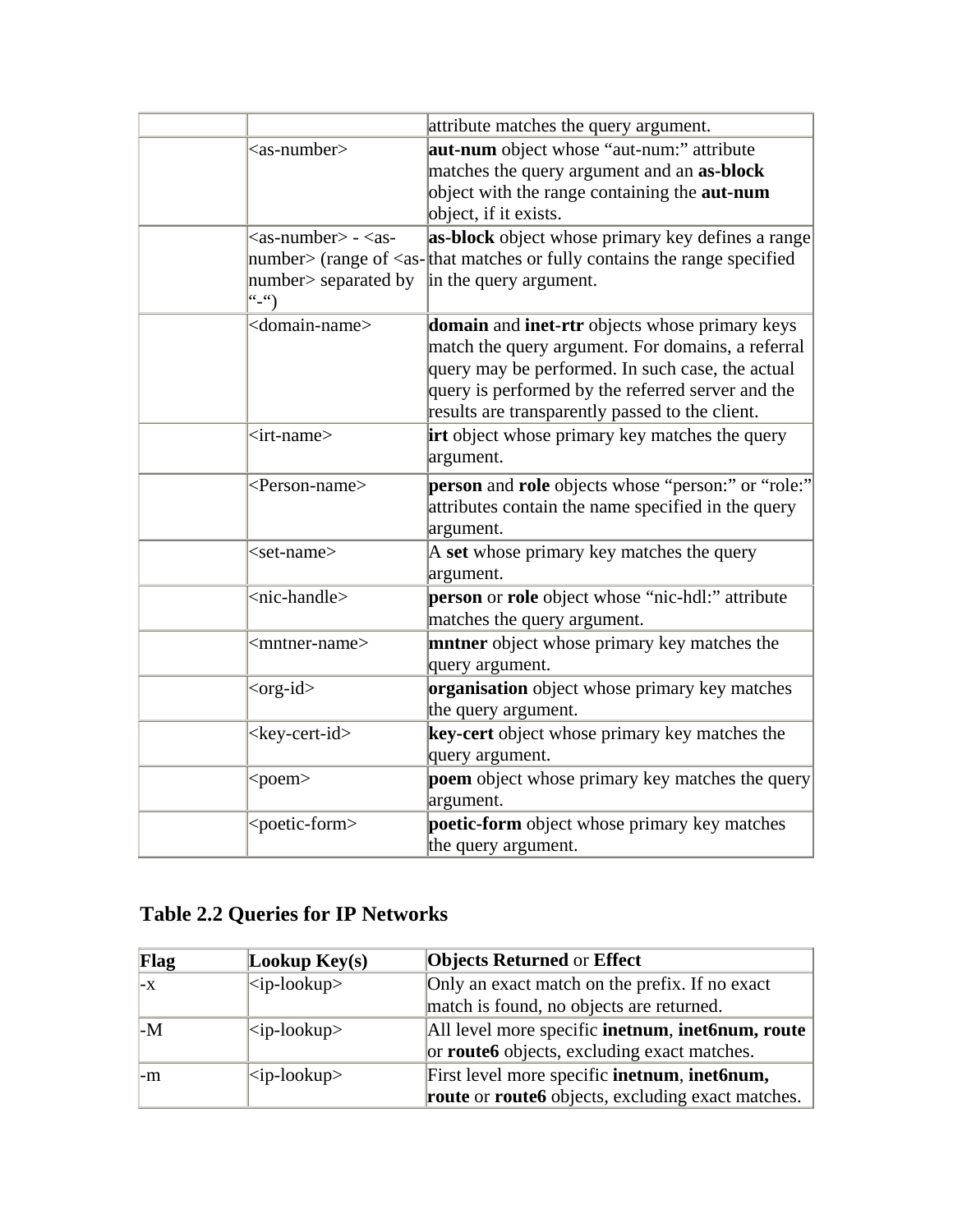| LL           | $<$ ip-lookup $>$       | All level less specific <b>inetnum</b> , <b>inet6num, route</b><br>or <b>route6</b> objects, including exact matches.                                                                                                                                                                                                 |
|--------------|-------------------------|-----------------------------------------------------------------------------------------------------------------------------------------------------------------------------------------------------------------------------------------------------------------------------------------------------------------------|
| $\mathsf{L}$ | $<$ ip-lookup $>$       | First level less specific inetnum, inet6num, route<br>or <b>route6</b> objects, excluding exact matches.                                                                                                                                                                                                              |
| l-d          | <ip-lookup></ip-lookup> | Enables lookups on reverse delegation domains.<br>Can be used with "-x", "-M", "-m", "-L" and "-l"<br>flags.                                                                                                                                                                                                          |
| l-C          | $\langle$ ip-lookup>    | The smallest, less specific <b>inetnum</b> or <b>inet6num</b><br>object containing the reference to an <b>irt</b> object.<br>The result of this lookup is an <b>inetnum</b> or<br><b>inet6num</b> object and referenced contacts including<br>the <b>irt</b> object, if name recursion is not disabled<br>("r" flag). |
| -b           |                         | Provides a brief output of ranges with associated<br>abuse contact information.                                                                                                                                                                                                                                       |

# **Table 2.3 Query Flag Arguments to the "-i" Query Flag and the Corresponding Inverse Keys.**

| Flag                        | Lookup Key(s)                | <b>Objects Returned</b>                                   |
|-----------------------------|------------------------------|-----------------------------------------------------------|
| <b>Argument</b>             |                              |                                                           |
| (alternative                |                              |                                                           |
| form)                       |                              |                                                           |
| lam                         | <e-mail></e-mail>            | Objects whose "abuse-mailbox:" attribute                  |
| (abuse-                     |                              | matches the query argument.                               |
| mailbox)                    |                              |                                                           |
| lac                         | <nic-handle> or</nic-handle> | Objects whose "admin-c:" attributes match the             |
| $(admin-c)$                 | <person-name></person-name>  | query argument.                                           |
| lah                         | <nic-handle> or</nic-handle> | <b>poem</b> objects whose "author:" attribute matches     |
| (author)                    | <person-name></person-name>  | the query argument.                                       |
| lat                         | <key-cert-id></key-cert-id>  | mntner objects whose "auth:" attribute matches            |
| (auth)                      |                              | the query argument. Please note that encrypted            |
|                             |                              | passwords cannot be inverse-searched, but only            |
|                             |                              | PGPKEY and X509 certificates.                             |
| fp                          | $<$ fingerprint $>$          | key-cert objects whose "fingerpr:" attribute              |
| (fingerprint)               |                              | matches the query argument.                               |
| fr                          | <poetic-form></poetic-form>  | poem objects whose "form:" attribute matches the          |
| $\left( \text{form}\right)$ |                              | query argument.                                           |
| pn                          | <nic-handle> or</nic-handle> | Objects whose "admin-c:", "tech-c:", "zone-c:" or         |
| ( $person)$                 | <person-name></person-name>  | "author:" attribute matches the query argument.           |
| İУ                          | <e-mail></e-mail>            | <b>irt</b> objects whose "irt-nfy:" attribute matches the |
| $\left($ irt-nfy $\right)$  |                              | query argument.                                           |
| la                          | $<$ as-number $>$            | <b>inet-rtr</b> objects whose "local-as:" attribute       |
| $(local-as)$                |                              | matches the query argument.                               |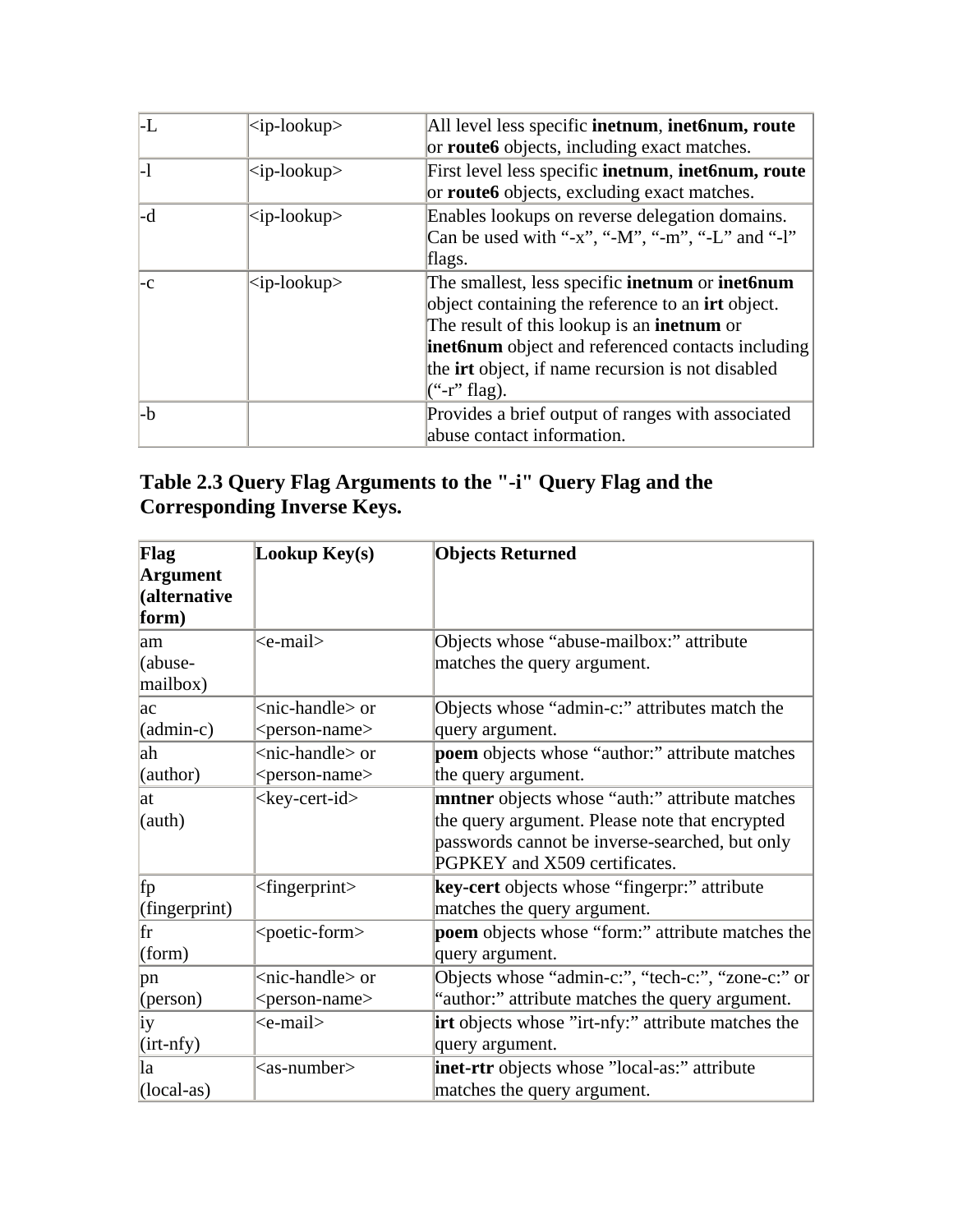| mi                 | <irt-name></irt-name>          | inetnum and inet6num objects whose "mnt-irt:"           |
|--------------------|--------------------------------|---------------------------------------------------------|
| $\text{mnt-irt}$   |                                | attribute matches the query argument.                   |
|                    |                                |                                                         |
| mr                 | <mntner-name></mntner-name>    | Set objects (as-set, route-set and rtr-set) whose       |
| $(mbrs-by-ref)$    |                                | "mbrs-by-ref:" attribute matches the query              |
|                    |                                | argument.                                               |
| mo                 | <set-name></set-name>          | Objects whose "member-of:" attribute matches            |
| $(member-of)$      |                                | the query argument and their membership claim is        |
|                    |                                | validated by the "mbrs-by-ref:" attribute of the        |
|                    |                                | set. Absence of the "mbrs-by-ref:" attribute means      |
|                    |                                | that the membership is only defined by the              |
|                    |                                | "members:" attribute of the set.                        |
| mb                 | <mntner-name></mntner-name>    | Objects whose "mnt-by:" attribute matches the           |
| $\text{mnt-by}$    |                                | query argument.                                         |
| md                 | <mntner-name></mntner-name>    | Objects whose "mnt-by:" attribute matches the           |
|                    |                                | query argument.                                         |
| $(mnt-domain)$     |                                |                                                         |
| ml                 | <mntner-name></mntner-name>    | Objects whose "mnt-lower:" attribute matches the        |
| $(mnt-lower)$      |                                | query argument.                                         |
| mn                 | <e-mail></e-mail>              | mntner objects whose "mnt-nfy:" attribute               |
| $\text{mnt-nfy}$   |                                | matches the query argument.                             |
| mu                 | <mntner-name></mntner-name>    | aut-num, inetnum, route and route6 objects              |
| $(mnt-routes)$     |                                | whose "mnt-routes:" attribute matches the query         |
|                    |                                | argument.                                               |
| mz                 | <mntner-name></mntner-name>    | Returns all objects whose "mnt-ref:" attribute          |
| $\text{mnt-ref}$   |                                | matches the query argument.                             |
| ny                 | <e-mail></e-mail>              | Objects whose "notify:" attribute matches the           |
| (notify)           |                                | query argument.                                         |
| ns                 | <domain-name> or</domain-name> | domain objects whose "nserver:" attribute               |
| (nserver)          | $\langle$ ip-lookup>           | matches the query argument.                             |
|                    | (IPv4/IPv6 address)            |                                                         |
| or                 | <as-name></as-name>            | route and route6 objects whose "origin:"                |
| (origin)           |                                | attribute matches the query argument.                   |
| org                | $<$ org-id $>$                 | Objects whose "organisation:" attribute matches         |
|                    |                                | the query argument.                                     |
| rb                 | <mntner-name></mntner-name>    | mntner objects whose "referral-by:" attribute           |
| $(referred-by)$    |                                | matches the query argument.                             |
| rz                 | <domain-name> or</domain-name> | inetnum and inet6num objects whose "rev-srv:"           |
| $(rev-srv)$        | $<$ ip-lookup>                 | attribute matches the query argument.                   |
|                    | (IPv4/IPv6 address)            |                                                         |
| sd                 | <domain-name></domain-name>    | domain objects whose "sub-dom:" attribute               |
| $(sub\text{-}dom)$ |                                | matches the query argument.                             |
| tc                 | <nic-handle> or</nic-handle>   | Objects whose "tech-c:" attribute matches the           |
| $(\text{tech-c})$  | <person-name></person-name>    | query argument.                                         |
| dt                 | <e-mail></e-mail>              | <b>mntner</b> objects whose "upd-to:" attribute matches |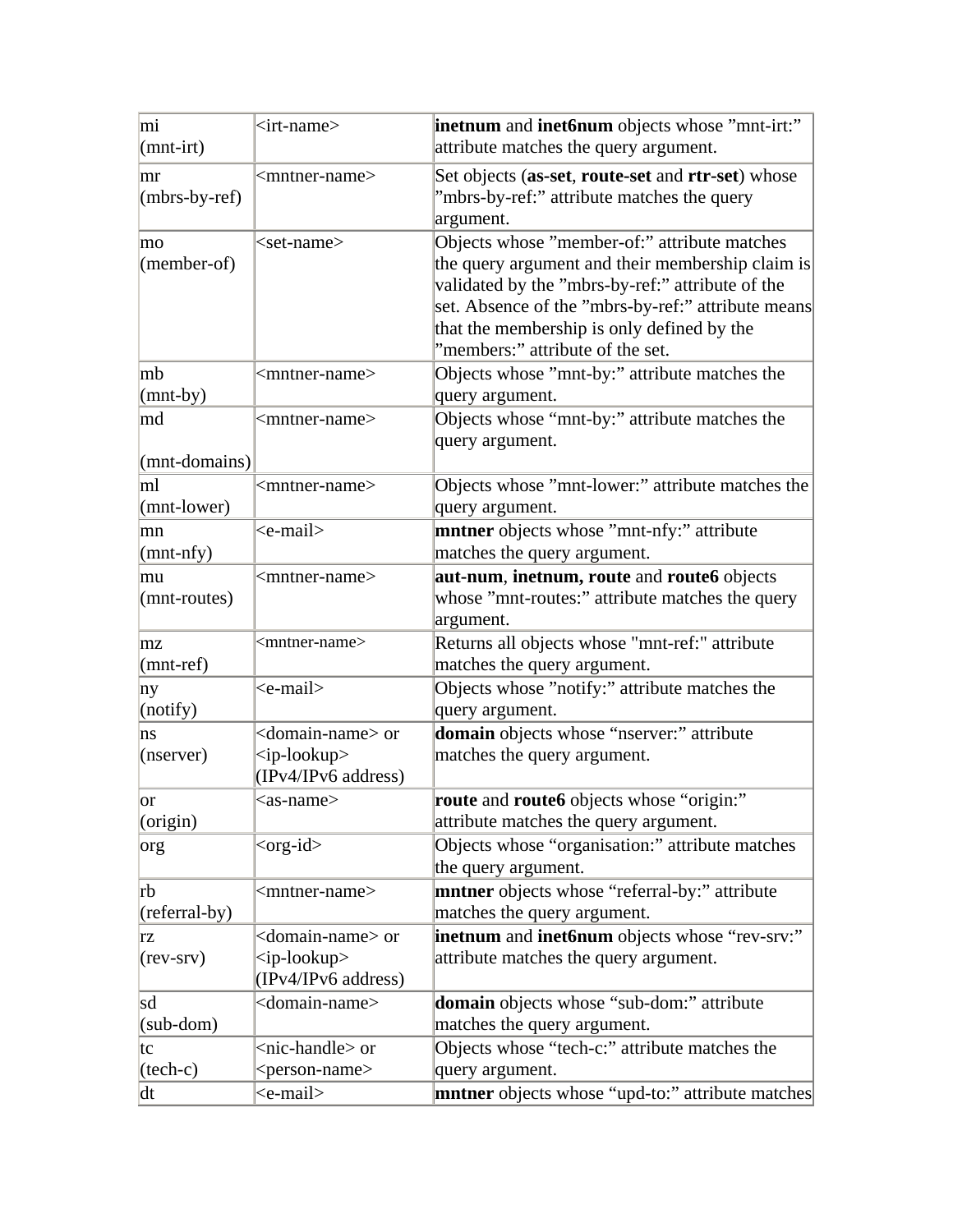| $\mu$ (upd-to)   |                        | the query argument.                           |
|------------------|------------------------|-----------------------------------------------|
| <b>ZC</b>        | $ <$ nic-handle $>$ or | Objects whose "zone-c:" attribute matches the |
| $\vert$ (zone-c) | $\leq$ person-name>    | query argument.                               |

# **Table 2.4 Query Support for Tools**

| Flag | Lookup $Key(s)$                     | <b>Effect</b>                                                 |
|------|-------------------------------------|---------------------------------------------------------------|
| -F   |                                     | Produces output using shorthand notation for                  |
|      |                                     | attribute names. Produces slower responses.                   |
| -K   |                                     | Requests that only the primary keys of an object be           |
|      |                                     | returned. The exceptions are set objects, where the           |
|      |                                     | "members:" attributes will also be returned. This             |
|      |                                     | flag does not apply to <b>person</b> and <b>role</b> objects. |
| -k   | (optional normal                    | Requests a persistent connection. After returning             |
|      | query)                              | the result, the connection will not be closed by the          |
|      |                                     | server and a client may issue multiple queries on             |
|      |                                     | the same connection. The server implements a                  |
|      |                                     | 'stop-and-wait' protocol, whereby no next query               |
|      |                                     | can be sent before receiving a reply for the                  |
|      |                                     | previous one. Use RIPE Whois client to be able to             |
|      |                                     | send queries in batch mode. Except the first "-k"             |
|      |                                     | query", "-k" without an argument closes the                   |
|      |                                     | persistent connection.                                        |
| $-g$ | $\text{(\text{mirroring request})}$ | Request a NRTM stream from the server.                        |

# **Table 2.5 Miscellaneous Queries**

| Flag                    | <b>Flag Argument</b>    | <b>Effect</b>                                       |
|-------------------------|-------------------------|-----------------------------------------------------|
| -R                      |                         | Switches off use of the referral mechanism for      |
|                         |                         | domain lookups, so that the database returns an     |
|                         |                         | object in the RIPE database with the exact match    |
|                         |                         | with the lookup argument, rather than doing a       |
|                         |                         | referral lookup.                                    |
| l-r                     |                         | Switches off recursion for contact information      |
|                         |                         | after retrieving the objects that match the lookup  |
|                         |                         | key.                                                |
| $\mathsf{B}$            |                         | Switches off filtering of objects.                  |
| $\overline{\mathsf{G}}$ |                         | Switches off grouping of associated objects.        |
| -T                      | Comma separated list    | Restricts the types of objects to lookup in the     |
|                         | of object types, no     | query.                                              |
|                         | white space is allowed. |                                                     |
| -a                      |                         | Specifies that the server should perform lookups in |
|                         |                         | all available sources. See also "-q sources" query. |
| $\mathsf{E}$            | Comma separated list    | Specifies which sources and in which order are to   |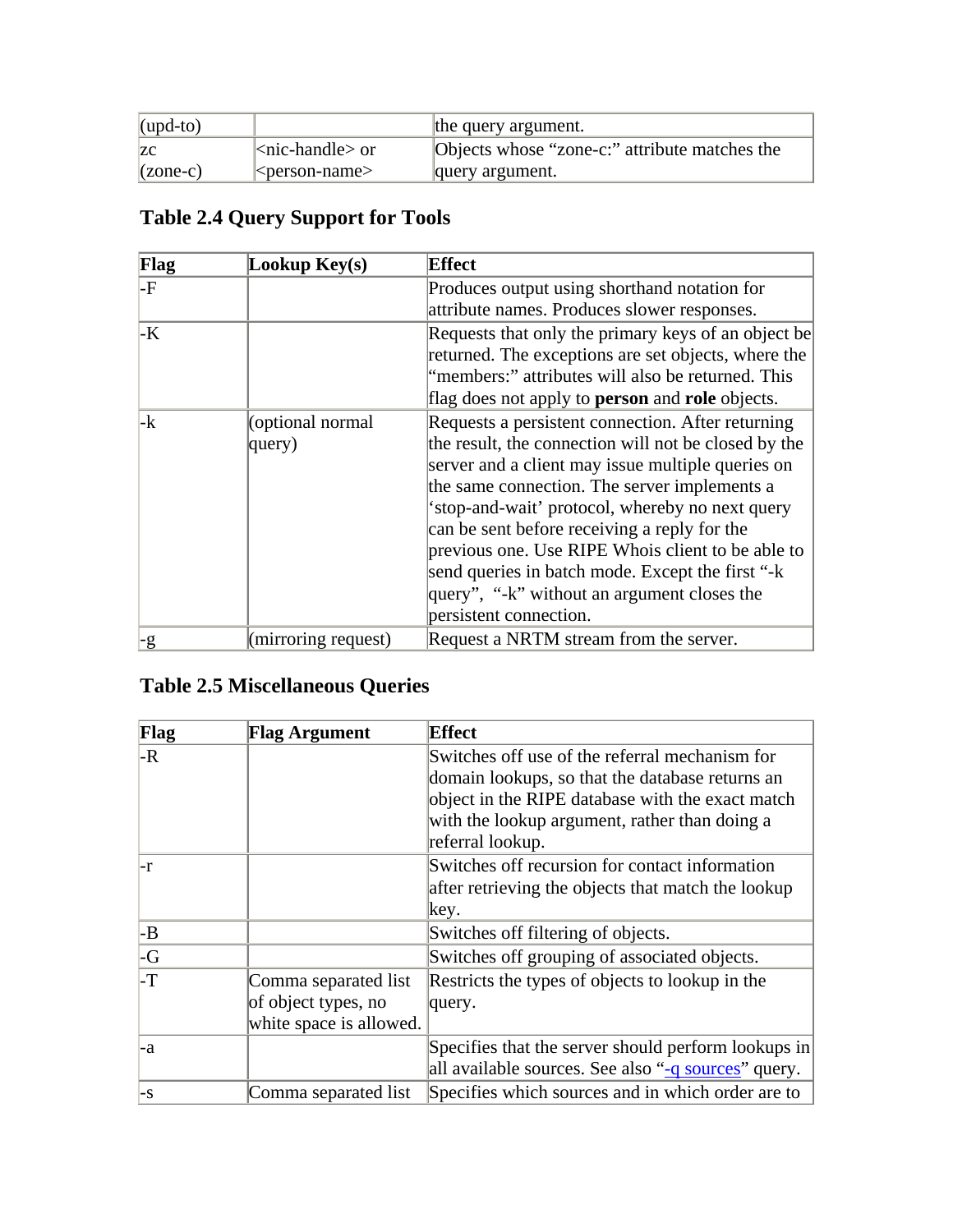| of sources, no white | be looked up when performing a query. |
|----------------------|---------------------------------------|
| space is allowed.    |                                       |

## **Table 2.6 Informational Queries**

The following notations are used in this table:

<object-type> means full or abbreviated name of a specific class;

<client-tag> is a string without a white space that usually bears the name of the client's software.

| Flag           | <b>Flag Argument</b>        | <b>Effect</b>                                      |
|----------------|-----------------------------|----------------------------------------------------|
|                | sources                     | Returns the current set of sources along with the  |
|                |                             | information required for mirroring.                |
|                | version                     | Displays the current version of the server.        |
| l-t            | <object-type></object-type> | Requests a template for the specified object type. |
| $-V$           | $ $ cobject-type>           | Requests a verbose template for the specified      |
|                |                             | object type.                                       |
| $-V$ < client- |                             | Sends information about the client to the server.  |
| $ tag\rangle$  |                             |                                                    |

# **Appendices**

# **A1. Object Attributes**

These are the definitions of the object attributes supported by the RIPE Whois Database.

#### **address:**

Full postal address of a contact in free form.

#### **admin-c:**

References an on-site administrative contact.

#### **aggr-bndry:**

Defines a set of ASNs, which form the aggregation boundary.

#### **aggr-mtd:**

Specifies how the aggregate is generated. Please see [1] for more information.

## **alias:**

Specifies a canonical DNS name for the router.

#### **as-block:**

Specifies the range of ASNs that the **as-block** object represents. Please see [2] for more information.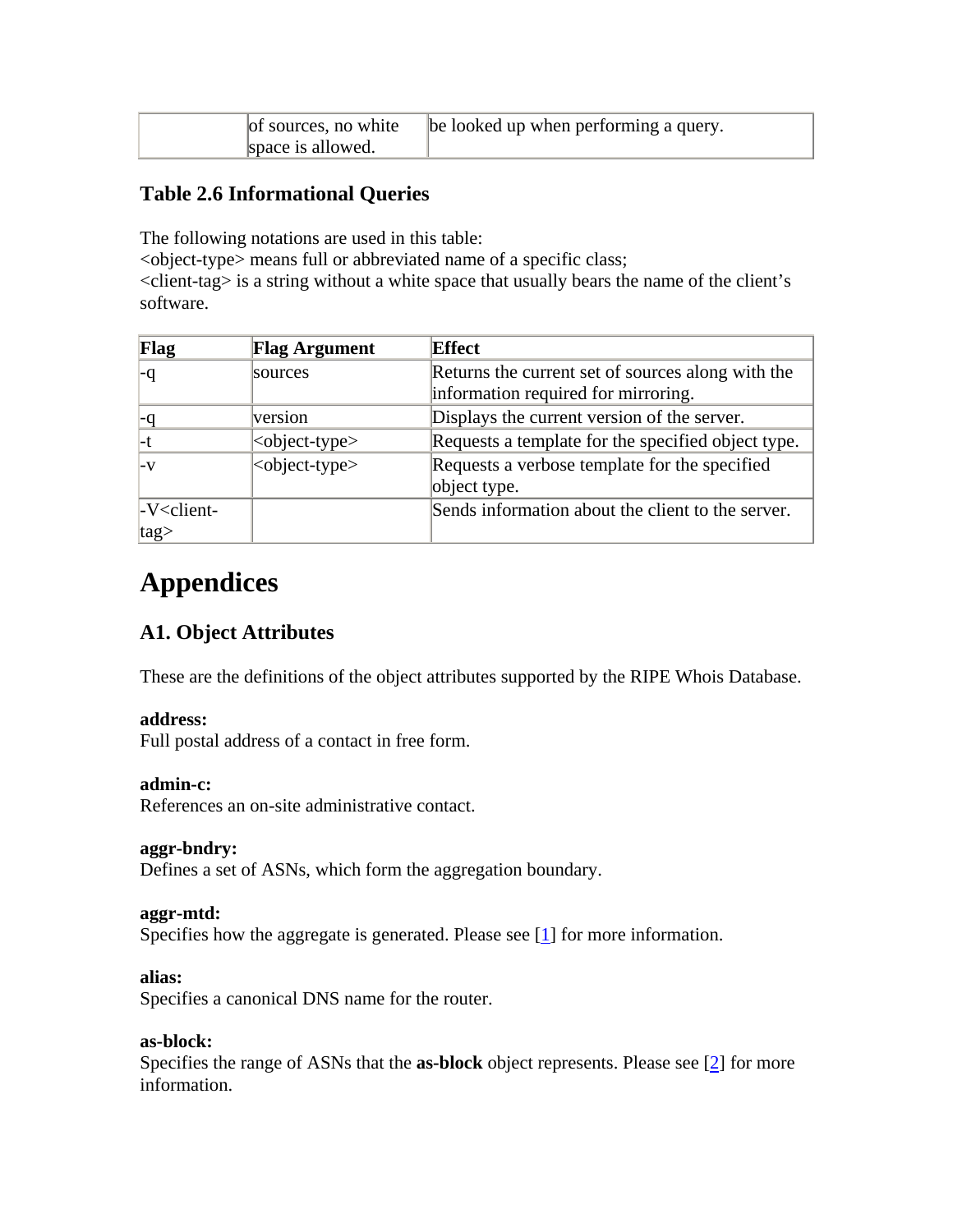#### **as-name:**

A descriptive name associated with an AS.

### **as-set:**

Defines the name of the set.

**auth:**  $\langle \text{auth-scheme} \rangle \langle \text{scheme-info} \rangle$ 

Defines an authentication scheme to be used.

<auth-scheme> and <scheme-info> can take the following values:

| <auth-scheme></auth-scheme> | <scheme-info></scheme-info>                                   | <b>Description</b>                                                                                                                                                                                                                                                                                                                                                                                                                                                                                                                                                                                                                     |
|-----------------------------|---------------------------------------------------------------|----------------------------------------------------------------------------------------------------------------------------------------------------------------------------------------------------------------------------------------------------------------------------------------------------------------------------------------------------------------------------------------------------------------------------------------------------------------------------------------------------------------------------------------------------------------------------------------------------------------------------------------|
| <b>CRYPT-PW</b>             | encrypted password,<br>produced by UNIX<br>$crypt(3)$ routine | This scheme will by no means keep out a<br>determined malicious attacker. The crypt<br>function is vulnerable to exhaustive search by<br>(lots of) fast machines and programs to do the<br>searching are widely available. For this reason,<br>we strongly discourage use of encrypted<br>passwords that you use elsewhere. As you are<br>publishing the encrypted password in the<br>database, it is open to attack. The usual caveats<br>about crypt passwords apply, so it is not very<br>wise to use words or combinations of words                                                                                                |
| MD5                         |                                                               | found in any dictionary of any language.<br>This scheme is based on the MD5 hash<br>algorithm and provides stronger authentication<br>than CRYPT-PW. The authentication<br>information stored in the database is a pass<br>phrase encrypted using md5-crypt algorithm,<br>which is a <b>concatenation</b> of the "\$1\$" string,<br>the salt, and the 128-bit hash output. Because it<br>uses eight-character salt and an almost<br>unlimited pass phrase, this scheme is more<br>stable against dictionary attacks. However,<br>since the encrypted form is exposed it cannot<br>be considered as a strong form of<br>authentication. |
| PGPKEY- <id></id>           |                                                               | Strong scheme of authentication. $\langle id \rangle$ is the<br>PGP key ID to be used for authentication. This<br>string is the same one that is used in the<br>corresponding key-cert object's "key-cert:"<br>attribute.                                                                                                                                                                                                                                                                                                                                                                                                              |
| X.509 < id                  |                                                               | Strongest scheme of authentication. <id> is the<br/>auto-generated ID of the X.509 certificate to be<br/>used for authentication. This string is the same<br/>one that is used in the corresponding key-cert<br/>object's "key-cert:" attribute.</id>                                                                                                                                                                                                                                                                                                                                                                                  |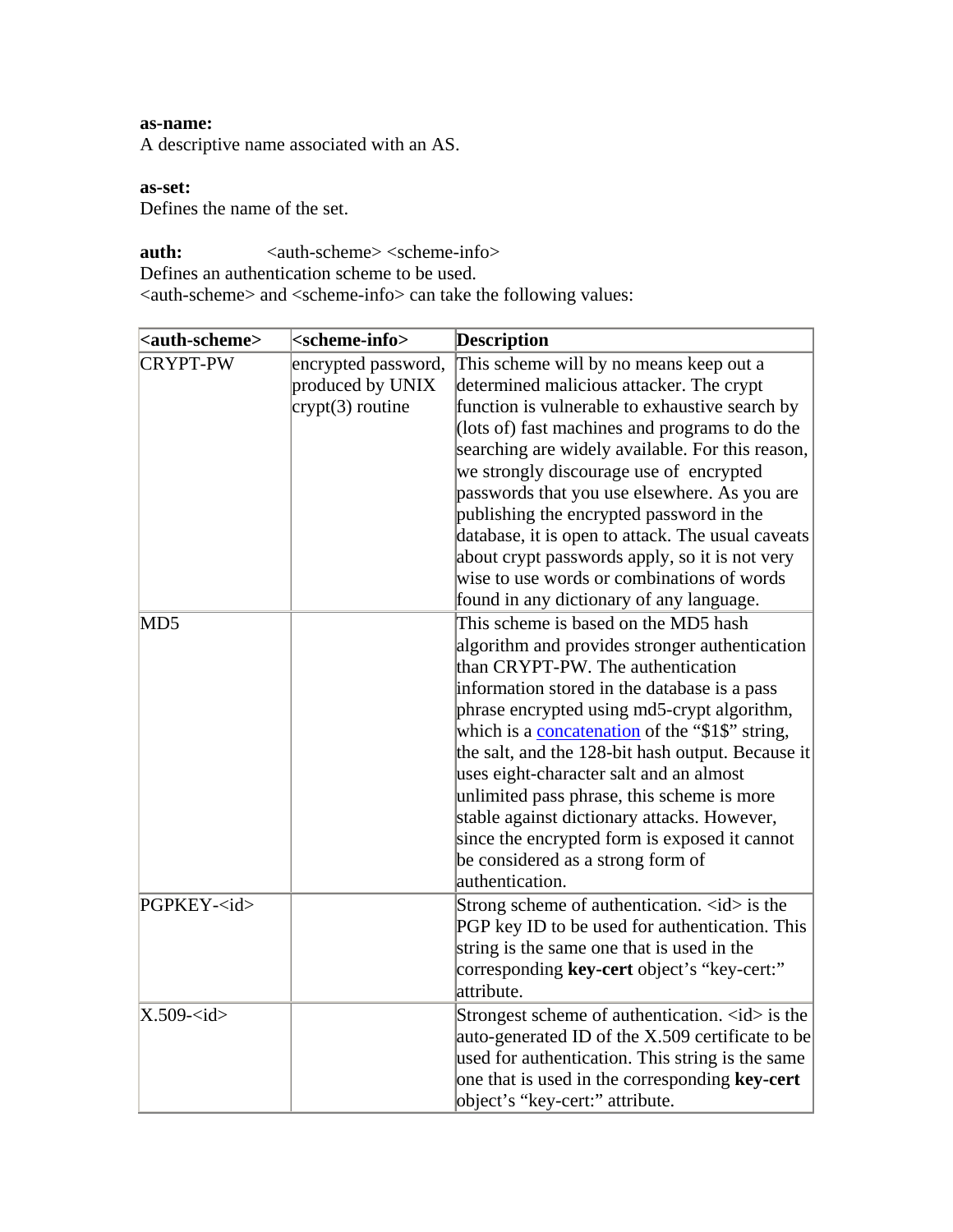#### **author:**

References a poem author.

#### **aut-num:**

The Autonomous System Number.

#### **certif:**

Contains the public key for a PGP Key or an X.509 certificate. The value of the public key should be supplied either using multiple "certif:" attributes, or in one "certif:" attribute. In the first case, this is easily done by exporting the key from your local key ring in ASCII armoured format or the certificate from your browser and starting each line of the key with the string "certif:". In the second case, line continuation should be used to represent the key. All the lines of the exported key must be included. For PGP, this includes the begin and end markers and the empty line which separates the header from the key body. For X.509 certificates, this includes the BEGIN CERTIFICATE and END CERTIFICATE lines.

#### **changed:**

Specifies who submitted the update, and when the object was updated. The format of the date is YYYYMMDD.

#### **components:**

The "components:" attribute defines what component routes are used to form the aggregate.

Please refer to RFC 2622  $\boxed{1}$  and RPSLng  $\boxed{14}$  for more information.

#### **country:**

Identifies the country.

#### **default:**

Specifies default routing policies. Please refer to RFC 2622 [1] for more information.

#### **descr:**

A short description related to the object in free form.

#### **domain:**

DNS name.

#### **dom-net:**

List of IP networks in a domain.

#### **e-mail:**

Specifies an e-mail address of a **person**, **role**, **organisation** or **irt** team.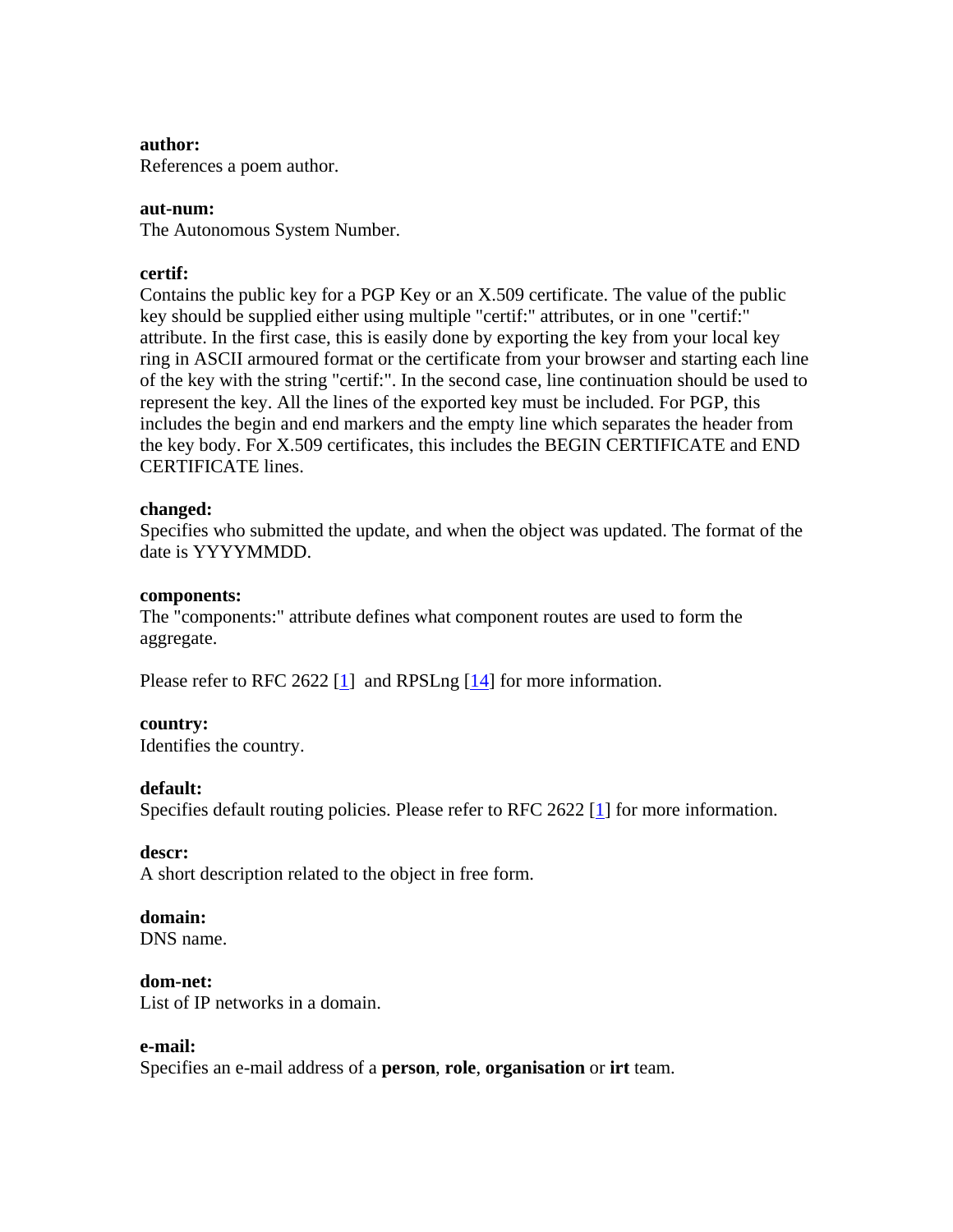#### **encryption**:

References a **key-cert** object representing a CSIRT public key used to encrypt correspondence sent to the CSIRT.

#### **export:**

Specifies an export policy expression. Please refer to RFC 2622 for more information.

#### **export-comps:**

Specifies an RPSL filter that matches the more specifics that need to be exported outside the aggregation boundary. Please refer to RFC 2622 [1] and RPSLng [14] for more information.

#### **fax-no:**

The fax number of a contact.

#### **filter:**

Defines the **set**'s policy filter, a logical expression which when applied to a **set** of routes returns a subset of these routes. Please refer to RFC 2622 [1] for more information.

#### **filter-set:**

Defines the name of the filter. Please refer to RFC 2622 [1] for more information.

#### **fingerpr:**

A fingerprint of a key certificate generated by the database. Please refer to RFC 2726 [9] for a detailed description of this attribute.

#### **form:**

Specifies the identifier of a registered **poem** type.

#### **holes:**

Lists the component address prefixes that are not reachable through the aggregate route (perhaps that part of the address space is unallocated). Please refer to RFC 2622 [1] and RPSLng [14] for more information.

#### **ifaddr:**

Specifies an interface address within an Internet router. Please refer to RFC 2622 [1] for more information.

#### **import:**

Specifies import policy expression. Please refer to RFC 2622 [1] for more information.

#### **inetnum:**

Specifies a range of IPv4 addresses.

#### **inet6num:**

Specifies a range of IPv6 addresses in prefix notation.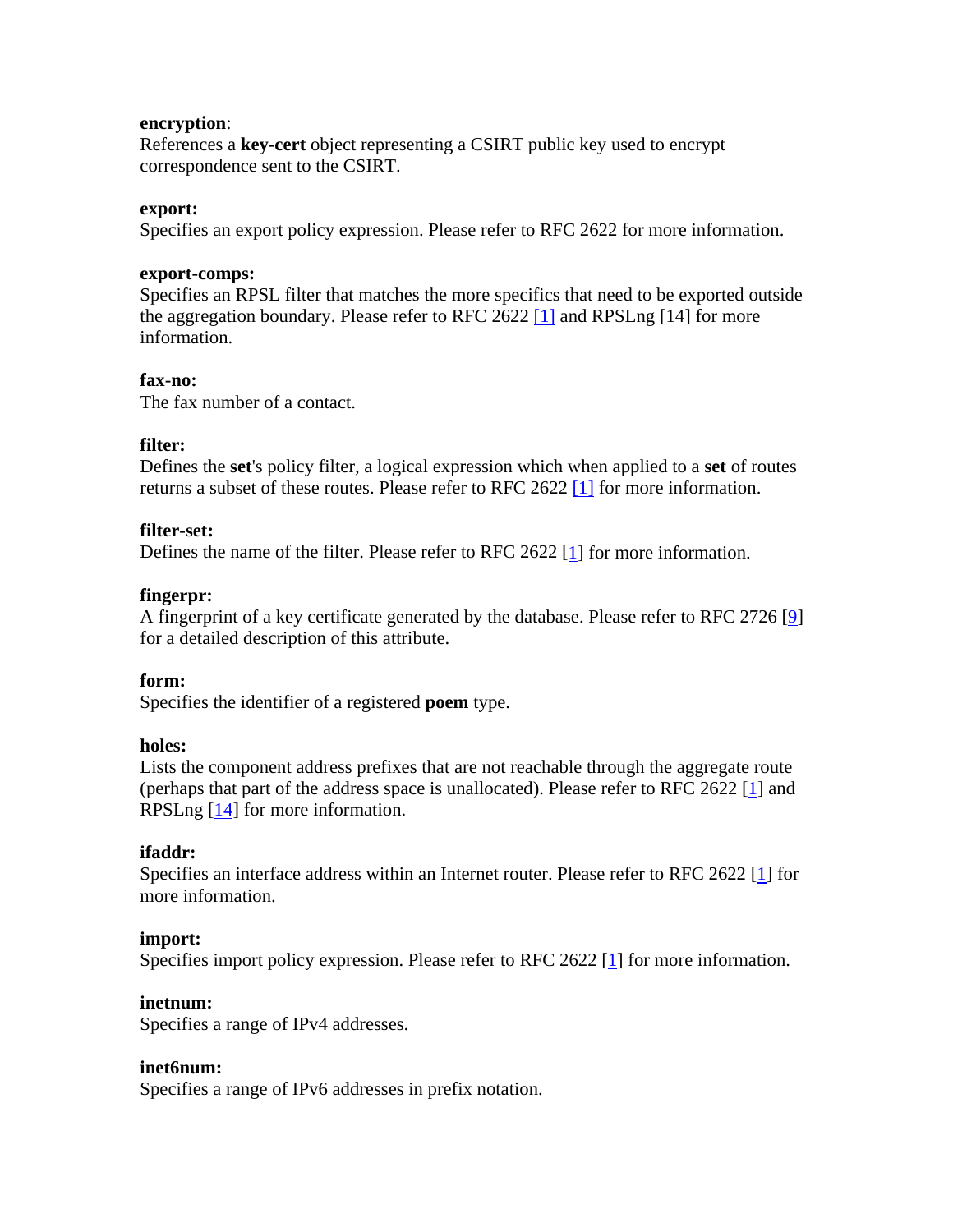### **inet-rtr:**

Fully qualified DNS name of the **inet-rtr** without trailing ".". Please refer to RFC 2622 [1] for more information.

## **inject:**

Specifies which routers perform the aggregation and when they perform it. In **route** objects, the router expression can contain only IPv4 expressions, and in **route6** objects, it can only contain IPv6 expressions. Please refer to RFC 2622 [1] and RPSLng [14] for more information.

### **interface:**

Specifies a multiprotocol interface address within an Internet router. Please refer to RPSLng  $[14]$  for more information.

### **irt:**

A unique identifier of an **irt** object.

### **irt-nfy:**

Specifies the e-mail address to be notified when a reference to the **irt** object is added or removed.

#### **key-cert:**

Defines the public key stored in the database.

#### **local-as:**

Specifies the autonomous system that operates the router. Please refer to RFC 2622 [1] for more information.

#### **method:**

Defines the type of the public key. Currently the only methods that are supported are "PGP" and "X.509". Please refer to RFC 2726 [9] for detailed description of this attribute.

#### **member-of:**

This attribute can be used in the **route**, **route6**, **aut-num** and **inet-rtr** classes. The value of the "member-of:" attribute identifies a **set** object that this object wants to be a member of. This claim, however, should be acknowledged by a respective "mbrs-by-ref:" attribute in the referenced object. Please refer to RFC 2622 [1] for more information.

#### **members:**

Lists the members of the **set**. Please refer to RFC-2622 [1] for more information.

#### **mbrs-by-ref:**

This attribute can be used in all **set** objects; it allows indirect population of a set. If this attribute is used, the **set** also includes objects of the corresponding type (**aut-num** objects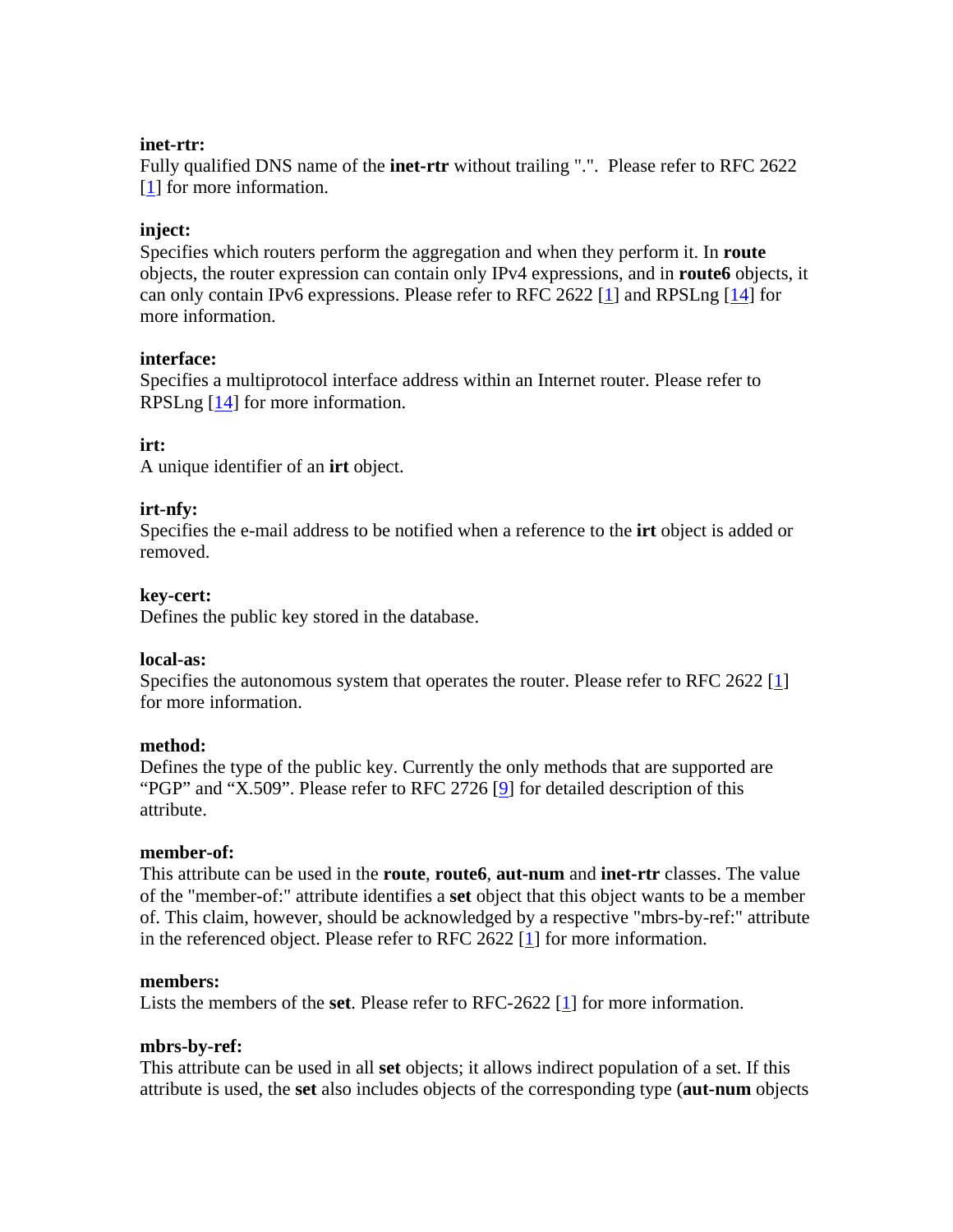for **as-set**, for example) that are protected by one of these maintainers and whose "member-of:" attributes refer to the name of the **set**. If the value of a "mbrs-by-ref:" attribute is ANY, any object of the corresponding type referring to the **set** is a member of the **set**. If the "mbrs-by-ref:" attribute is missing, the **set** is defined explicitly by the "members:" attribute.

#### **mntner:**

A unique identifier of the **mntner** object.

#### **mnt-by:**

Specifies the identifier of a registered **mntner** object used for authorisation of operations performed with the object that contains this attribute.

#### **mnt-domains:**

Specifies the identifier of a registered **mntner** object used for reverse **domain** authorisation. Protects **domain** objects. The authentication method of this **maintainer** object will be used for any encompassing reverse **domain** object.

#### **mnt-irt:**

May appear in an **inetnum** or **inet6num** object. It points to an existing **irt** object representing CSIRT that handles security incidents for the address space specified by the **inetnum** or **inet6num** object.

#### **mnt-lower:**

Specifies the identifier of a registered **mntner** object used for hierarchical authorisation. Protects creation of objects directly (one level) below in the hierarchy of an object type (only for **inetnum**, **inet6num**, **as-block**, **aut-num**, **route**, **route6** or **domain** objects). The authentication method of this **mntner** object will then be used upon creation of any object directly below the object that contains the "mnt-lower:" attribute.

#### **mnt-nfy:**

Specifies the e-mail address to be notified when an object protected by a **mntner** is successfully updated.

#### **mnt-ref:**

Specifies the **mntner** objects that are entitled to add references to the **organisation** object from other objects.

#### **mnt-routes:**

May appear in an **aut-num**, **inetnum**, **inet6num**, **route** or **route6** object. This attribute references a **maintainer** object that is used in determining authorisation for the creation of **route** and **route6** objects. After the reference to the maintainer, an optional list of prefix ranges inside of curly braces or the keyword "ANY" may follow. The default, when no additional set items are specified, is "ANY" or all more specifics. Please refer to RFC-2622 [1] and RPSLng [14] for more information.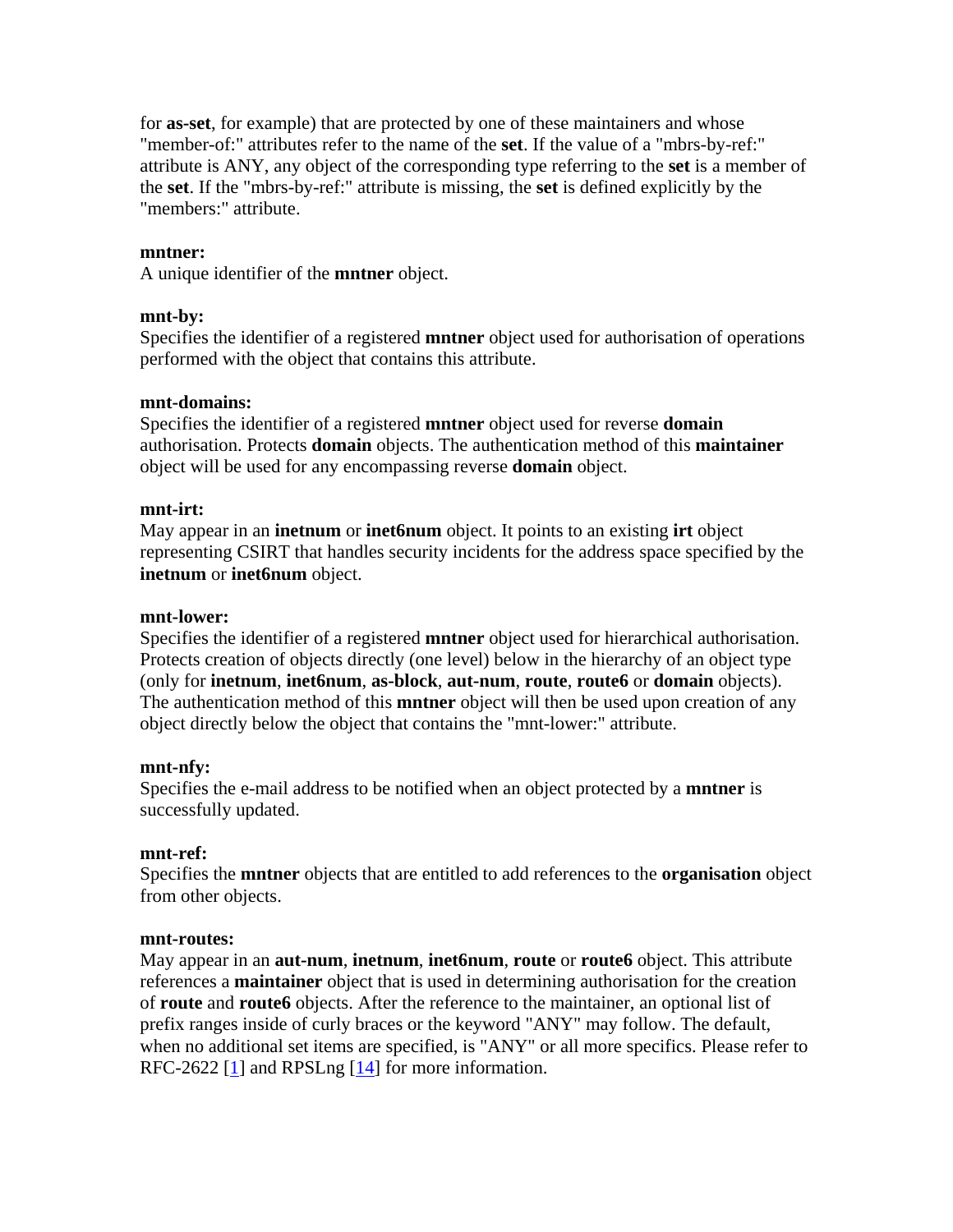#### **mp-default**:

Specifies default multiprotocol routing policies. Please refer to RPSLng [14] for more information.

#### **mp-export:**

Specifies a multiprotocol export policy expression. Please refer to RPSLng [14] for more information.

#### **mp-filter:**

Defines the **set**'s multiprotocol policy filter. Please refer to RPSLng [14] for more information.

#### **mp-import:**

Specifies multiprotocol import policy expression. Please refer to RPSLng [14] for more information.

#### **mp-members**:

Lists the multiprotocol members of the set. Refer to RPSLng [14] for more information.

#### **mp-peer:**

Specifies the details of any (interior or exterior) multiprotocol router peerings. Please refer to RPSLng [14] for more information.

#### **mp-peering:**

Defines a multiprotocol peering that can be used for importing or exporting routes. Please see RPSLng [14] for more information.

#### **netname:**

Specifies the name of a range of IP address space.

#### **nic-hdl:**

Specifies the NIC handle of a **role** or **person** object.

#### **notify:**

Specifies the e-mail address to which notifications of changes to an object should be sent.

#### **nserver:**

Specifies the nameservers of the domain.

#### **org:**

This attribute may appear in any object type. It points to an existing **organisation** object representing the entity that holds the resource, (in the cases where the whois database object represents an Internet resource). In other objects, it can be used to specify the business relations. The value of this attribute is the ID of the **organisation** object.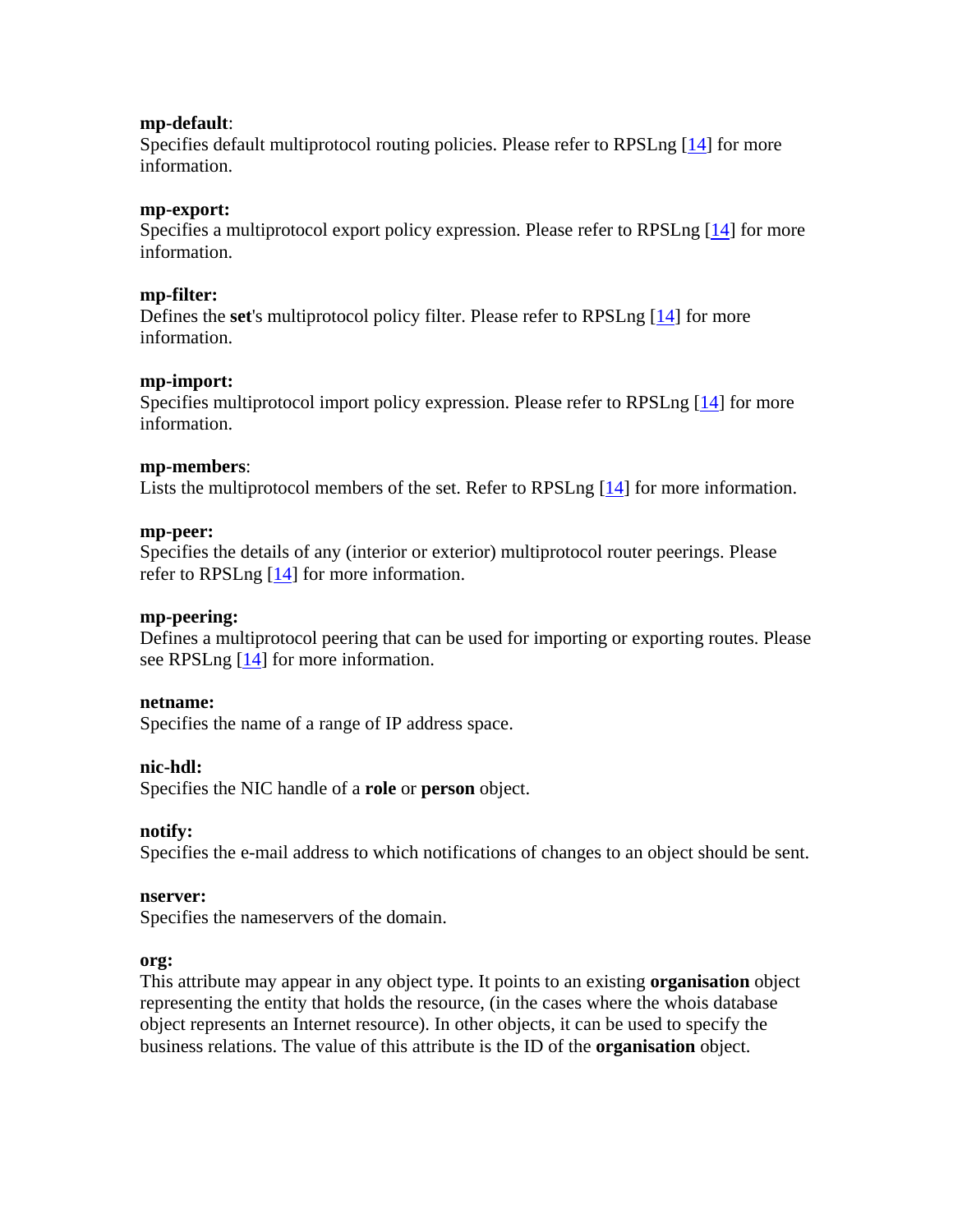The "org:" attribute is used to specify the holder of a resource in **inetnum**, **inet6num** and **aut-num** objects. In other objects, it specifies business relations (such as a **person** object, where it can be used to specify whom the person works for).

#### **org-name:**

Specifies the name of the organisation that this **organisation** object represents in the whois database.

#### **org-type:**

Specifies the type of the organisation. The possible values are IANA for Internet Assigned Numbers Authority, RIR for Regional Internet Registries, NIR for National Internet Registries, LIR for Local Internet Registries, and NON-REGISTRY for all other organisations. Note that in the RIPE NCC service region there are no National Internet Registries, therefore in the RIPE Whois Database there will not be any **organisation** object with this value in the "org-type:" attribute.

#### **organisation**:

Specifies the ID of an **organisation** object.

#### **origin:**

Specifies the AS that originates the route. The corresponding **aut-num** object should be registered in the database.

#### **owner:**

Specifies the owner of the public key. Please refer to RFC 2726 [9] for detailed description of this attribute.

#### **peer:**

May appear in an **inet-rtr** object. Specifies a protocol peering with another router. Please refer to RFC 2622 [1] for more information.

#### **peering:**

Defines a peering that can be used for importing or exporting routes. Please refer to RFC 2622 [1] for more information.

#### **peering-set:**

Specifies the name of the peering-set. Please refer to RFC 2622 [1] for more information.

#### **person:**

Specifies the full name of an administrative, technical or zone contact person for other objects in the database.

#### **peering-set:**

Specifies the name of the peering-set. Please refer to RFC 2622 [1] for more information.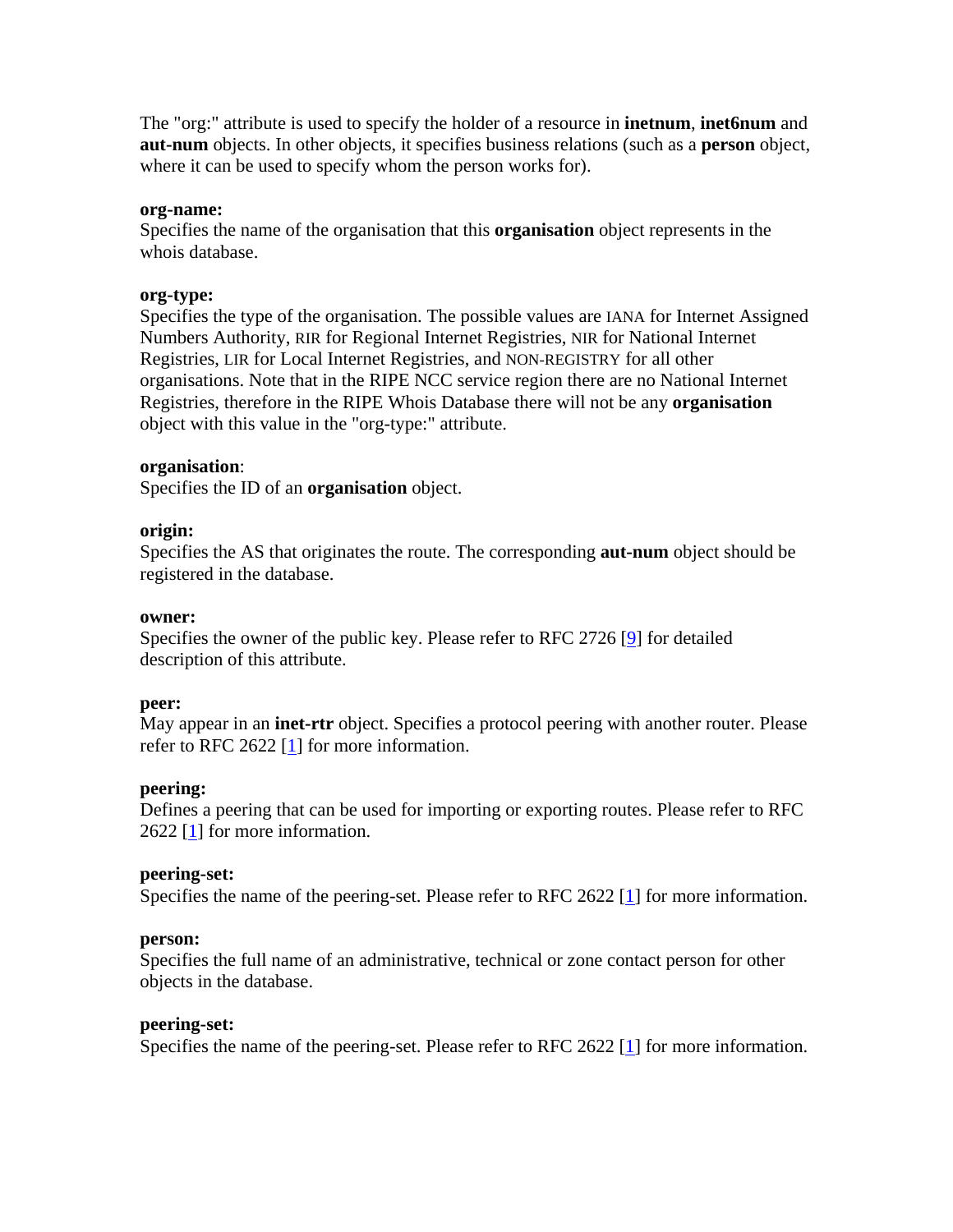## **phone:**

Specifies a telephone number of the contact.

#### **poem:**

Specifies the title of a poem.

## **poetic-form:**

Specifies the poem type.

## **ref-nfy:**

Specifies the e-mail address to be notified when a reference to the **organisation** object is added or removed. An e-mail address as defined in RFC 2822[1].

## **refer:**  $\langle \text{type}\rangle \langle \text{hostname}\rangle$  [ $\langle \text{port}\rangle$ ]

Specifies the referral type, hostname and port that the server should use to redirect the query when using referral mechanism for lookups for **domain** objects. Please see 2.10 "Referral mechanism for domains" for more information.

<type> specifies the type of referral to be used. Please see the table below for the supported types.

<hostname> is the DNS name or <ipv4 address> of the referred host.

<port> is an integer specifying TCP port number at which queries are accepted by the referred host. If  $\langle$  port $\rangle$  is omitted, the default number of 43 is used.

| <b>Referral type</b> | <b>Description</b>                                                                           |
|----------------------|----------------------------------------------------------------------------------------------|
| <b>SIMPLE</b>        | Only lookup key (domain name) is passed to the referred server.                              |
|                      | All query flags are stripped.                                                                |
| <b>INTERNIC</b>      | Same as SIMPLE. Supported for backward compatibility.                                        |
| <b>RIPE</b>          | Used when the referred server understands RIPE query flags. With                             |
|                      | this type of referral, all query flags specified by the client will be                       |
|                      | passed to the referred server unmodified.                                                    |
| <b>CLIENTADDRESS</b> | Same as SIMPLE, but the server will add "-V <version>, <ipv4< td=""></ipv4<></version>       |
|                      | $ address\rangle$ " flag to the query, where $\langle version \rangle$ is the version number |
|                      | of the server and $\langle$ ipv4 address> is the IP address of the client that               |
|                      | made this query. This referral type allows the referred host to                              |
|                      | perform accounting and implement an access control for clients                               |
|                      | using the RIPE Whois Database server as a proxy.                                             |

## **referral-by:**

This attribute is required in the **mntnr** object. It is not currently used by the database software.

#### **remarks:**

Contains remarks in free form.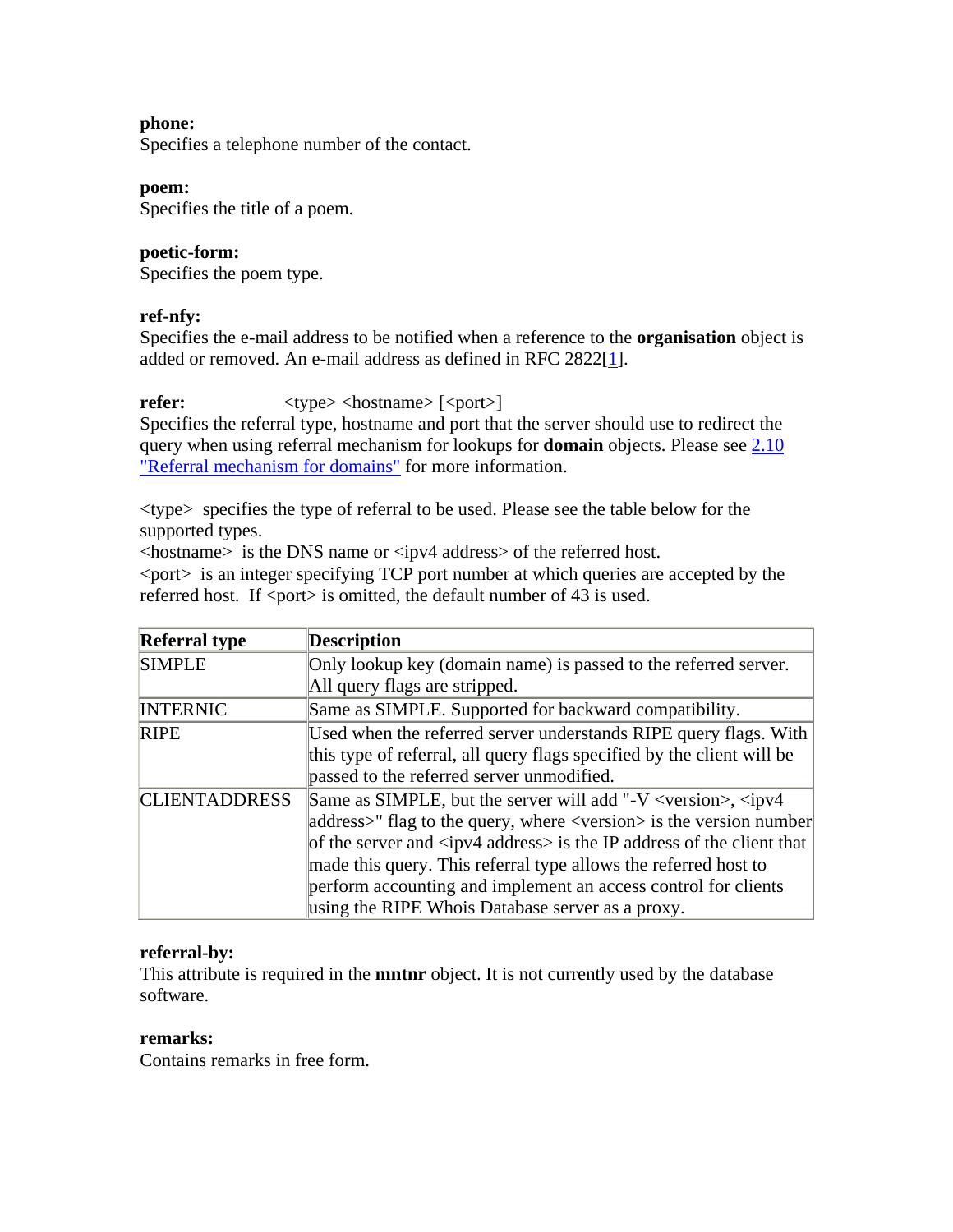#### **role:**

Specifies the full name of a role entity, e.g. RIPE DBM.

#### **rev-srv:**

Specifies a DNS nameserver for a range of IP addresses represented by the **inetnum** object that contains this attribute. It is for documentation only and has no effect on reverse delegation.

#### **route:**

Specifies the prefix of the interAS route. Together with the "origin:" attribute, makes up a primary key of the **route** object.

#### **route6:**

Specifies an IPv6 prefix. This is the prefix of the interAS route. Together with the "origin:" attribute, makes up a primary key of the **route6** object.

#### **route-set:**

Specifies the name of the route set. It is a primary key for the **route-set** object. Please refer to RFC 2622  $[1]$  for more information.

#### **rtr-set:**

Defines the name of the **rtr-set**. Please refer to RFC 2622 [1] for more information.

#### **signature:**

References a **key-cert** object representing a CSIRT public key used by the team to sign their correspondence.

#### **source:**

Specifies the registry where the object is registered. Should be "RIPE" for the RIPE Whois Database.

#### status:  $\langle$ status>

Specifies the status of the address range represented by **inetnum** or **inet6num** object. For an **inetnum** object <status> must have one of these values:

ALLOCATED PA ALLOCATED PI ALLOCATED UNSPECIFIED LIR-PARTITIONED PA LIR-PARTITIONED PI SUB-ALLOCATED PA ASSIGNED PA ASSIGNED PI NOT-SET EARLY-REGISTRATION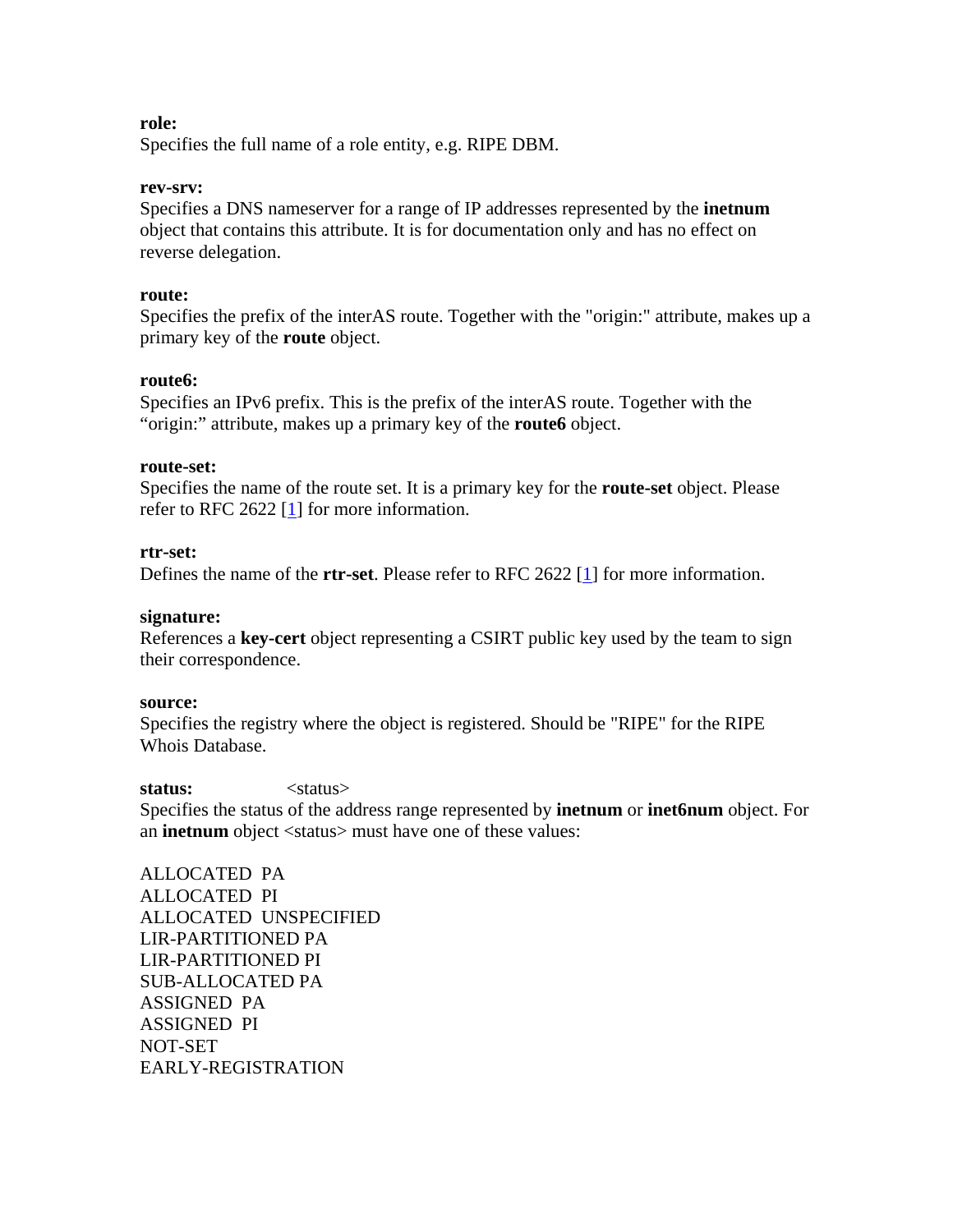Please refer to the RIPE Document "IPv4 Address Allocation and Assignment Policies in the RIPE NCC Service Region" for further information. Please refer to [10] regarding usage of the LIR-PARTITIONED status value.

For **inet6num**, <status> can have one of the following values:

ALLOCATED-BY-RIR - For allocations made by an RIR to an LIR. ALLOCATED-BY-LIR - For allocations made by an LIR or an LIR's downstream customer to another downstream organisation. ASSIGNED - For assignments made to End User sites.

Please refer to [13] regarding usage of the status value for **inet6num** objects.

## **sub-dom:**

Specifies list of sub-domains of a domain. Domain names are relative to the domain represented by the **domain** object that contains this attribute.

## **tech-c:**

References a technical contact.

#### **text:**

Contains text of the poem. Must be humorous, but not malicious or insulting.

### **upd-to:**

Specifies the e-mail address to be notified when an object protected by a **mntner** is unsuccessfully updated.

#### **zone-c:**

References a zone contact.

## **A2. RIPE Whois Database Query Server Response Codes and Messages**

If the server encounters a problem, an error message is returned as a query result. The format of an error message is as follows:

#### %ERROR:#:<message>,

where # is the error or response code and <message> is a short description of the problem. There are no white spaces in this line, except in the <message> string. This may be followed by a more descriptive message, each line of which starts with % followed by a white space and some text.

#### Example:

% This is the RIPE Whois server v3.0 beta.

- % This server mirrors the RIPE Database in RPSL format.
- % Rights restricted by copyright.
- % See http://www.ripe.net/db/copyright.html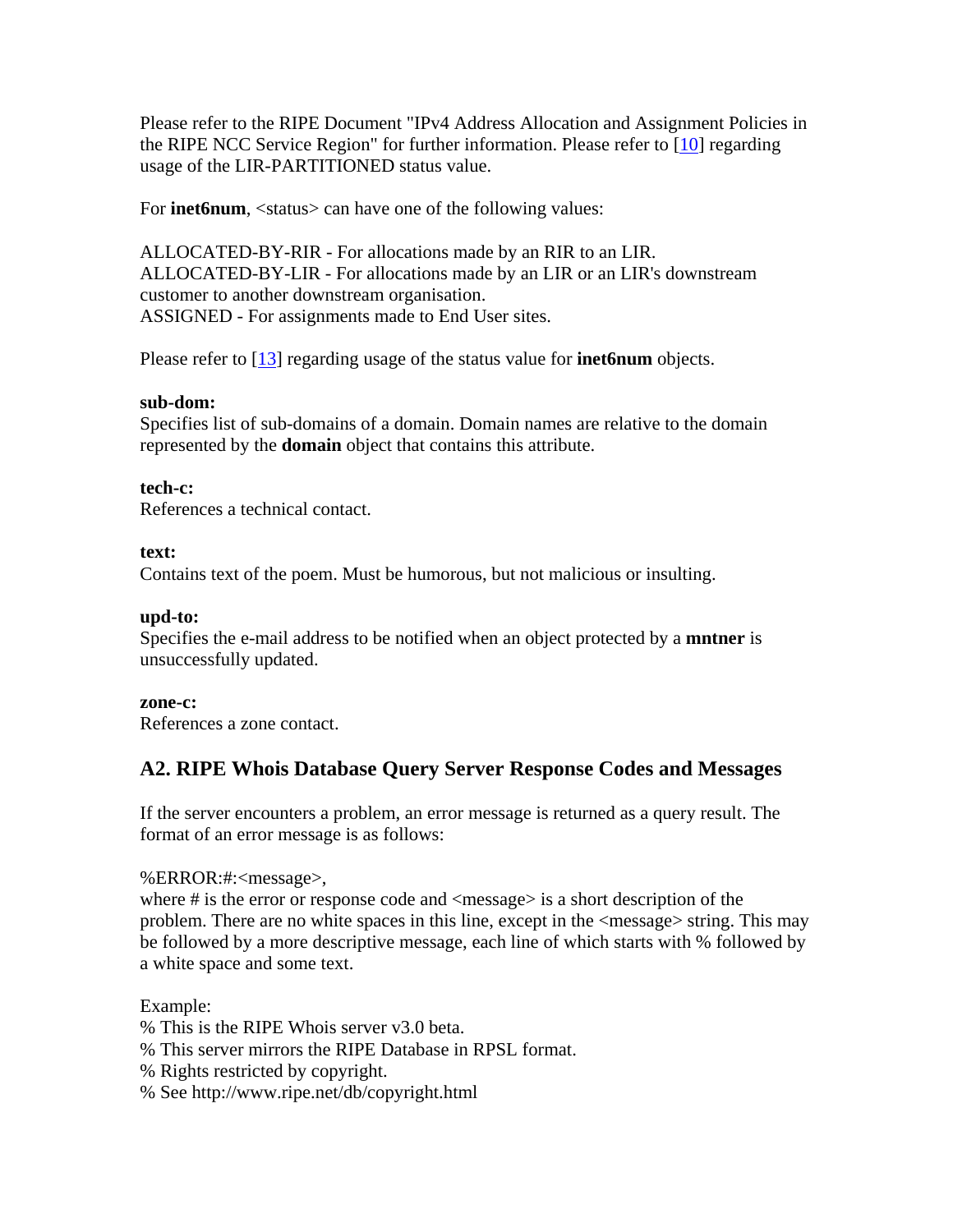%ERROR:101: no entries found % % No entries found in the selected source(s).

# **A2.1 Query Errors**

## **%ERROR:101: no entries found**

No entries were found in the selected source(s).

## **%ERROR:102: unknown source**

Unknown source was supplied as argument to the "-s" query flag. Use "-q sources" for a list of available sources.

### **%ERROR:103: unknown object type**

Unknown object type is specified as an argument to the "-T' query flag.

## **%ERROR:104: unknown attribute**

Unknown argument is specified to the inverse query flag ("-i"). See section 2.0 "Querying the RIPE Whois Database" for more information.

## **%ERROR:105: attribute is not searchable**

The argument specified for the inverse query flag is not a searchable attribute. See section 2.0 "Querying the RIPE Whois Database" for more information.

## **%ERROR:106: no query argument specified**

No query argument has been specified in the query.

## **%ERROR:107: input line too long**

Input exceeds the maximum line length.

## **%ERROR:108: bad character in input**

An invalid character was passed in the query. The only allowed characters are letters, numbers and - :+=.,  $@$  /?'

## **%ERROR:109: invalid combination of flags passed**

The specified query flags cannot be included in the same query.

## **A2.2 Access Errors**

## **%ERROR:201: access denied**

Access from the host has been permanently denied because of excessive querying. You need to contact Database Administration; ([ripe-dbm@ripe.net\)](mailto:ripe-dbm@ripe.net) to discuss this problem.

#### **%ERROR:202: access control limit reached**

Limit of returned objects has been reached. The connection is terminated. Continued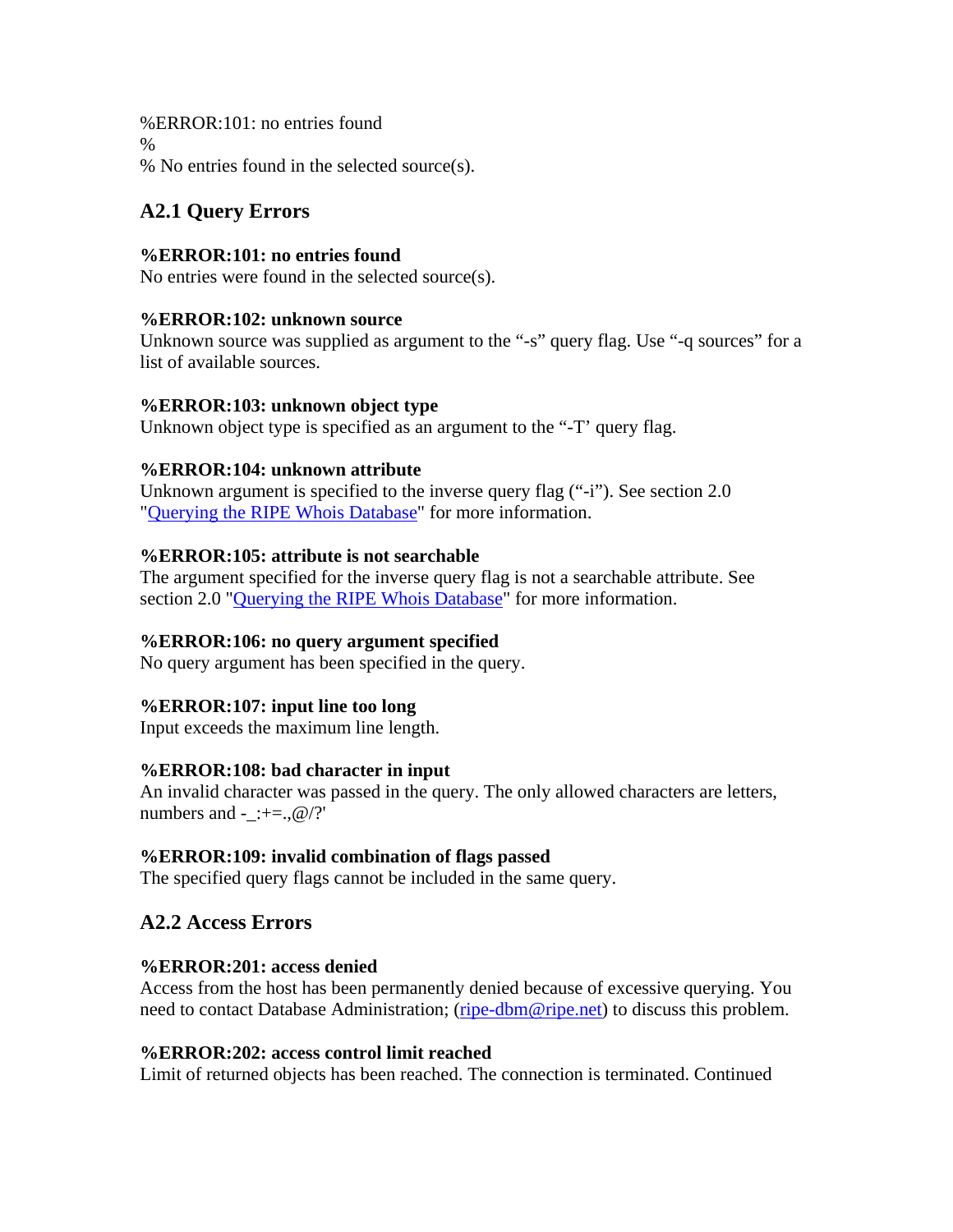attempts to excessively query the database will result in permanent denial of service. See section 2.11 "Access control for queries" for more information.

### **%ERROR:203: address passing not allowed**

The host is not registered as a proxy and is not allowed to pass addresses on the query line ("-V" flag). See section 2.11 "Access control for queries" for more information.

## **%ERROR:204: maximum referral lines exceeded**

The referral query result exceeded a set maximum number of lines. Only the maximum number of lines is output and then, the whois server closes the connection.

### **%ERROR:205: multiple addresses passed by proxy**

The query included more than one "-V" query flag.

### **%ERROR:208: connection refused**

The maximum number of simultaneous connections from your host has been exceeded.

## **A2.3 Connection Errors**

### **%ERROR:301: connection has been closed**

The connection is administratively or abnormally closed.

### **%ERROR:302: referral timeout**

The connection was closed due to referral timeout.

## **%ERROR:303: no referral host**

Referral host cannot be found.

## **%ERROR:304: referral host not responding**

The connection to the referral host cannot be established.

# **A2.4 NRTM Errors**

#### **%ERROR:401: invalid range: Not within <first>-<last>**

This happens when the requested range or part of it is outside the serial numbers available at the server. <first> is the lowest serial number available. <Last> is the most recent serial number available.

#### **%ERROR:402: not authorised to mirror the database**

See section 2.11 "Access control for queries" for more information. You may use "-q sources" query to get more information about the NRTM source.

#### **%ERROR:403: unknown source**

The database identified by the <source> is not served by the server. Use "-q sources" for a list of available sources.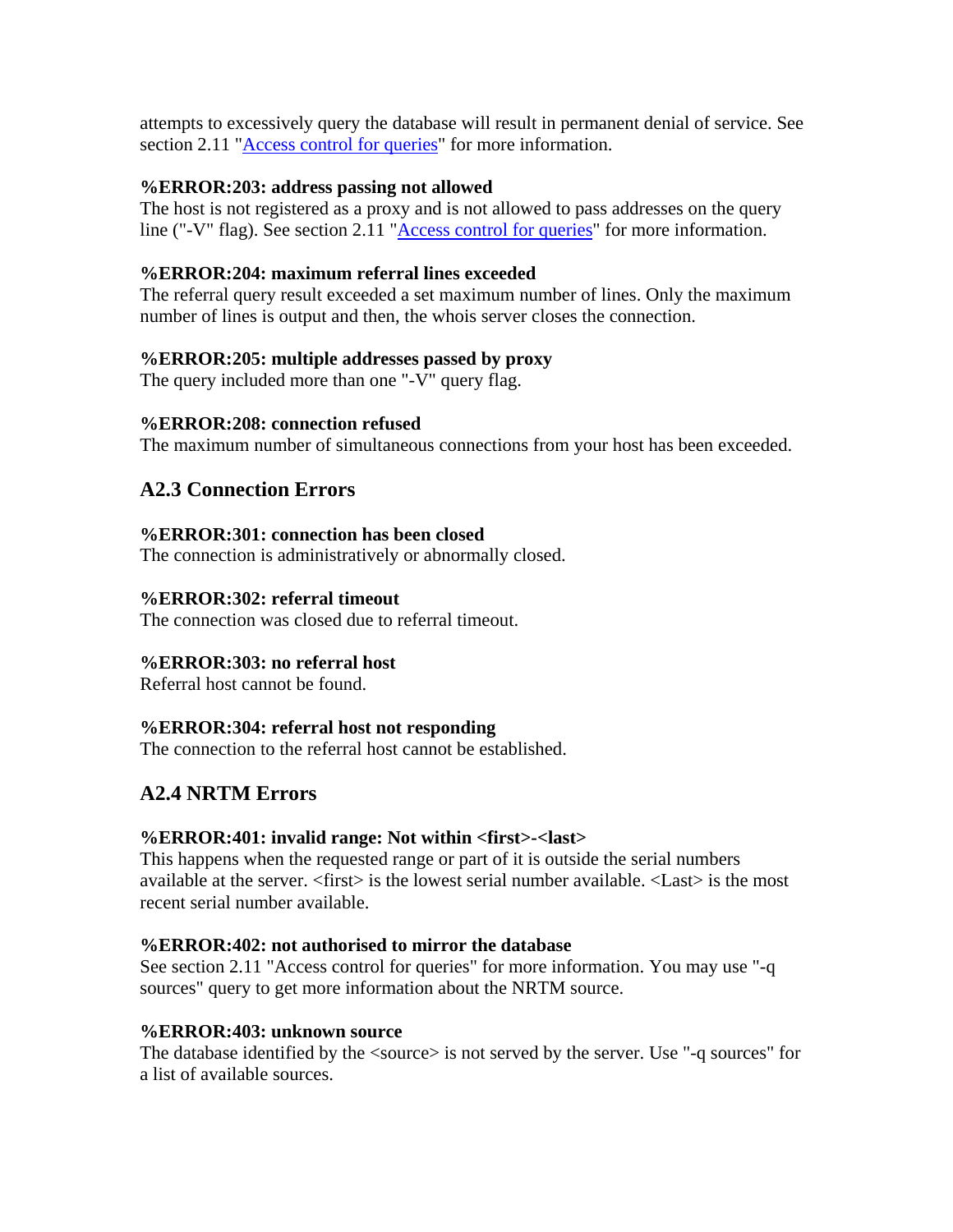## **A2.5 Warnings**

#### **%WARNING:901: duplicate IP flags passed**

More than one IP flag  $(-x, -M, -m, -L, -1, -c,$  or -b) was passed to the server. Only the last one in the list of query flags will be used for this query.

### **%WARNING:902: useless IP flag passed**

An IP flag (-x, -M, -m, -L, -l, -c, or -b) was passed to the server when query did not include an IP key as the argument.

### **%WARNING:904: useless no-referral flag passed**

The "-R" query flag was used in a query that did not have a domain object as the argument.

#### **%WARNING:905: fixed lookup key**

The IP address has been changed to a different format for the query.

## **A2.6 Referral Text**

% The object shown below is NOT in the RIPE Database. % It has been obtained by querying a remote server: % <server-name> at port 43. % To see the object stored in the RIPE Database % use the -R flag in your query % %REFERRAL START

 <remote server output> %REFERRAL END

The output from the remote server is returned between the lines "%REFERRAL START" and "%REFERRAL END".

# **A3. Copyright Information**

## **A3.1 RIPE Whois Database Copyright**

The information in the RIPE Database is available to the public for agreed Internet operation purposes, but is under copyright. The copyright statement at the time of publishing this manual is:

*"Except for agreed Internet operational purposes, no part of this publication may be reproduced, stored in a retrieval system, or transmitted, in any form or by any means, electronic, mechanical, recording, or otherwise, without prior permission of the RIPE NCC on behalf of the copyright holders. Any use of this material to target advertising or similar activities is explicitly forbidden and may be prosecuted."*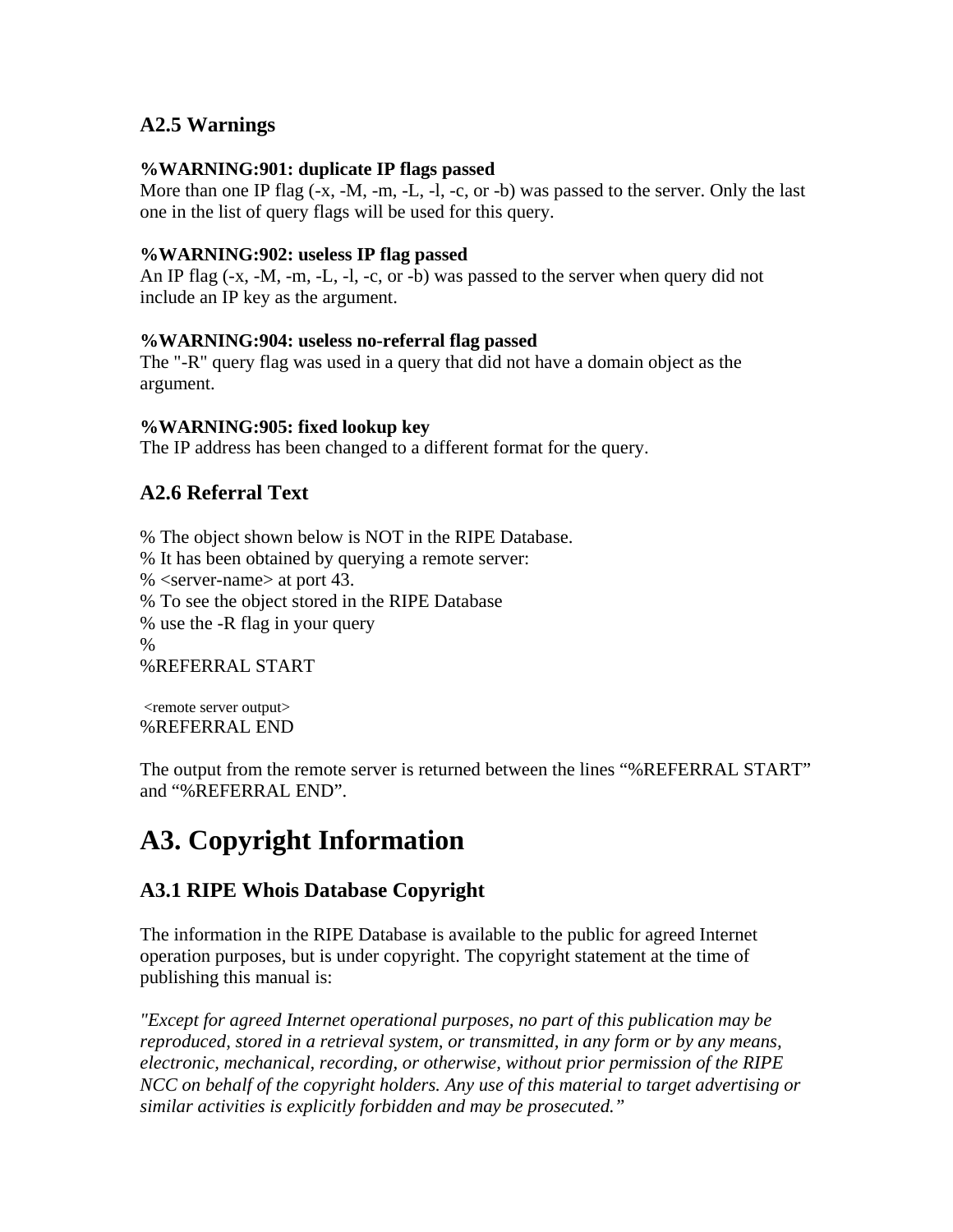You can find the copyright statement at: <http://www.ripe.net/db/copyright.html>

# **A3.2 RIPE NCC Copyright**

© RIPE NCC 2005

# **Addendum**

Most RIPE Documents cannot be changed once they have been published. From time to time, we find errors and have to make small corrections and additions. We will create a page on the RIPE website listing any corrections or additions that apply to this RIPE Document in between published releases. We recommend that you check this page when reading this manual.

# **Acknowledgements**

The authors wish to acknowledge the effort done by the original developers of the version 3.0 of the RIPE Whois Database at the RIPE NCC: Daniele Arena, Marek Bukowy, Engin Gunduz, Roman Karpiuk, Shane Kerr, A.M.R. Magee, Chris Ottrey and Filippo Portera. Those who have continued its development include Can Bican, Katie Petrusha, Denis Walker and Tiago Antao.

# **References**

[1] C. Alaettinoglu, C. Villamizar, E. Gerich, D. Kessens, D. Meyer, T. Bates, D. Karrenberg and M. Terpstra, "Routing Policy Specification Language (RPSL)", RFC 2622, June 1999.

[2] C. Villamizar, C. Alaettinoglu, D. Meyer and S. Murphy, "Routing Policy System Security", RFC 2725, December 1999.

[3] D. Meyer, J. Schmitz, C. Orange, M. Prior, and C. Alaettinoglu, "Using RPSL in Practice", RFC 2650, August 1999.

[4] T. Bates, E. Gerich, L. Joncheray, J.M. Jouanigot, D. Karrenberg, M. Terpstra and J. Yu, "Representation of IP Routing Policies in a Routing Registry", ripe-181, October 1994. Se[e http://www.ripe.net/docs/ripe-181.html](http://www.ripe.net/docs/ripe-181.html) 

[5] Andrei Robachevsky, Shane Kerr, Vesna Manojlovic, Samantha Dickinson The "[RIPE Whois Database User Manual-Getting Started"](http://osprey.ripe.net/ripe/docs/db-start.html)

[6] IRRToolset. See<http://www.isc.org/sw/IRRToolSet/>